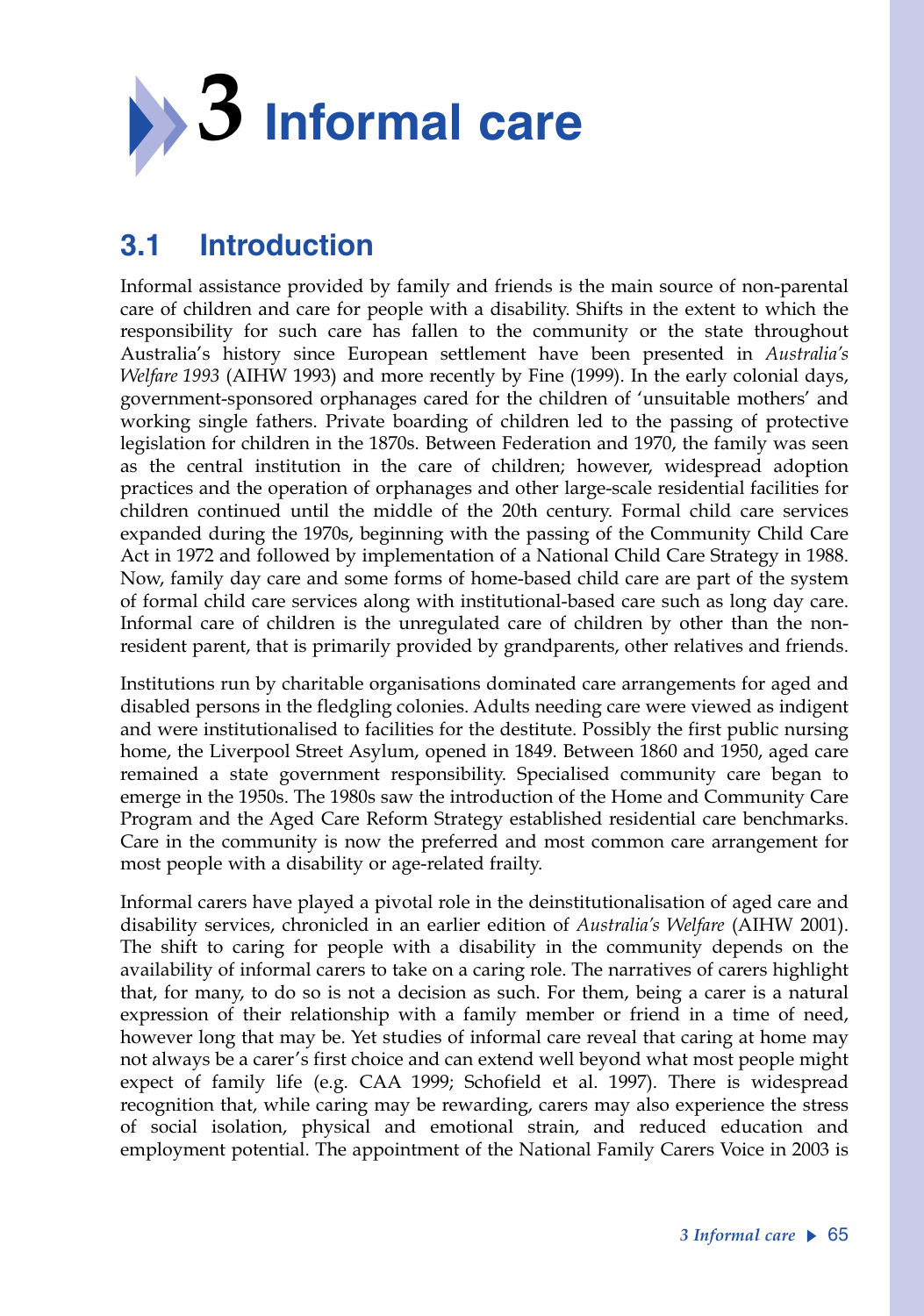one of a number of initiatives that represents acknowledgment at the national level of a pressing need for insight and solutions to address the challenges confronting many informal carers.

Informal care has featured as a topic of chapters in previous issues of *Australia's Welfare*. These treatments have suggested that, despite an increased awareness of the role of informal carers in recent decades, there remains some tendency to view the family as a net consumer of welfare—welfare is something provided *to* families rather than being provided *by* families. As such, providers of informal care are sometimes seen as 'dependent' (e.g. because they receive a carer's pension or use respite care services) rather than as contributors to welfare (AIHW 1997:55). A report from the Organisation for Economic Co-operation and Development cautions that informal care 'cannot be simply assumed, or regarded as a free good' (OECD 1996:63).

This dedicated chapter reflects a growing awareness of the importance of informal caring activity. It presents an overview of what we know about carers and their caring activities from existing national data collections and the published literature. Currently, the Australian Bureau of Statistics' Child Care Survey and Survey of Disability, Ageing and Carers are the main sources of national information. The most recent Child Care Survey was conducted in 2002 and the 5-yearly Survey of Disability, Ageing and Carers, last conducted in 1998, is in the field as at date of publication.

Section 3.2 discusses changes in Australia that have raised concerns about the numbers of carers who will be available in the future. Section 3.3 considers the way in which unpaid informal care and formal services are currently used together under the care in the community service delivery model. Section 3.4 looks at informal non-parental care for children. Section 3.5 focuses on those who care for people of all ages with a severe or profound disability. In Section 3.6, the effects that current social trends will have on the availability of carers for people with severe or profound disabilities are examined.

# **Informal care defined**

Caring can be broadly defined as providing assistance and support in response to a need arising in the family or community. As such, it can be provided by workers employed in community service occupations and industries or by volunteers in such organisations (see Chapter 4). However, the vast majority of care for children, and for adults and children who need help in their daily activities because of disability, is provided by family and friends. This ranges from emotional support through financial and practical assistance to supervision and assistance with personal care, mobility and communication for extended periods. This type of care, which is characteristically free of charge and government regulation, is described as 'informal care' and the providers of informal care are referred to as 'carers' for the purposes of this chapter. Other sources might connote 'informal care' and 'carer' differently.

In this chapter, informal care is that provided by an unpaid carer who has assumed responsibility for another's physical, emotional or developmental wellbeing where the care is *not a defining element* of the primary or precedant relationship between the person needing care and the person providing care. There are, inevitably, inconsistencies and ambiguities in this conceptualisation since relationship definitions, and their associated obligations, are subjective. Our scope, therefore, is specified as all informal care *other*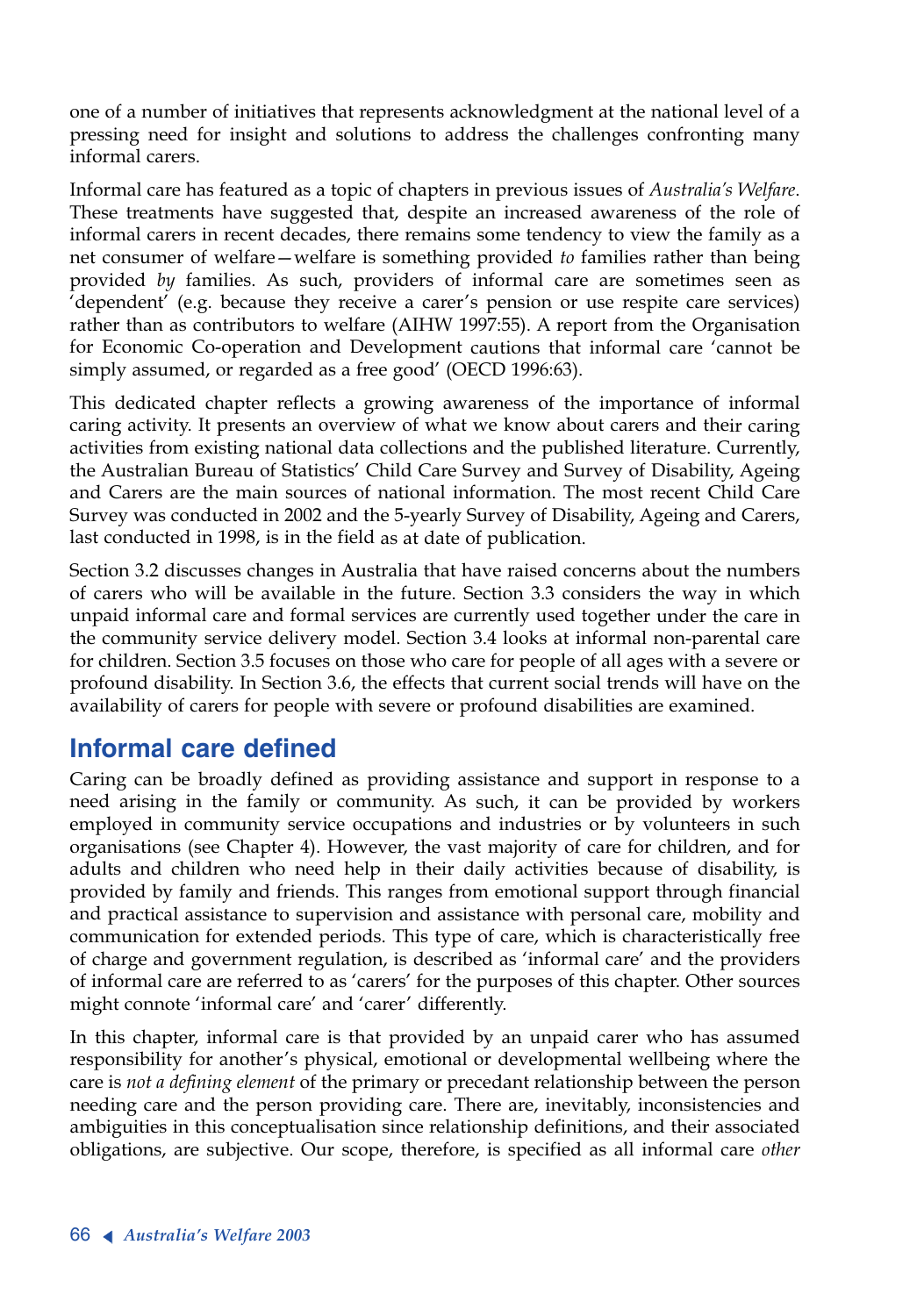*than* that provided by a parent to a dependent child without specific special needs (e.g. disability or handicap)—parenting is not included. Section 3.5 further defines 'primary carer', an important distinction that needs to be made in the context of informal care of people (including children) with a disability.

# **3.2 Caring in a changing Australia**

Just as national and international awareness of the contributions made by informal carers has been growing, there has emerged a concurrent concern about the sustainability of the current patterns of informal care provision, both in terms of pressures on the supply of carers and factors likely to increase demand for care. Some observers of change in the United States have proposed that the ageing of the population will bring with it a larger proportion of the population with health and personal care needs and that this is occurring at the same time as the traditional supply of paid and unpaid caregivers is shrinking (NHPF 2002). These concerns have been shared by some Australian researchers (Schofield & Bloch 1998) who cite a range of relevant changes in the Australian context, including the shift to deinstitutionalisation of care, the growing number of women in the workforce, increased rates of relationship breakdown, and the tendency toward smaller families. The ageing of carers has also been identified as an issue of concern, particularly in relation to older parents who care for their grown children with disabilities (AIHW 2000).

# **The ageing of the population**

Over the past 30 years, the declining birth rate, in combination with increased longevity, has transformed the Australian population. Moreover, as the baby-boom generation moves into old age in the next two to three decades, this ageing pattern will be accentuated.

Australians are living longer than ever before. While 70% of women born in 1905 survived until age 65, 89% of those born in 1950 are expected to reach age 65. The effect is even more dramatic for those surviving to age 85—just 28% of the 1905 birth cohort survived to this age, compared with the 54% of those born in 1950 who are predicted to reach that age (Gibson et al. 1999). In 1992, 11.5% of the population were aged 65 or over and by 2002 this had grown to 12.7%. It is estimated that in 2016 and 2021 the proportions will be 16.4% and 18.4%, respectively. In 2002, 3.2% of the population were aged 80 or over and this will grow to 4.0% by 2016 and 4.4% by 2021 (ABS 2003a).

Since the proportion of people with a disability increases at older ages, more people are likely to require assistance and care in the future. Demand for personal care services, including home nursing, is likely to increase in line with increasing numbers of people with a severe or profound core activity restriction living in the community. The increasing proportion of older people and the corresponding decreasing proportion of working-age people have been raised as issues that may pose challenges to providing welfare services to Australians, or require changes in the current patterns of social participation and service provision. While this has sometimes been referred to as an 'ageing crisis', authors such as Kinnear (2001) have argued that these population changes offer opportunities for progress rather than posing a threat to future sustainability.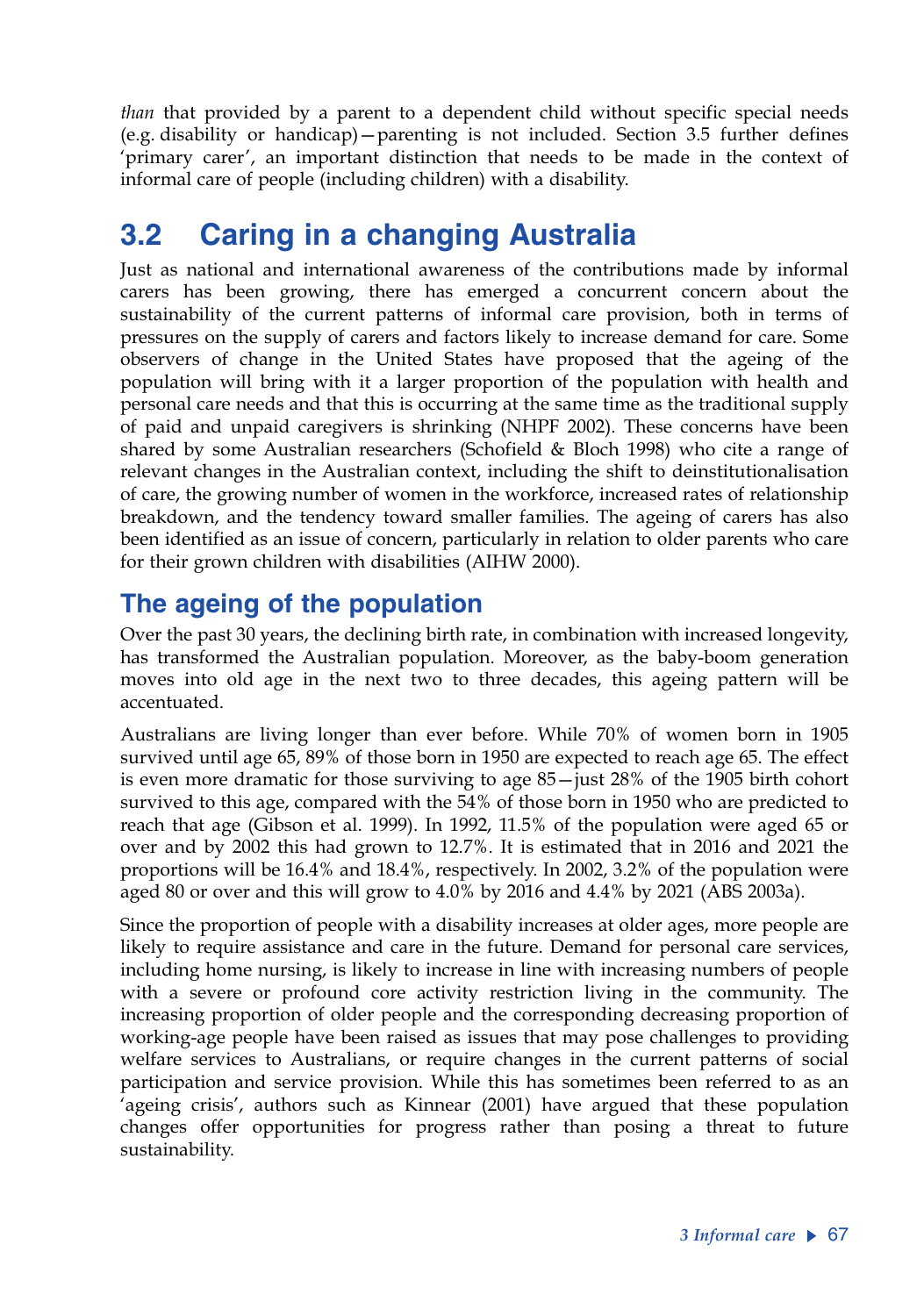# **Deinstitutionalisation**

Over the past three decades, there has been a shift in the system of service delivery for aged care, children in out-of-home care, services for people with a disability, and services for those with mental health problems and those needing acute hospital services. These services have moved from an emphasis on institutional care to one on community-based care and community living (see AIHW 2001:96 for a broadly-based discussion of deinstitutionalisation across these service areas). In 1996 there were 210,186 people living in health and welfare institutions, a decrease of 8% over the decade from 1986. This represents a drop in residency rates from 14.3 people per 1,000 in 1986 to 11.5 per 1,000 by 1996 (AIHW 2001:106).

The shift to community-based care does, however, rely on the unpaid contribution of families and wider social networks. People with varying needs for care are remaining in or returning to the community for care—not just people with a disability and frail older people, but also people with a mental illness and post-acute care patients as well. These changes place multiple demands for support and assistance on a range of communitybased programs, home care services, and, importantly for this chapter, on informal carers.

While community family care is preferred by some families, it does not suit all situations and is not the preferred choice of all families. In 2002, the National Disability Administrators commissioned the AIHW to assess the effectiveness of 'unmet need' funding allocated under the Commonwealth/State Disability Agreement in 2000–01. The study also sought to identify any remaining unmet need for disability accommodation, in-home support, day programs, respite services and disability employment services. The study estimated that in 2001, 12,500 people needed accommodation and respite services (AIHW 2002:xv, xxi). The study methodology included three discussions with peak organisations of non-government service providers, consumers and carers. It was considered by many participants that the apparent government focus on in-home support ignores 'the fact that people still need residential accommodation options', including centre-based respite (AIHW 2002:187).

## **Increased female labour force participation**

Female labour force participation grew from less than 40% in 1971 to 55% in 2002 (ABS 1992, 2003c). ABS labour force projections to 2016 indicate a sustained increase in female labour force participation, particularly at ages 45 to 64 which currently comprise over 40% of female primary carers (Table 3.1). At this stage, projections predict that, for 45 to 54 year olds, male and female labour force participation rates will converge from a difference of around 15 percentage points in 2003 to 10 percentage points in 2016.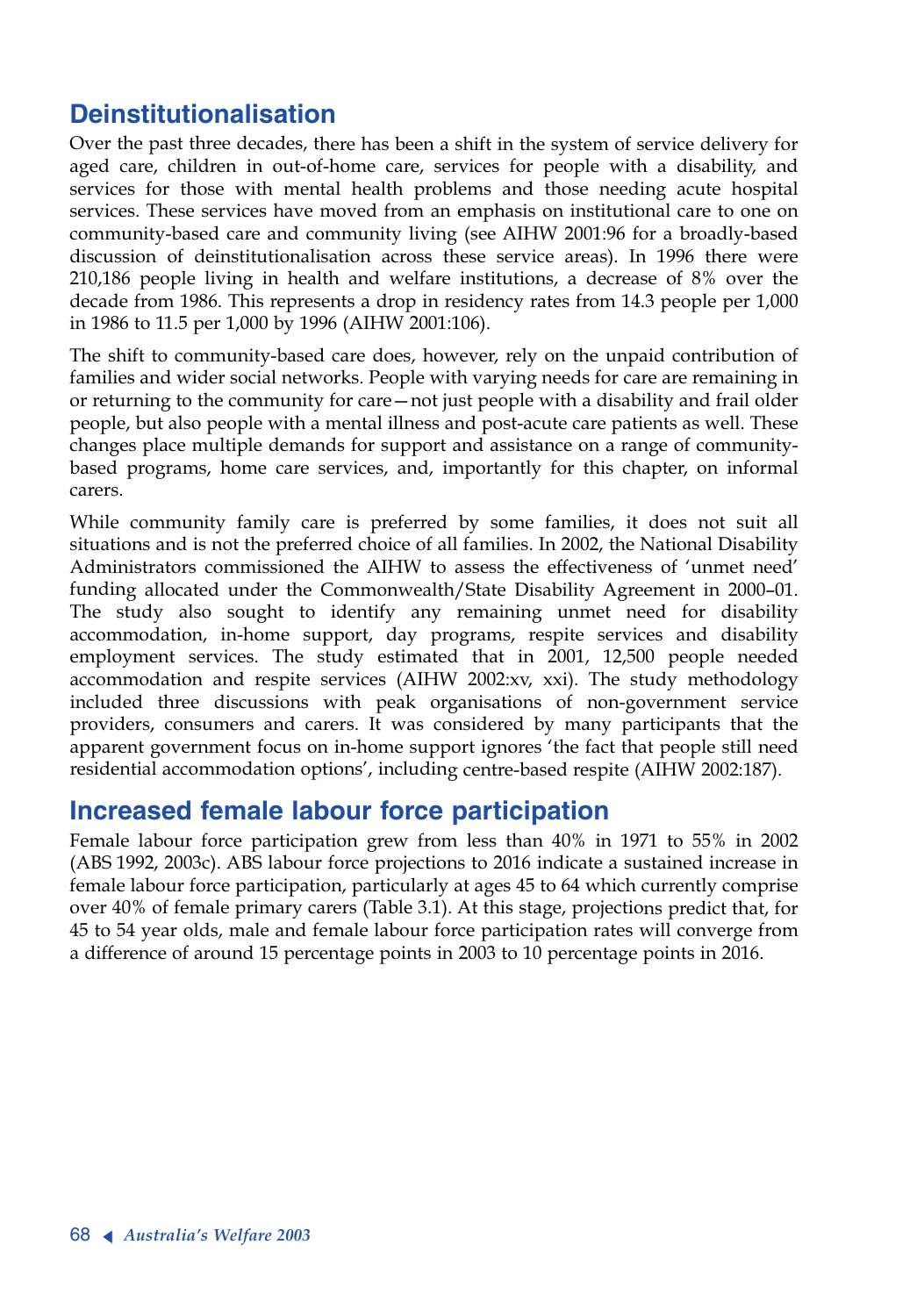|      | Age group (years) |              |           |                |           |           |       |       |  |  |  |  |
|------|-------------------|--------------|-----------|----------------|-----------|-----------|-------|-------|--|--|--|--|
|      | $15 - 19$         | $20 - 24$    | $25 - 34$ | $35 - 44$      | $45 - 54$ | $55 - 59$ | 60-64 | $65+$ |  |  |  |  |
|      |                   | <b>Males</b> |           |                |           |           |       |       |  |  |  |  |
| 2003 | 57.1              | 86.5         | 92.1      | 91.6           | 87.5      | 71.6      | 47.6  | 10.0  |  |  |  |  |
| 2008 | 56.4              | 85.7         | 91.4      | 90.9           | 87.0      | 71.1      | 47.7  | 10.3  |  |  |  |  |
| 2013 | 55.8              | 85.1         | 90.8      | 90.2           | 86.7      | 70.8      | 47.7  | 10.7  |  |  |  |  |
| 2016 | 55.4              | 84.7         | 90.4      | 89.8           | 86.5      | 70.7      | 47.7  | 10.9  |  |  |  |  |
|      |                   |              |           | <b>Females</b> |           |           |       |       |  |  |  |  |
| 2003 | 56.9              | 78.8         | 71.7      | 74.4           | 71.9      | 45.4      | 19.5  | 2.7   |  |  |  |  |
| 2008 | 56.3              | 79.1         | 73.1      | 75.6           | 74.3      | 49.3      | 21.2  | 2.8   |  |  |  |  |
| 2013 | 55.7              | 79.2         | 74.1      | 76.3           | 75.9      | 53.3      | 23.0  | 2.8   |  |  |  |  |
| 2016 | 55.4              | 79.2         | 74.5      | 76.6           | 76.7      | 55.6      | 24.0  | 2.9   |  |  |  |  |

**Table 3.1: Projected labour force participation rates, 2003, 2008, 2013, 2016 (per cent)**

*Source:* Labour force projections 1999 to 2016 (ABS 1999b).

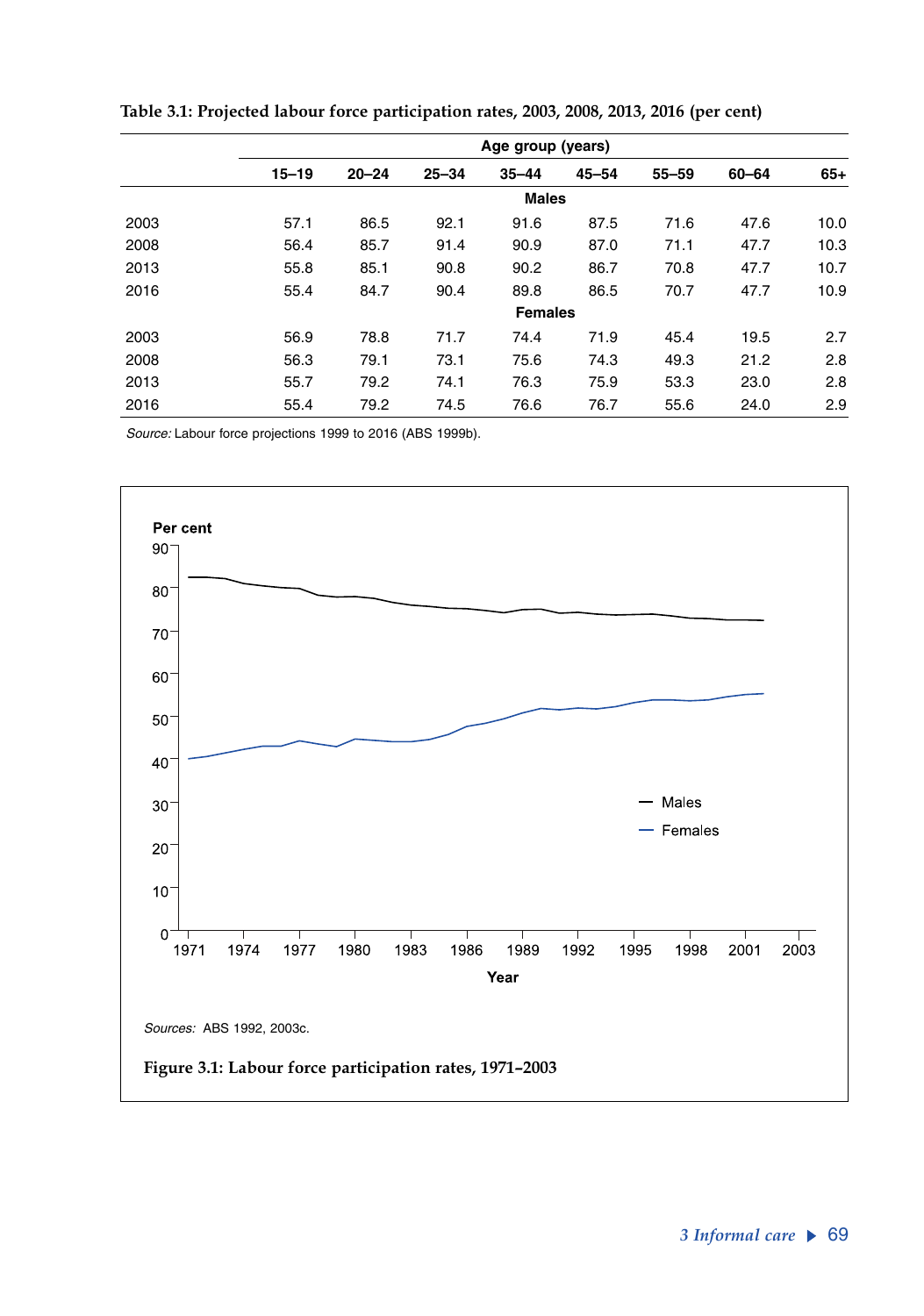Examination of the patterns of women's labour force participation reveals that this trend has not necessarily reduced the provision of care. First, participation rates have levelled off over the past decade. Most of the growth in women's labour force participation occurred in the 1970s and 1980s, with a particularly steep rise of 5 percentage points between 1985 and 1990 (Figure 3.1). By contrast, during the 1990s, there was a growth of less than 3 percentage points. Second, most of the growth in women's labour force participation has been in part-time employment. In fact, successive cohorts of employed women have actually been less likely to work full-time since 1971 (ABS 2003b). Moreover, many people who currently provide care are also in paid employment, often part-time (Table 3.15). As Howe and Schofield (1996) foreshadowed, changes in labour force participation patterns have not been so large as to potentially threaten the availability of carers in the future.

Additionally, it is not clear that increased labour force participation necessarily translates to lower carer availability. While there is evidence that a portion of carers will leave work or reduce their hours of work to care (e.g. Schofield et al. 1997), it is not clear that participation in the workforce reduces carer availability per se. As Cox and Spalding (1996) argue, entering employment does not mean that women are forsaking caring, rather that they are adding to their responsibilities, or as Doty et al. (1998) suggest, making greater use of a wider informal care network. Research conducted in Northern America has indicated that there is little evidence that this increased workforce participation has resulted in reduced care for older people by women (Aytac and Waite, 1995; Chappell 1990).

## **Increased rates of relationship breakdown**

Family resources are reduced by the family network disruption that can occur following divorce or separation and this may have implications for the provision of informal care (Millard 1998). Since most assistance to sustain independence at older ages comes from within generations rather than between them, marital status can be used as an indicator of family resources for care and support (Rowland 2003). Current cohorts of older Australians are the most likely to have been legally married for life. As Rowland (2003:253) puts it: 'In the next few decades, the composition of the older population will begin to change as birth cohorts with disrupted marital histories advance into later life. Australia is on the threshold of a decline in family resources as higher proportions experience marriage breakdown and live their later years without spouses, the main carers and supporters of the aged.'

Figure 3.2 shows the marital status, at age 75–79, of age cohorts born in the first half of the last century over a 20-year period. Data for later cohorts are projections. There is a steady decline in the proportion of age cohorts who were married, or are projected to be married, at this age. In the cohort born between 1926 and 1931, 67% of men and 38% of women were married but these proportions are projected to have fallen to 56% and 26% in the cohort born between 1946 and 1951. Over the same 20-year period, the proportion of birth cohorts divorced or separated has risen sharply, from 11% of men to a predicted 25% and from 6% of women to 17%. The difference in the proportions of men and women is due primarily to the larger proportion of widows among women because men tend to die at an earlier age.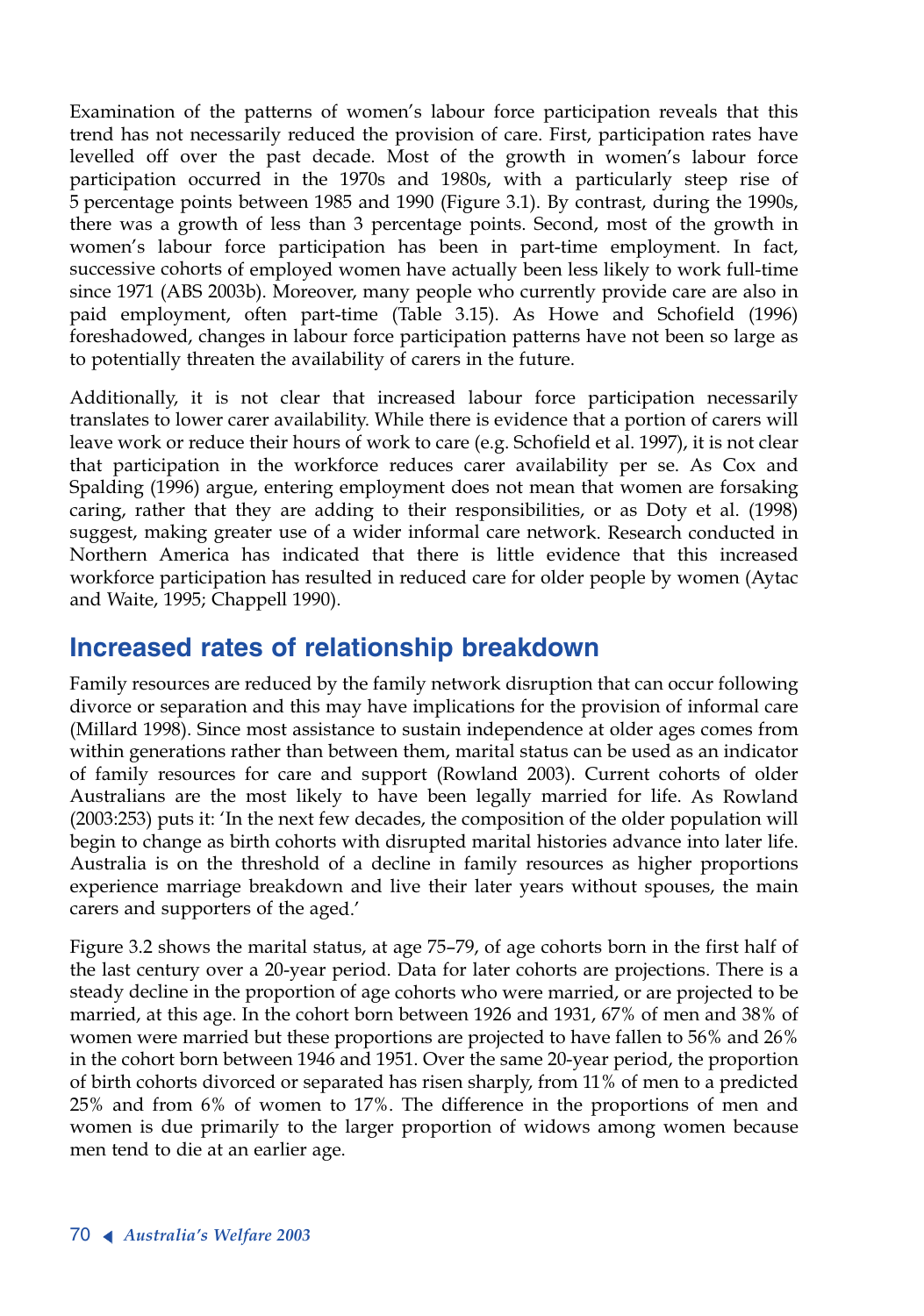These generations with a history of marital breakdown are less likely to have spouses to care for them at older ages. However, there is a countervailing trend, which is that the gap between male and female life expectancies is closing, potentially reducing the duration of widowhood and hence the proportion of widowed women in the population. In the 1946–51 cohort, 79% of men are projected to reach age 65 and 64% are projected to reach age 75, compared with 60% and 39%, respectively, of men born in 1901–06—a large increase over half a century (Rowland 2003). Levels of cohabitation outside of marriage in later life and improved life expectancy for people in couple relationships will determine the net impact of these emerging patterns of marriage breakdown on informal care.

The proportion of families that are headed by sole parents has risen from 9% of all families with dependent children in 1974, to 15% in 1986 and to 19% in 1996 (AIHW 1997:65). This rise is due to relationship breakdown as well as the higher number of children born outside of continuing relationships. The current divorce rate means that each year 40,000 to 50,000 more children join the pool of Australian people with divorced parents (de Vaus 1997). Once again, the effect that repartnering will have on informal caring resources is unknown.

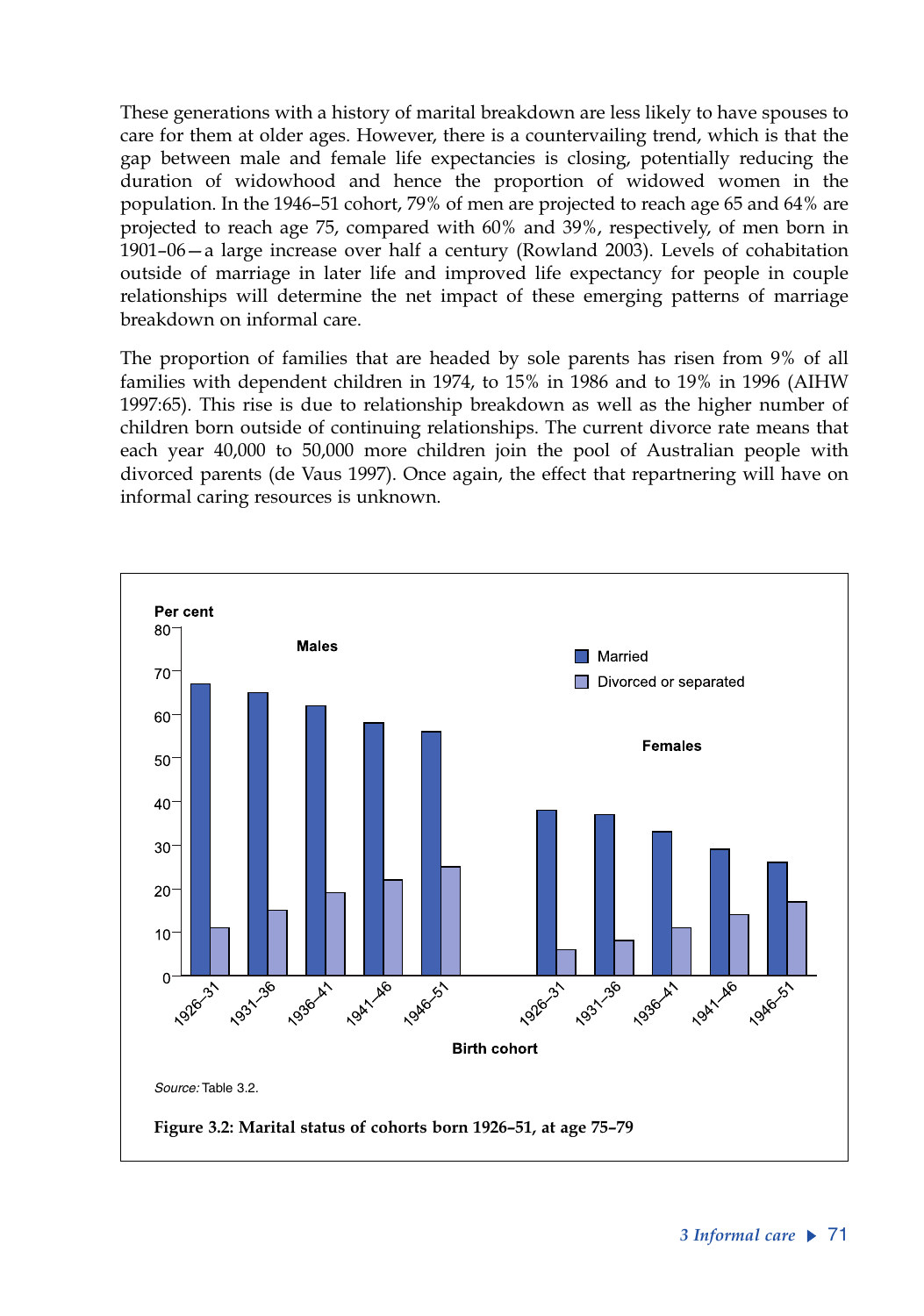| <b>Birth cohort</b> | <b>Never married</b> |           | <b>Married</b> |                | Widowed |           | Separated or<br>divorced |           |
|---------------------|----------------------|-----------|----------------|----------------|---------|-----------|--------------------------|-----------|
|                     | 65-69                | $75 - 79$ | 65-69          | 75–79          | 65-69   | $75 - 79$ | 65-69                    | $75 - 79$ |
|                     |                      |           |                | <b>Males</b>   |         |           |                          |           |
| 1926-31             | 7                    | 6         | 75             | 67             | 6       | 16        | 12                       | 11        |
| 1931-36             | 6                    | 6         | 73             | 65             | 6       | 15        | 15                       | 15        |
| 1936-41             | 6                    | 5         | 69             | 62             | 6       | 14        | 19                       | 19        |
| 1941-46             | 6                    | 5         | 66             | 58             | 6       | 14        | 23                       | 22        |
| 1946-51             | 6                    | 6         | 63             | 56             | 6       | 14        | 26                       | 25        |
|                     |                      |           |                | <b>Females</b> |         |           |                          |           |
| 1926-31             | 4                    | 5         | 60             | 38             | 27      | 51        | 9                        | 6         |
| 1931-36             | $\overline{4}$       | 5         | 59             | 37             | 26      | 51        | 11                       | 8         |
| 1936-41             | 5                    | 5         | 55             | 33             | 25      | 52        | 15                       | 11        |
| 1941-46             | 5                    | 5         | 51             | 29             | 25      | 52        | 20                       | 14        |
| 1946-51             | 6                    | 6         | 46             | 26             | 24      | 50        | 24                       | 17        |

**Table 3.2: Marital status at ages 65–69 and 75–79 of cohorts born 1926–51 (per cent)**

*Source:* Rowland 1994.

While the effects of lone parenting will first be felt by the children of these families, in later life the parent may find themselves without the care of their adult children. Very few Australian children do not live with their natural mother (AIHW 1997:66), so it is fathers who are more at risk of losing contact with their children. Even when parents divorce later in life it is father-child relationships that are most likely to be disrupted (Aquilino 1994).

Relationship breakdown also has the potential to affect caring in other ways. Grandparents who are divorced or separated see their grandchildren less often than those who are married or widowed (Millward 1998). Divorce and repartnering of parents or grandparents can lead to dilution of relationships—grandparents, particularly paternal grandparents, may have less contact with their grandchildren and therefore be less likely to provide assistance with child care. In addition, carers often need support to provide assistance to others while living their own lives, and unpartnered carers will go without such support. Being unpartnered often makes parenting harder and potentially increases the need for child care. It can also make it more difficult for people caring for others with a disability. Increased rates of unpartnered Australians have the potential to reduce caring resources.

## **Smaller families and childlessness**

Similar concerns about reduced caring resources have been raised because of the tendency toward smaller families and childlessness. The role of women in social and economic terms has changed substantially over the last 40 years resulting in a marked reduction in child-bearing. Progressively, women have been delaying having children and, partly as a result, having smaller families.

After peaking at 3.55 babies per woman in 1961, the total fertility rate in Australia fell to 1.73 in 2000. The most dramatic decline occurred between 1961 and 1975 when the rate fell by 1.4 children per woman in just 15 years, coinciding with the introduction of the oral contraceptive pill. After a period of relative stability in the 1980s, a steady decline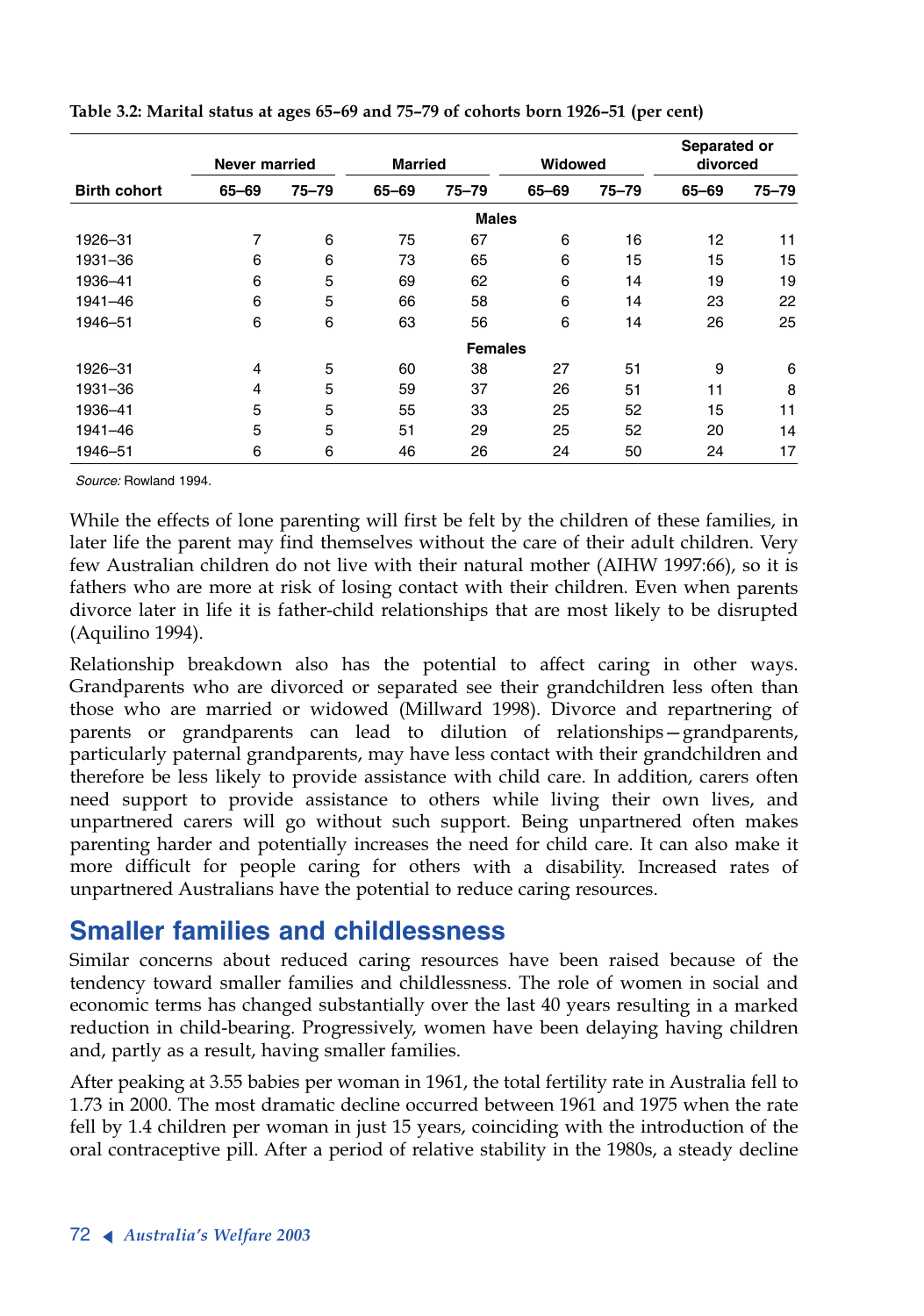characterised the 1990s. Women are starting their families later in life and as a result, or by desire, are having fewer children. The median age of Australian mothers at first pregnancy rose from 24 years in 1975 to 29 years in 2001 (ABS 2002b).

Lifetime childlessness began to increase among women who were in their reproductive years from the late 1960s onwards (ABS 2002a). An estimated one in four women of reproductive age in 2003 (24%) are expected to remain childless and rates are predicted to be as high as one in three women in parts of the country. The oldest of these women will turn 65 in 2020 and the youngest in 2050. If they remain childless as predicted, they will not have children who could potentially care for them.

Smaller families mean that, in the future, families will have fewer members to call upon for caring—fewer adult children to provide care for older people, fewer siblings to help with child care or to help care for a family member with a disability. However, past fertility patterns mean that this will not affect the number of available carers in the short to medium term. The effect of current patterns of low fertility will not be felt until around 2040, when those born during the 1960s and in their peak child-bearing years in the 1990s reach ages at which they are likely to be in need of assistance. Indeed for at least the next decade, older generations will be family-rich, since Australia's fertility rate peaked during the baby boom at 3.6 births per woman in 1961. Women turning 80 in 2011 (born in 1931) had an average of 2.3 children (ABS 2002b). Moveover, in the short term, childless people may have more capacity to provide informal care to parents or partners because of the absence of children.

## **Older parent carers of adult children with disabilities**

Ageing parents caring for their child with a severe or profound disability often have a different history from people taking on the caring role as a spouse in later life. Many have been providing care for many years, often decades. Analysis of the 1998 ABS Disability, Ageing and Carers Survey found that an estimated 8,000 co-resident principal carers of people with severe or profound disability were parents aged 65 years and over and a further 25,800 were aged 45 to 64 years. Approximately 57% of parents aged 65 and over had been caring for their children for 25 years or more, and 49% of them for 30 years or more. The recipients of their care are often those with an early onset disability, particularly intellectual disability. The ageing carers often find that the caring role has become more difficult and wish to see alternative arrangements put in place for the future care of the person involved (AIHW: Madden et al. 1996).

Further insight into the experience, knowledge and needs of older parent carers has been gained through recent research by Llewellyn et al. (2003). Through a series of interviews with carers, the researchers identified issues affecting the wellbeing and coping ability of carers, including those factors influencing their use of formal services. While caring may have a toll on older parents that may be physical, emotional or financial, they may also be concerned that alternative care arrangements will not provide care as they had been able.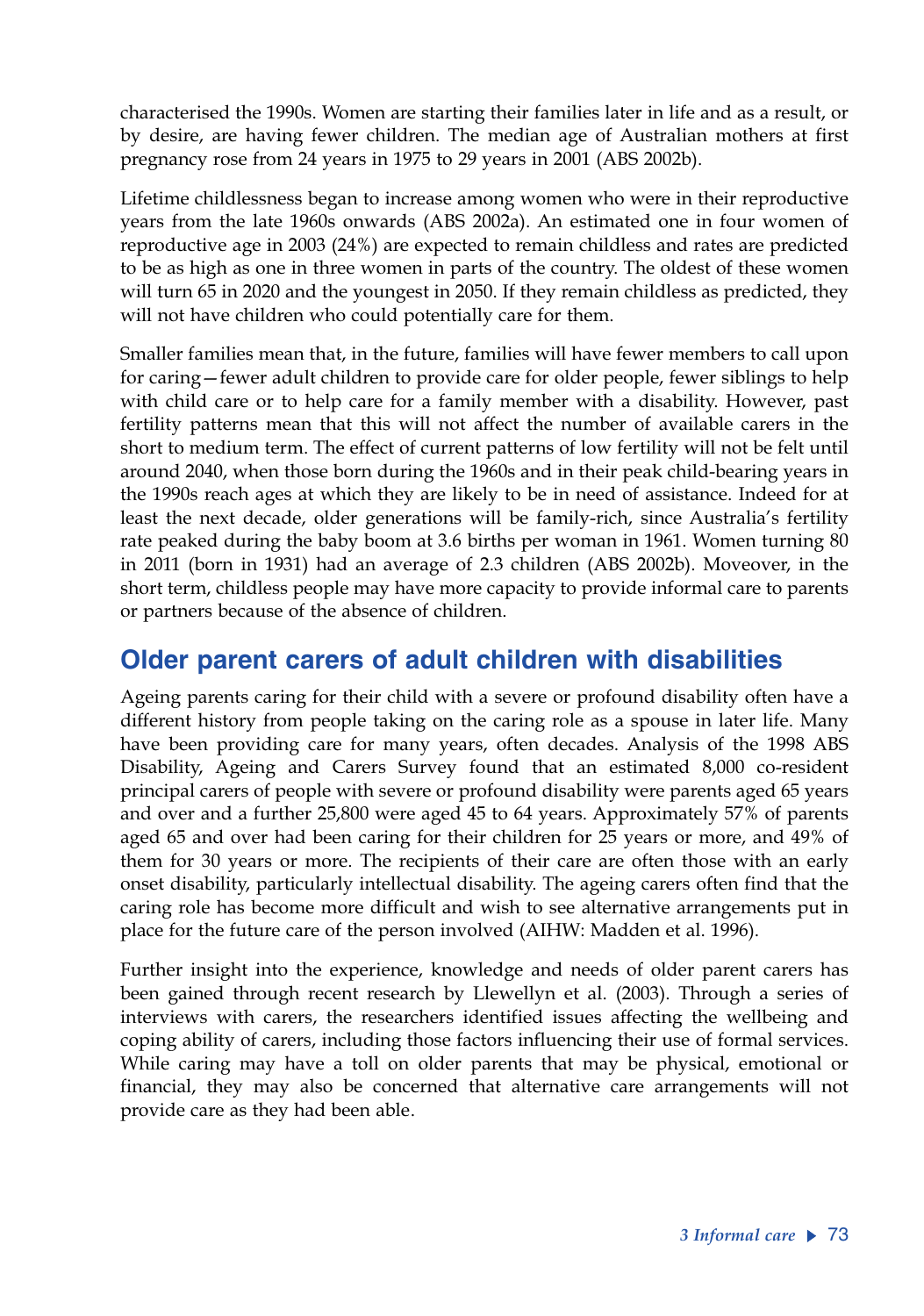# **3.3 Context of care**

The trend towards community care has seen a move away from the provision of institutional care and the growth of services that can be used to help people in need of care and assistance to stay living at home. This applies to people of all ages who require assistance as a result of disability, and also to child welfare.

The change of emphasis in child welfare is characterised by government assistance such as Parenting Payment and Family Allowance which aims to assist parents in providing for their children. When it is necessary to remove a child from their home, placement with kin is the preferred option, rather than foster placement or institutional care. Today, there are very few larger institutions left and most residential care for children is provided in family group homes or in smaller residential establishments (AIHW 2001: 127).

It was the awareness of the rapid increase in the proportion of the older population that occurred in the 1980s that prompted the development of the Aged Care Reform Strategy of 1985. The reforms brought about by this strategy reduced the number of nursing home beds per 1,000 people aged 70 and over in the late 1980s. A second wave of major aged care reforms in 1997 saw the continued reduction in provision of residential places. The number of operational residential aged care places has declined from 89.2 per 1,000 persons aged 70 and over in 1997 to 81.6 per 1,000 persons aged 70 and over in 2002 (AIHW 2003). The care needs of residents of aged care services have also been rising over time. For example, the proportion of residents classified in the highest care need categories according to the Resident Classification Scale (RCS 1-4) rose from 58% in 1998 to 63% in 2002 (Table 7.17). Over the last decade, there has also been an expansion of Community Aged Care Packages (CACP). The level of provision increased from 3.9 per 1,000 persons aged 70 and over in 1997 to 14.7 per 1,000 persons aged 70 and over in 2002 (AIHW 2003). The Extended Aged Care at Home program is a new program that, like CACP, offers tailored packages of services to people living at home with complex care needs, but whose level of care need is equivalent to that required by someone in high-level residential care.

For younger people with a disability, the 1980s saw changing policies and services that placed greater emphasis on consumer involvement and integration and an emphasis on moving away from institutional models towards community-based services. The first Commonwealth/State Disability Agreement (CSDA) was signed in 1991 and signalled changes in the care of younger people with disabilities. Initiatives arising from this agreement included the closure of institutional-style services such as special purpose nursing homes and hostels, and the opening of community based services, including group homes and community access/recreation services for clients living in the community. Analysis of the CSDA minimum data set collection has shown that 43% of all accommodation support services received in 2002 were through group homes, although there has not been a clear trend of increase or decrease in regard to this service (Table 8.8). Outreach, in-home and drop-in support services increased steadily over the period from 1996 to 2000 (AIHW 2001:121).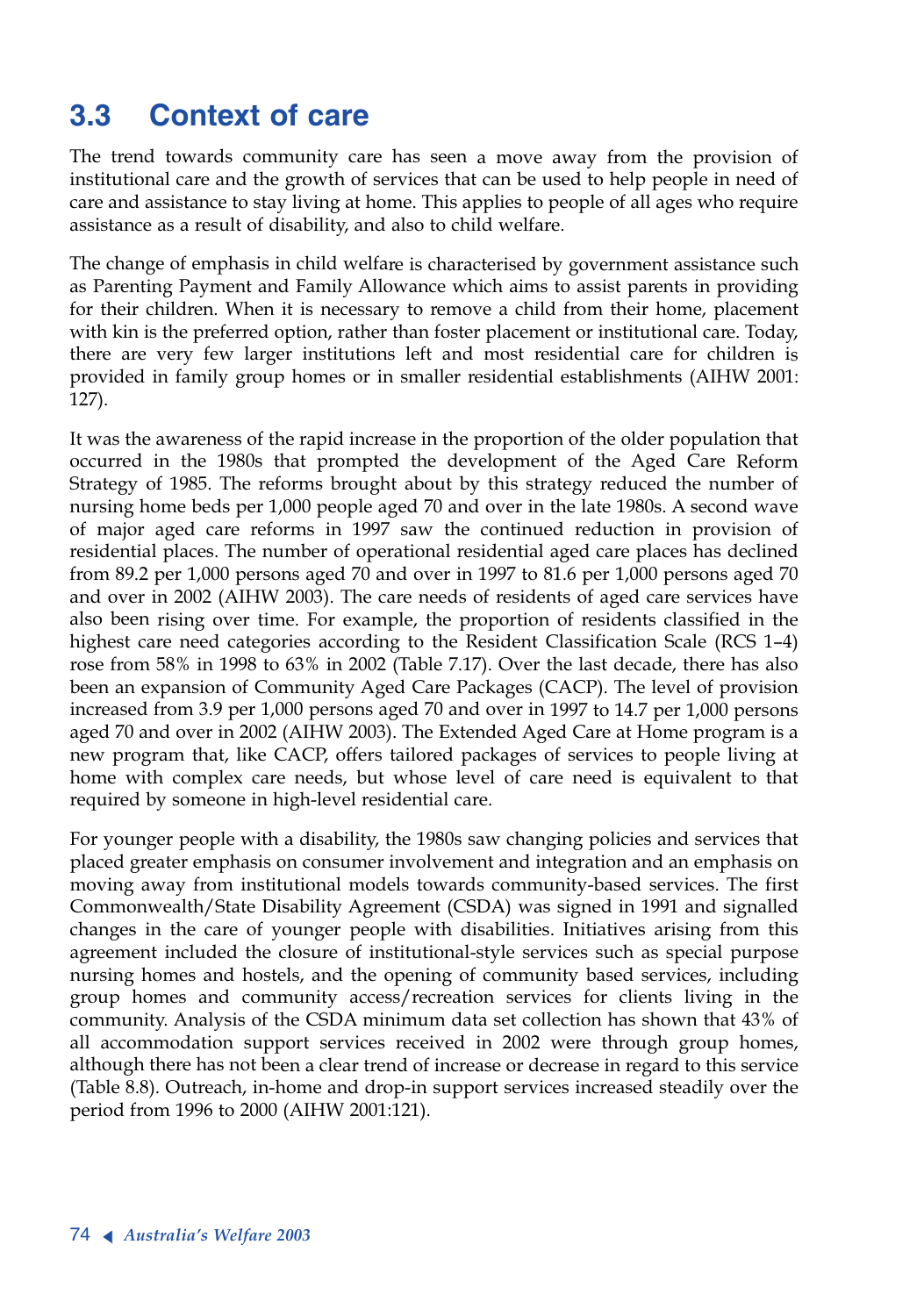|                                       | People with severe or profound restriction |             |       |              |  |  |  |  |
|---------------------------------------|--------------------------------------------|-------------|-------|--------------|--|--|--|--|
| Living arrangements                   | 1981                                       | 1988        | 1993  | $1998^{(a)}$ |  |  |  |  |
|                                       | 5-64 years                                 |             |       |              |  |  |  |  |
| Households                            | 244.1                                      | 302.5       | 349.1 | 606.6        |  |  |  |  |
| Cared accommodation <sup>(b)</sup>    | 27.0                                       | 24.2        | 19.2  | 20.0         |  |  |  |  |
| <b>Total</b>                          | 271.1                                      | 326.7       | 368.3 | 626.6        |  |  |  |  |
| Proportion in cared accommodation (%) | 9.9                                        | 7.4         | 5.2   | 3.2          |  |  |  |  |
|                                       |                                            | $65+$ years |       |              |  |  |  |  |
| Households                            | 168.9                                      | 217.8       | 299.4 | 396.3        |  |  |  |  |
| Cared accommodation <sup>(b)</sup>    | 73.9                                       | 113.0       | 103.1 | 152.9        |  |  |  |  |
| <b>Total</b>                          | 242.8                                      | 330.8       | 402.5 | 549.2        |  |  |  |  |
| Proportion in cared accommodation (%) | 30.4                                       | 34.2        | 25.6  | 27.8         |  |  |  |  |

**Table 3.3: Living arrangements of people with profound or severe core activity restriction(s), 1981, 1988, 1993 and 1998 ('000)**

a) In the 1981, 1988 and 1993 surveys, three levels of severity of handicap (severe, moderate and mild) were applied to both household and establishment components. In 1993 the severe handicap category was further divided into profound handicap and severe handicap, but the severe handicap category was not applied to the establishment component. In the 1998 survey both the profound and severe core activity restriction categories were applied to the cared accommodation component.

(b) Cared accommodation (1998) and establishments (1981, 1988 and 1993) are defined by ABS as hospitals, nursing homes, hostels, retirement villages and other 'homes'.

*Source:* AIHW analysis of ABS Disability, Ageing and Carers Survey data, 1981, 1988, 1993, 1998.

The shift to caring for people with a range of disabilities in the community has resulted in higher proportions of people with a severe or profound level of activity restriction living in households rather than in institutions (Table 3.3). For those aged 5–64 years with such a restriction, the percentage living in cared accommodation fell from 10% in 1981 to 3% in 1998. For those aged 65 years and over with such a restriction, the notable drop in proportion in cared accommodation occurred between 1988 and 1993 (from 34% to 26%).

# **Imputed value of informal care**

Any description of the Australian welfare system that is limited to government-funded or registered services underestimates total welfare activity and its cost in real terms. The contribution of unpaid carers far exceeds the expenditure of governments and nongovernment community service organisations (NGCSOs) on welfare services. The System of National Accounts 1993 recommended that 'satellite accounts' be calculated (Commission of European Communities et al. 1993). These are accounting statements which are separate from, but consistent with, the existing national accounts. By imputing a value for unpaid caring work, such a satellite analysis allows caring to be made visible for the purposes of economic policy. The imputed value of unpaid welfare services is calculated in Chapter 4, using time-use survey data to estimate how much households contribute to caring. It must be noted that, in accordance with previous editions of *Australia's Welfare*, this estimate of caring includes care for people with a disability, child care for other people's children, and care for their own children if sick or disabled. The estimates of the size of the community services labour force that are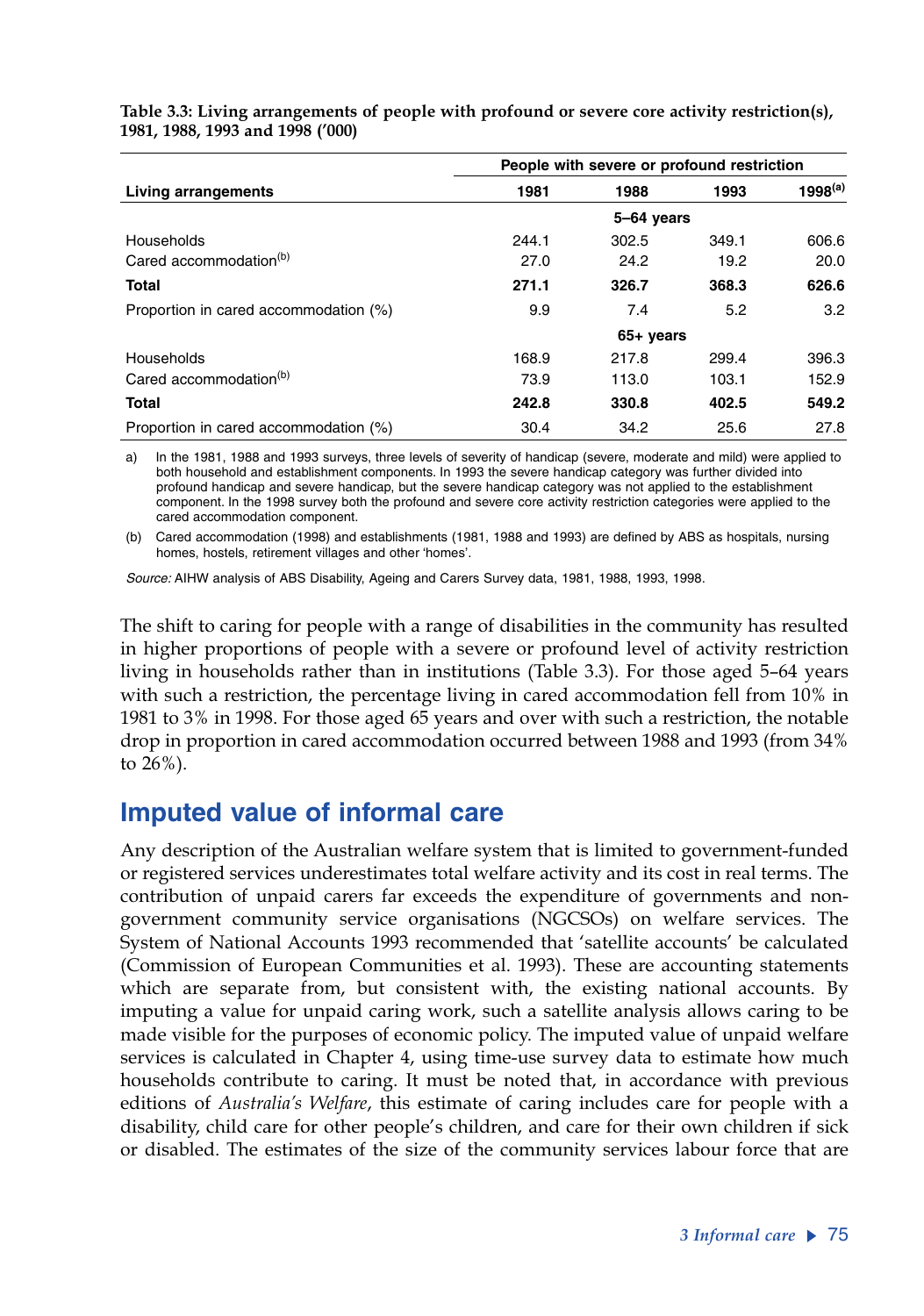also in Chapter 4 include volunteers who give unpaid work through organisations, but do not include any other type of unpaid carers.

The imputed value of unpaid welfare work done during 2000–01 is \$28.8 billion, compared with \$13.7 billion in expenditure mostly incurred by governments and NGCSOs (Table 4.24). In terms of type of care provided by this unpaid work, 66.6% (\$19.3 billion) of the gross value was for care provided to other adult family members, friends or neighbours. A further 28.6% (\$8.3 billion) was for child care-related activities and the remaining \$1.4 billion was for voluntary welfare assistance provided through community service organisations. The unpaid workforce was estimated to be about six times the paid workforce in terms of full-time equivalents (AIHW:2001:42). Unpaid caring work plays a large role in improving the quality of life for many Australians and in reducing the need for expenditure on formal services to the extent that informal, unpaid care has been referred to as the 'invisible welfare state' (OECD 1996:19).

# **Interplay of informal care and use of formal services**

Among all people living in households in 1998 who received assistance with the core activities (self-care, mobility and communication), 3% said they were assisted only by formal service providers while 46% said they received assistance only from informal carers, and 48% said that they received assistance from both informal carers and formal services (Table 3.4).

There is a vast body of published literature on the interplay between informal care and formal community-based services. Much of the work has focused on how the informal and formal care sectors operate together to help older people with high needs for assistance to remain in the community. Projected increases in the number of people with severe disability over the coming decades means that this is of considerable interest in terms of planning for anticipated growth in demand for services. Does access to informal care reduce demand for formal services? If so, is the effect universal, or does it vary according to service type? What are the respective roles of informal care and formal services in different age groups, and for people of culturally diverse backgrounds?

Early studies of the relationship between informal and formal care centred on the hypothesis of substitution (e.g. Greene 1983). This proposes that informal care and formal community-based services are independent enablers that assist people with disabilities to remain in the community. Accordingly, if an individual in need of assistance does not have access to adequate informal care, then formal services can directly substitute for an informal care network.

Supplementation of informal care with formal services is another widely studied theory (e.g. Jette et al. 1995; Schneider et al. 2003). In some situations, supplementation is observed as specialisation, where informal care and formal services operate in different domains to reflect specialisation in the provision of care. The use of formal services to reduce demand on informal care in one domain, such as domestic assistance, to allow informal care to respond to increasing needs in another domain, such as personal care, is another form of supplementation. Jette et al. (1995) have suggested that increasing supplementation of informal care with formal services reflects the progression of an individual along a care continuum that begins with mainly informal care and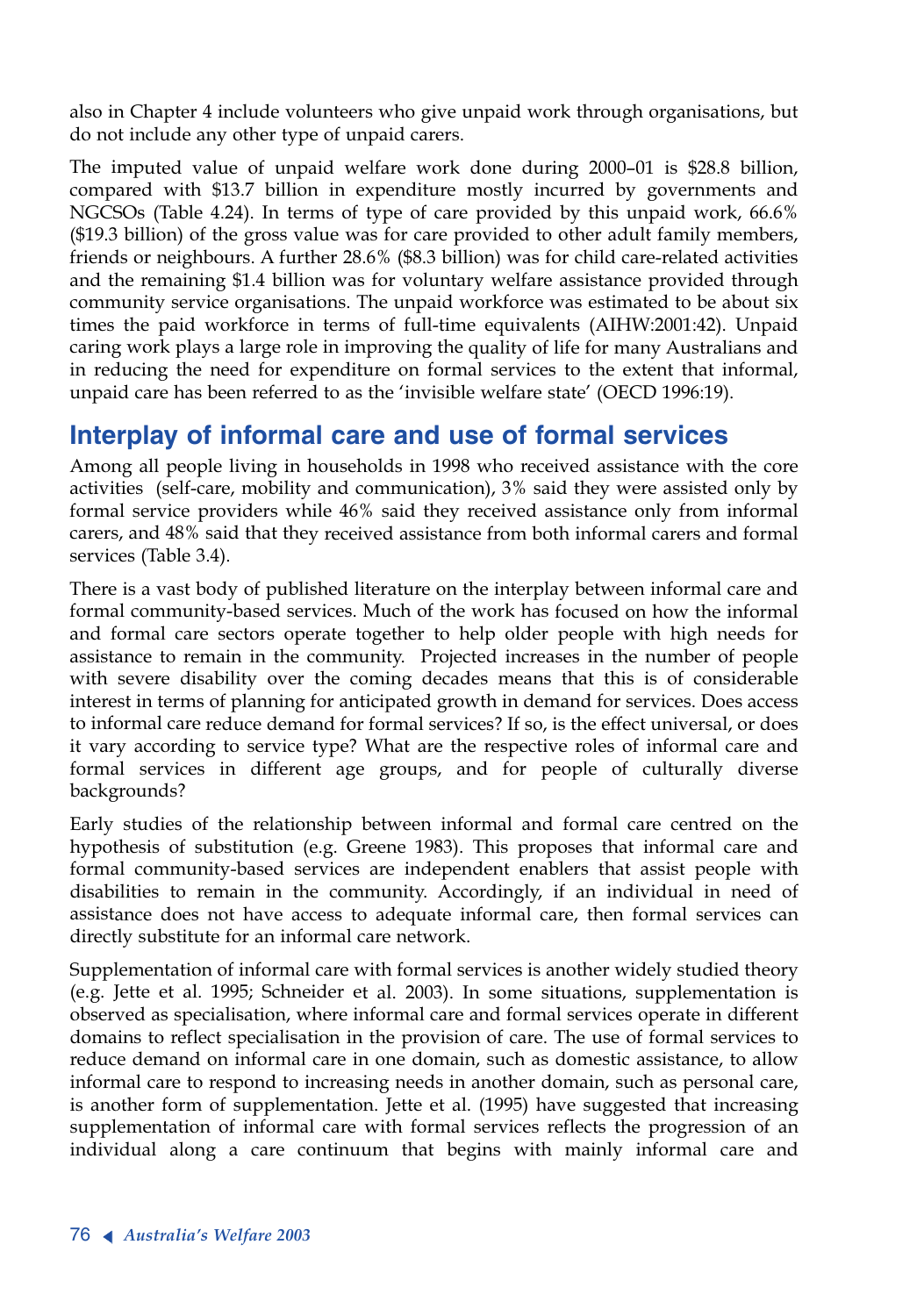progresses to mixed formal and informal care. For some people, the continuum ends with informal care being largely substituted by formal (institutional) care. If this is true, cross-sectional studies may be unable to demonstrate clear patterns of substitution and supplementation effects because the degree of either depends on where a person is placed on the care continuum.

Data collected recently in Australia reveal patterns that are consistent with both substitution and supplementation effects. The Sydney Older Persons Study (Edelbrock et al. 2003) examined the relationships between the use of formal services and the level of unpaid informal care by 537 community-dwelling older persons in inner Sydney. After adjusting for level and type of disability, the analysis revealed an inverse relationship between the use of formal services for instrumental activities of daily living (shopping, housework, food preparation, etc.) and the level of available informal care. Persons with higher levels of informal care were found to make heavier use of medical and other professional services. Thus, there was evidence of the use of formal services to substitute for unavailable informal network support as well as specialisation and supplementation among people with access to a relatively high level of informal care.

A report compiled by the Lincoln Gerontology Centre at La Trobe University revealed different patterns in the recommendations made by Aged Care Assessment Teams for people living alone, compared to people who live with others (LGC 2002). Aged Care Assessment Teams are multi-disciplinary teams of health care professionals who assess the circumstances of people who may need to enter residential care (see Chapter 7). In 2000–01, clients living at home alone were more likely to be recommended for residential care (38.6%) than those living with others (34.1%) or a spouse only (29.2%). However, clients living alone at home were more likely to be recommended for lowlevel residential care (26.2%) than for high-level care (12.4%), which is thought to reflect psychosocial factors as well as physical dependency for people who live alone. Clients who were living with only their spouse at the time of assessment were more likely to be recommended for high level residential care (18.1%) than for low-level residential care (11.1%). Likewise, clients who lived with people in addition to, or other than, a spouse were more likely to be recommended for high-level residential care (18.5%) than for low-level residential care (15.6%) (LGC 2002: Table 17a). The authors suggest that 'the protective effect of being married or living with a family member allows people to remain living in the community until their level of disability requires high-level care' (LGC 2002:55).

Data collected in the 1998 ABS Survey of Disability, Ageing and Carers reveals some age-related patterns in the mixture of formal and informal sources of assistance reported by people with severe disability. While overall, 46% of this population group said that they received assistance only from informal carers, the proportion is substantially higher among people aged 25 to 64 years (58%), compared with the younger and older age groups (37% and 34% respectively) (Table 3.4).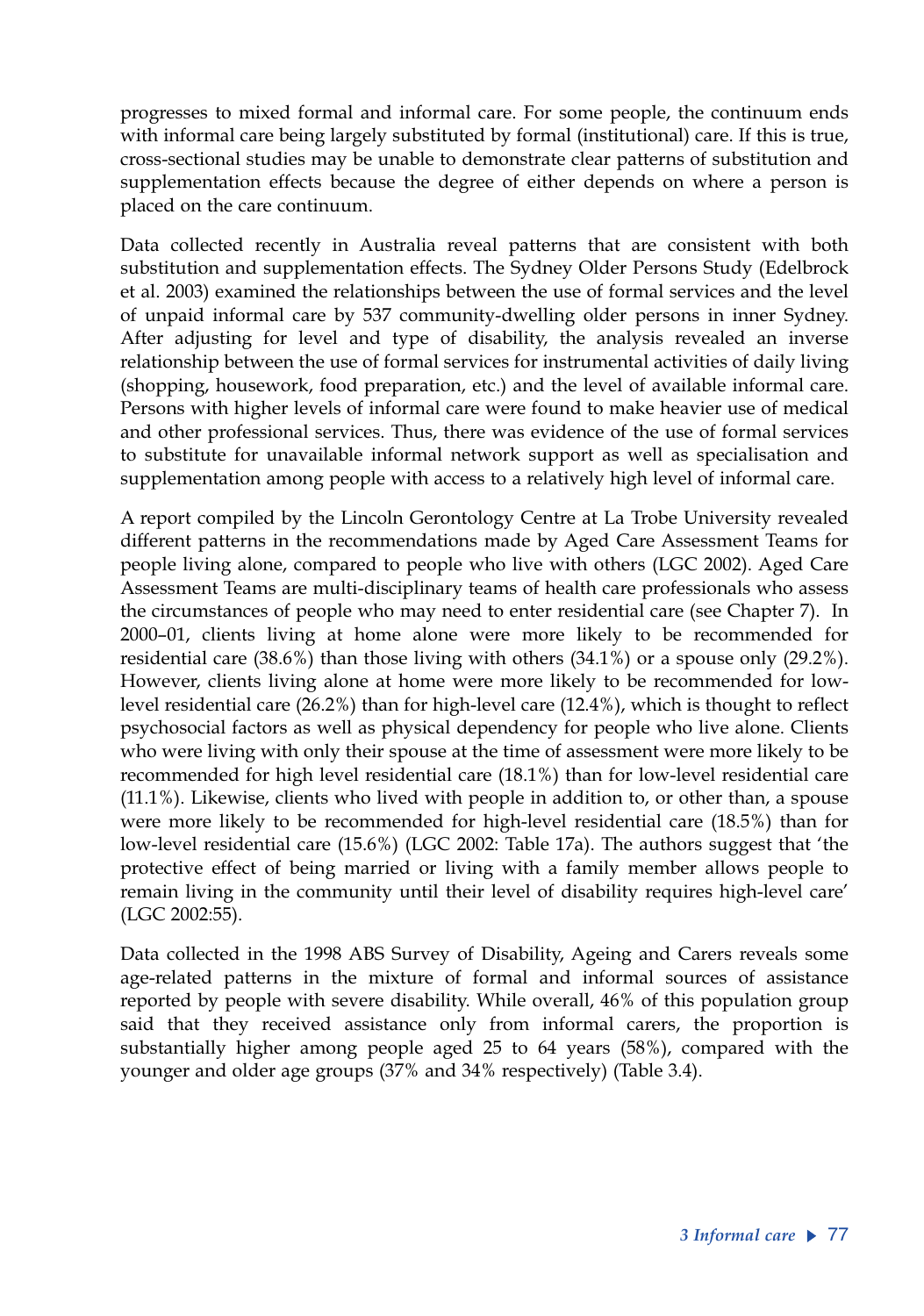|                                     | Age of person with a severe or profound restriction |               |           |               |        |               |          |               |  |  |  |
|-------------------------------------|-----------------------------------------------------|---------------|-----------|---------------|--------|---------------|----------|---------------|--|--|--|
|                                     | $0 - 24$                                            |               | $25 - 64$ |               | 65+    |               | All ages |               |  |  |  |
| <b>Type of assistance</b>           |                                                     | '000 Per cent |           | '000 Per cent |        | '000 Per cent |          | '000 Per cent |  |  |  |
| Informal only                       | 72.8                                                | 37.4          | 257.1     | 58.3          | 110.1  | 33.8          | 440.0    | 45.7          |  |  |  |
| Informal and formal                 | 107.1                                               | 55.0          | 160.2     | 36.3          | 198.7  | 61.0          | 466.0    | 48.5          |  |  |  |
| Formal only                         | *8.0                                                | $*4.1$        | $*7.4$    | $*1.7$        | 11.5   | 3.5           | 26.9     | 2.8           |  |  |  |
| Not applicable or<br>none specified | $*6.8$                                              | $*3.5$        | 16.5      | 3.7           | $*5.3$ | $*1.6$        | 28.7     | 3.0           |  |  |  |
| <b>Total</b>                        | 194.7                                               | 100.0         | 441.3     | 100.0         | 325.6  | 100.0         | 961.6    | 100.0         |  |  |  |

**Table 3.4: Type of assistance received by people with a severe or profound restriction living in households, 1998**

*Source:* AIHW analysis of 1998 ABS Survey of Disability, Ageing and Carers confidentialised unit record file.

**Table 3.5: Main source of assistance received by people with a severe or profound core activity restriction living in households, 1998**

|                                                                               | Under 65 years |                                                    | 65 years and over |                                                    |
|-------------------------------------------------------------------------------|----------------|----------------------------------------------------|-------------------|----------------------------------------------------|
|                                                                               | Number ('000)  | Per cent<br>receiving<br>assistance <sup>(a)</sup> | Number ('000)     | Per cent<br>receiving<br>assistance <sup>(a)</sup> |
| <b>Need for assistance</b>                                                    |                |                                                    |                   |                                                    |
| One of ten daily activities <sup>(b)</sup>                                    | 633.4          | 99.6                                               | 324.6             | 99.6                                               |
| More than one core activity                                                   | 264.3          | 41.5                                               | 122.4             | 37.6                                               |
| All three core activities                                                     | 56.0           | 8.8                                                | 17.0              | 5.2                                                |
| Total severe or profound                                                      | 636.0          |                                                    | 325.6             |                                                    |
| Main source of assistance is a formal service provider                        |                |                                                    |                   |                                                    |
| Self-care                                                                     | 14.5           | 4.3                                                | 17.8              | 12.6                                               |
| Mobility                                                                      | 28.6           | 6.8                                                | 22.2              | 8.6                                                |
| Communication                                                                 | 18.0           | 13.6                                               |                   |                                                    |
| Health care                                                                   | 49.8           | 16.3                                               | 95.4              | 46.6                                               |
| Housework                                                                     | 18.6           | 7.6                                                | 60.0              | 27.3                                               |
| Property maintenance                                                          | 40.0           | 13.9                                               | 74.9              | 31.3                                               |
| Paperwork                                                                     | $*9.0$         | $*7.4$                                             | $*5.1$            | $*4.8$                                             |
| Meal preparation                                                              | $*6.0$         | $*5.2$                                             | 23.7              | 20.0                                               |
| Transport                                                                     | 18.9           | 6.6                                                | 22.8              | 10.4                                               |
| Main source of assistance is an informal carer (co-resident and non-resident) |                |                                                    |                   |                                                    |
| Self-care                                                                     | 320.0          | 95.7                                               | 123.4             | 87.4                                               |
| Mobility                                                                      | 391.8          | 93.2                                               | 235.4             | 91.4                                               |
| Communication                                                                 | 114.4          | 86.4                                               | 25.5              | 100.0                                              |
| Health care                                                                   | 255.5          | 83.7                                               | 109.2             | 53.4                                               |
| Housework                                                                     | 225.4          | 92.4                                               | 160.1             | 72.7                                               |
| Property maintenance                                                          | 248.8          | 86.1                                               | 164.6             | 68.7                                               |
| Paperwork                                                                     | 112.2          | 92.6                                               | 101.9             | 95.2                                               |
| Meal preparation                                                              | 109.6          | 94.8                                               | 94.6              | 80.0                                               |
| Transport                                                                     | 265.8          | 93.4                                               | 196.1             | 89.6                                               |

(a) As a percentage of people of that age group who received assistance with that particular activity.

(b) Daily activities include three core activities (self-care, mobility and communication) plus health care, housework, property maintenance, paperwork, meal preparation, transport and guidance.

*Source:* AIHW 2000: Tables 19.2, A15.3.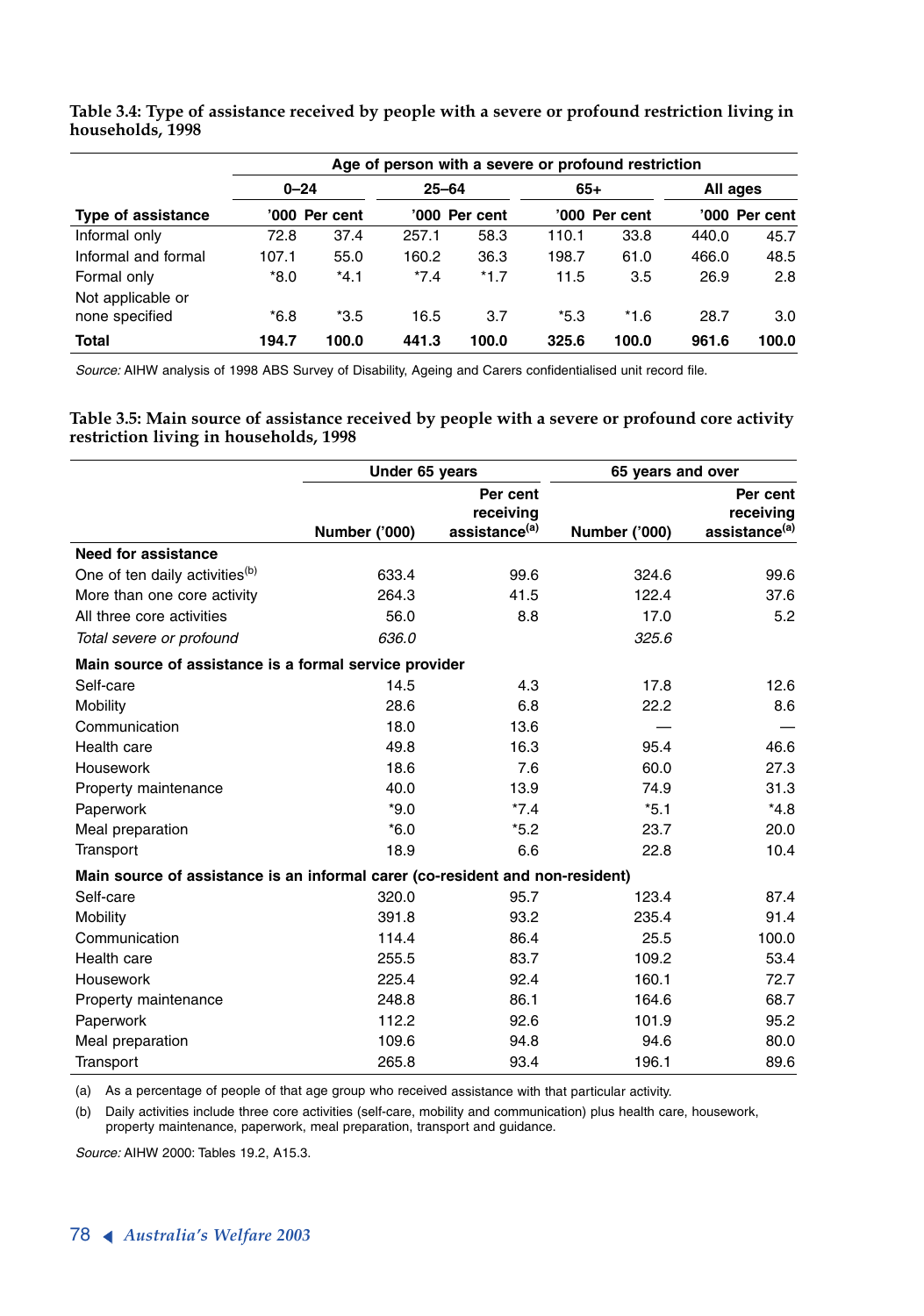Older people's relatively higher reliance on formal service providers to complement the care provided by informal carers relates largely to their use of health services and forms of domestic assistance. An estimated 47% of people aged 65 years or over in 1998 who had a severe or profound restriction had used formal services for health care, compared with just 16% of people aged under 65 years with this level of disability who had used health care services (Table 3.5). However, across all main categories of assistance, a higher proportion of both age groups nominated informal care as the main source of assistance.

### **Formal support services and their assistance to carers**

In addition to direct care for clients, formal services provide indirect and direct assistance to carers. Care coordination and planning services such as Community Aged Care Packages help carers to access a range of professional and domestic service providers, and coordinate service delivery on behalf of their care recipients if necessary. Respite care is accessible through a range of programs including services under the Commonwealth–State/Territory Disability Agreement, the Home and Community Care Program, Community Aged Care Packages and Veterans' Home Care.

The expansion of the community care sector has seen developments in programs that specifically target the needs of carers (Boxes 3.1 and 3.2). Respite care is a particularly important area of service provision. In 1998, over one-third of primary carers reported that they had no fall-back carer, yet only an estimated 13% of primary carers had used respite care within the previous 12 months (AIHW 2001:301). There are many possible reasons for this low rate of use of respite care which may include difficulty accessing appropriate services. The National Respite for Carers Program, and increasing awareness of services through the operation of Commonwealth Carelink Centres throughout the states and territories (see Chapter 7), are specific recent responses to this issue.

### **Financial support for carers**

Government pensions and allowances were the principal source of cash income for over one-half (56%) of primary carers and 40% of all carers in 1998. The most common type of government pension or benefit was a Family Allowance or Parenting Payment (23%), followed by the Age Pension (15%). Primary carers receiving the Age Pension accounted for about 70% of primary carers aged 65 years and over in 1998 (AIHW 2000:Table 16.6). Centrelink administers special purpose carer payments. In 1999, Domiciliary Nursing Care Benefit was subsumed into Carer Allowance, and Carer Payment replaced the Carer's Pension (Box 3.2).

Ongoing data development will enable comparisons of service use by carer availability for the wider population who receives disability and aged care services in the community. The redeveloped Commonwealth–State/Territory Disability Agreement (CSTDA) national minimum data set (see Box 8.4), for most service types, requires disability service providers to provide information about all service users during the year rather than just those who receive a service on a snapshot day. As well, there are five new items related to the presence of an informal carer who provides support to the service user. These items include existence of informal carer, whether the carer lives in the same household, the relationship between the carer and the service user, and the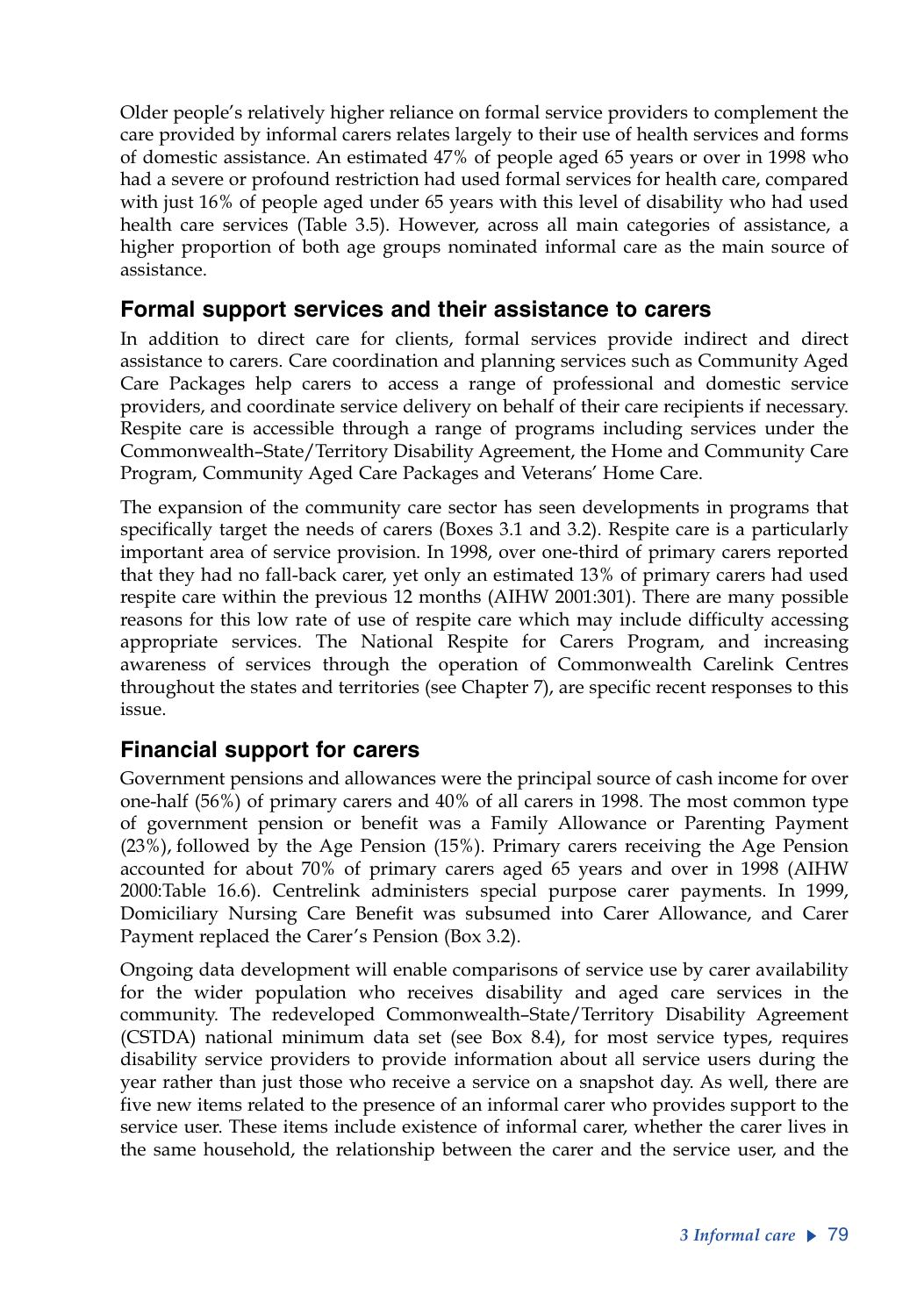age group of carer. The redeveloped collection thus gives new information on carers in Australia, in particular the relationship between formal services and informal care. Data from the 2002–03 CSTDA collection will be available in 2004.

#### **Box 3.1: Commonwealth carer support programs**

#### *Commonwealth Carelink Centres*

*<sup>A</sup> network of Commonwealth Carelink Centres was established in 2001 to provide an information service to help put older Australians, people with a disability, and their carers in touch with a range of community, aged care and disability services. The network can be accessed by telephoning 1800 052 222, 65 shopfronts in 54 regions throughout Australia, over 90 access points such a free phones in rural and remote localities, or through the Carelink website, www.commcarelink.health.gov.au. During 2001–02, Centres responded to 89,295 requests for information (DoHA 2002b:142).*

#### *National Respite for Carers Program*

*The National Respite for Carers Program, announced in the 1996–97 Federal Budget, funds Commonwealth Carer Respite Centres, state/territory-based Commonwealth Carer Resource Centres, and a number of projects to assist carers of people with dementia, including the National Dementia Behaviour Advisory Service and the Carer Education and Workforce Training Project for dementia. The funding for this program is expected to increase from \$19 million in 1996–97 to an estimated \$88 million in 2002–03 (DoHA 2002a:15). Announcements in the first half of 2003 have allocated \$38.7 million of the 2002–03 Budget to Commonwealth Carer Respite Centres to boost respite services for carers (Andrews K, 2003a; Andrews K, 2003b; Andrews K, 2003c). Some of this funding will specifically target the needs of carers in rural and remote areas (\$13.6 million) and ageing carers caring for younger people with disabilities (\$3.6 million).*

*Commonwealth Respite Centres work closely with the Carer Resource Centre in their state or territory to provide comprehensive support for carers and access to carer information and training materials. Respite Centres are operated by a variety of community organisations to assist carers by acting as single contact points for information, and by organising, purchasing, or managing respite care assistance packages for carers. Respite care is available on an in-home or residential basis.* 

*In 2001–02, the National Respite for Carers Program funded the 8 state- and territorybased Carer Resource Centres, 62 regional Carer Respite Centres, 423 regional respite services for carers and 3 national projects to assist carers of people with dementia. Commonwealth Carer Respite Centres assisted approximately 38,250 carers in 2001–02 and Commonwealth Carer Resource Centres helped 29,500 carers (DoHA 2002b:127–8).*

#### *Residential respite care*

*An important component of the carer support system, residential respite care provides assistance to carers facing other critical demands, their own health or personal needs, and the opportunity to take a holiday or participate in lifestyle activities. In 2001–02 47% of admissions to residential aged care were for respite care (Table A7.8; see Chapter 7 for further detail on recent trends in residential respite).*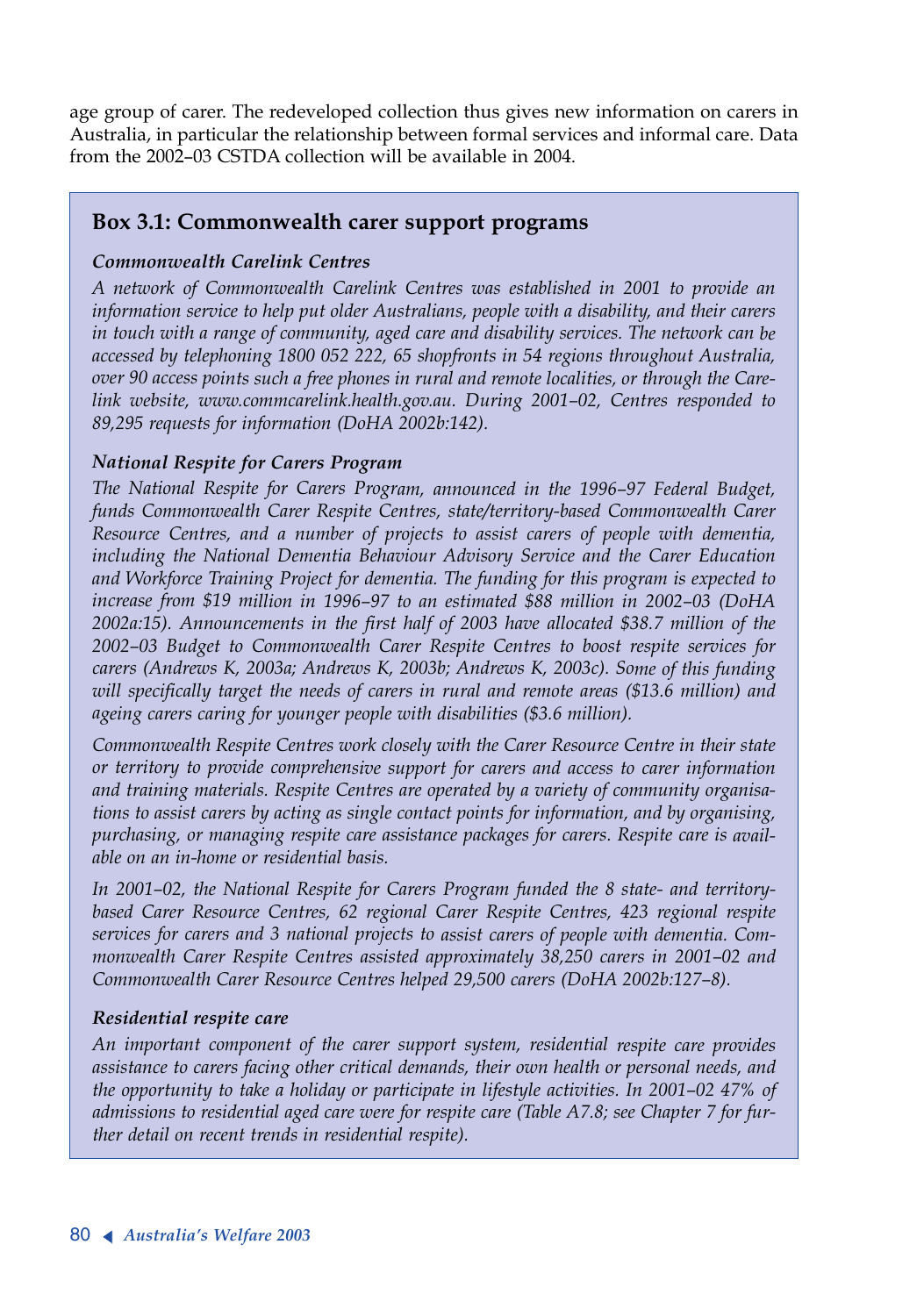### **Box 3.2: Financial support for carers of people with an ongoing need for assistance**

#### *Carer Payment*

*The Carer Payment (Adult and Child) is an income-support benefit payable to people who, because of their caring responsibilities, are unable to engage in a substantial level of paid work but are not eligible for other income support payments such as the Age Pension. It is set at the same rate as the Age Pension, and is subject to the same income and asset tests. As at 31 December 2002, 71,210 people were receiving Carer Payment (Centrelink unpublished data). Because the Payment is for people who cannot earn an income because of fulltime caring responsibilities, the majority of carers receiving Carer Payment are aged between 25 and 64 years (see Tables A7.5 and A7.7 for information on the distribution of Carer Payment in 2001–02).* 

#### *Carer Allowance*

*The Carer Allowance (Adult and Child) is payable to co-resident carers who provide fulltime care on a daily basis who need substantial amounts of care because of a disability, severe medical condition or age-related frailty(limited to two adults). The Allowance can be paid to carers in receipt of a government pension or benefit, including Carer Payment. It is not income or asset tested, but eligibility is determined according to an assessment of the care recipient's care needs. The level of the Allowance, adjusted on 1 January each year, is designed to help meet additional costs involved in caring for a person with a disability (see Tables A7.6 and A7.7 for information on the distribution of Carer Allowance in 2001–02).* 

# **3.4 Caring for children**

Children need a great deal of care over many years and this care is usually provided by one or both of the child's parents. There is a range of situations, however, in which children are cared for by people outside of the immediate family and much of this care is provided informally. In the following section two types of informal care are discussed:

- informal substitute care which occurs when children, for various reasons, cannot live with their parents and live with carers in another home; and
- informal child care in which the child lives in the family home with one or both parents, but is sometimes cared for by others, regularly or irregularly, outside of formal care arrangements such as centres and pre-schools.

### **Informal substitute care**

Substitute care refers to care that is provided to children and young people whose parents are unwilling, unable or otherwise deemed unsuitable to care for them. Substitute care by relatives has more favourable outcomes for children than care by non-relatives because it is more stable and provides continuity (Patton 2003). The provision of formal substitute care services in Australia is the responsibility of state and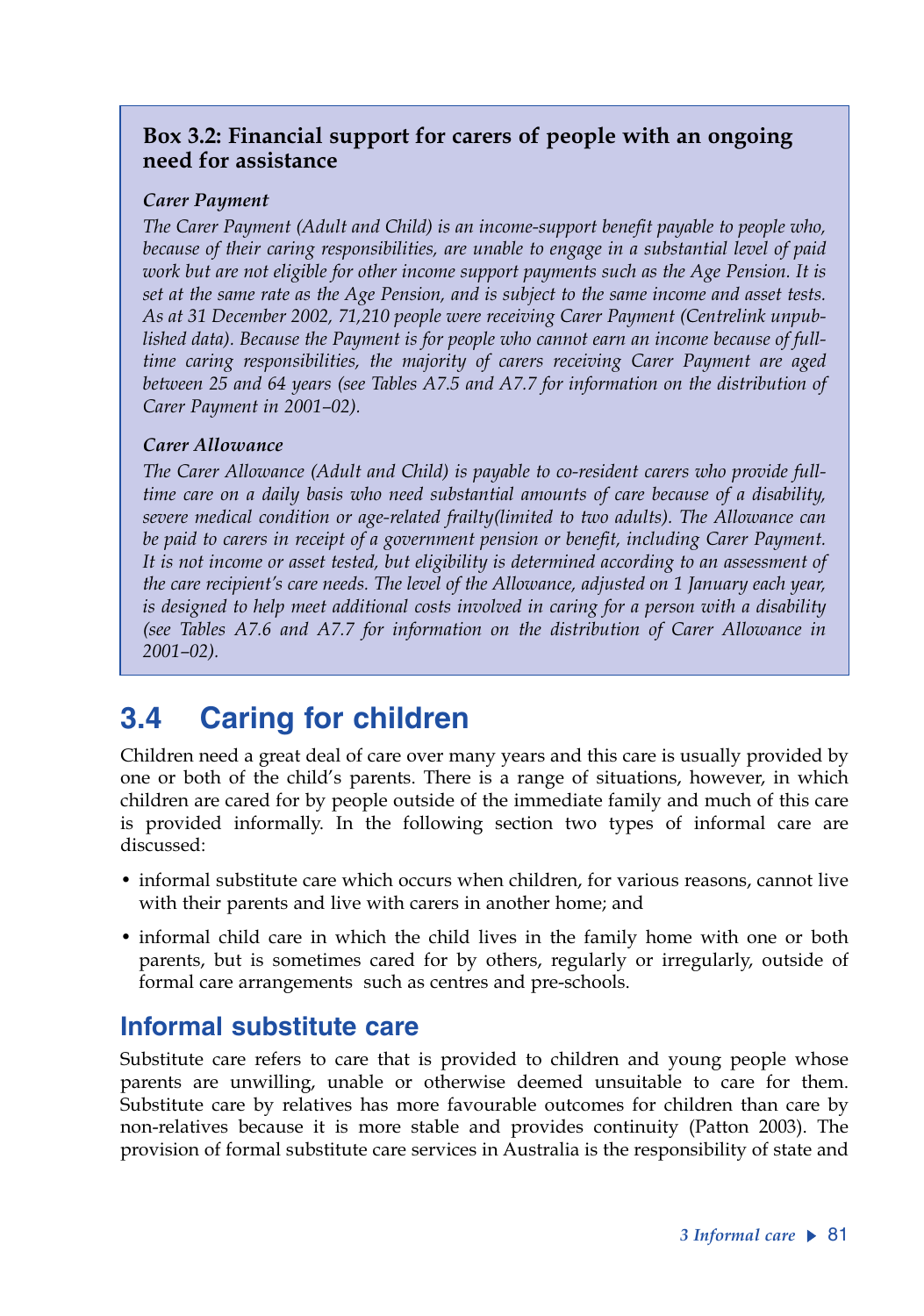territory governments and includes situations where the state or territory makes some form of financial payment for the cost of care. However, sometimes a child lives in a home other than that of their parents, but the state or territory government does not contribute to the cost of the care—this is informal substitute care. Families providing informal substitute care for children are potentially more vulnerable than those formally caring for children out-of-home because they are not offered the same level of financial or other forms of support.

As this type of care is provided outside of formal systems, there are few data available about its prevalence. In 1997 there were approximately 12,000 children aged 0–14 who were living with their grandparents but not their parents, and in 1996 there were 20,100 young people aged 15–17 living with relatives other than parents (ABS 1999c). However, these figures include children who have been placed in substitute care by the state which reimburses the costs of looking after these children. The ABS will publish next year more information on the number of grandparents providing care for their grandchildren from its 2003 Family Characteristics Survey.

Centrelink customer data show that, in December 2002, 26,415 people aged over 55 years received payments such as Family Tax Benefit to assist with the costs of raising children, but this group would include older parents as well as grandparent carers. The number of mature age recipients of this benefit grew by 27% in the two years from December 2000 (Wallace-Green 2003), suggesting that older people caring for children is becoming more common. There is also anecdotal evidence that suggests that informal substitute care has increased over the last decade, with the most common reasons for this being substance abuse, relationship breakdown and mental illness (Patton 2003).

Relatives, particularly grandparents, who unexpectedly have to resume parenting either formally or informally, often experience huge life change as a result of assuming full-time care, and this can be distressing. They may become socially isolated from their peers because of the demands of raising children and, as a result, lose important social support networks that they need as they age. Family relationships are also likely to be disrupted in these circumstances. Grandparents may feel a sense of loss for their childfree years. They may also have health concerns that make parenting more difficult. Overseas evidence suggests that relatives caring for children can face financial hardship in taking on the parenting role. Some kinship carers give up full-time employment to care for grandchildren, while others have to return to work from retirement to increase their income (Patton 2003).

Informal substitute carers provide a valuable service that deserves the support of the community. In 2003, the Council on the Ageing (COTA) conducted a series of forums on grandparents who care for their grandchildren. COTA will report to the Minister for Children and Youth Affairs on financial and legal issues facing grandparents in this situation and what support mechanisms grandparents need to assist them in their caring role.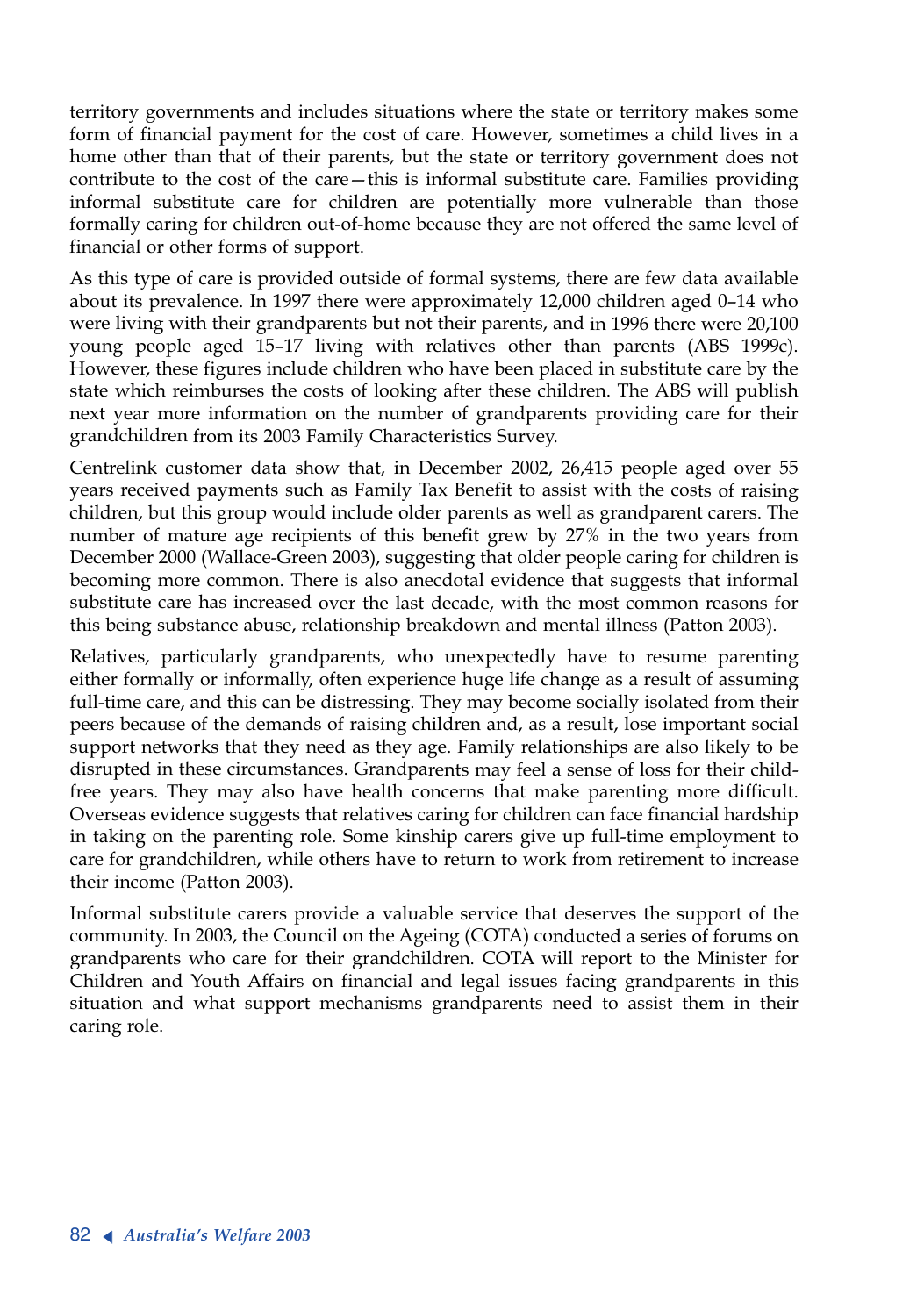# **Informal child care**

Most families need someone else to look after their children at times, so that parents or guardians can work or do other things. Commonly it is grandparents (often grandmothers), (step) brothers or sisters, and other relatives including non-resident parents, who provide informal child care.

The ABS Child Care Survey provides data on the informal child care provided over a particular week for children aged under 12 years (ABS 2003d). The care was most commonly used for work-related reasons, personal reasons or was care that the parent felt was of benefit to the child. The data do not describe informal carers in detail, but measure how much child care is arranged in Australia, for whom, and who provided that care. This means that where children received care from more than one kind of informal carer in the survey week, they are counted more than once. For example, a child who received care from their grandmother and a neighbour will appear in both care by grandparents and care by other person categories.

|                                      |          |           | Cost of care per child |          |          |              |  |  |  |  |  |
|--------------------------------------|----------|-----------|------------------------|----------|----------|--------------|--|--|--|--|--|
|                                      |          |           |                        |          | \$100 or |              |  |  |  |  |  |
| Informal care provider               | No cost  | $$1 - 19$ | $$20 - 59$             | \$60-99  | more     | <b>Total</b> |  |  |  |  |  |
|                                      |          |           | (000)                  |          |          |              |  |  |  |  |  |
| Child's grandmother/grandfather      | 581.0    | 2.4       | 7.0                    | 0.6      | 0.8      | 591.6        |  |  |  |  |  |
| Child's (step) brother/(step) sister | 63.9     | 3.8       | 2.9                    |          |          | 70.5         |  |  |  |  |  |
| Child's non-residential parent       | 97.3     |           |                        |          |          | 97.3         |  |  |  |  |  |
| Child's other relative               | 102.4    | 2.2       | 3.3                    | 1.2      | 2.6      | 111.6        |  |  |  |  |  |
| Other people                         |          |           |                        |          |          |              |  |  |  |  |  |
| Family friend                        | 115.7    | 7.6       | 11.9                   | 2.3      | 3.3      | 140.8        |  |  |  |  |  |
| Babysitter                           | 6.2      | 15.3      | 20.6                   | 3.6      | 1.1      | 46.8         |  |  |  |  |  |
| Nanny                                | 0.9      | 1.6       | 1.5                    | 2.1      | 6.5      | 13.8         |  |  |  |  |  |
| Neighbour                            | 17.4     | 2.3       | 1.2                    | $\Omega$ |          | 20.8         |  |  |  |  |  |
| Other                                | 6.4      | 1.7       | 1                      | 0.3      | 0.6      | 10.1         |  |  |  |  |  |
| Total other people                   | 144.7    | 26.1      | 36                     | 8.4      | 10.7     | 227.2        |  |  |  |  |  |
|                                      | Per cent |           |                        |          |          |              |  |  |  |  |  |
| Child's grandmother/grandfather      | 98.2     | 0.4       | 1.2                    | 0.1      | 0.1      | 100.0        |  |  |  |  |  |
| Child's (step) brother/(step) sister | 90.6     | 5.4       | 4.1                    | 0.0      | 0.0      | 100.0        |  |  |  |  |  |
| Child's non-residential parent       | 100.0    | 0.0       | 0.0                    | 0.0      | 0.0      | 100.0        |  |  |  |  |  |
| Child's other relative               | 91.8     | 2.0       | 3.0                    | 1.1      | 2.3      | 100.0        |  |  |  |  |  |
| Other people                         |          |           |                        |          |          |              |  |  |  |  |  |
| Family friend                        | 82.2     | 5.4       | 8.5                    | 1.6      | 2.3      | 100.0        |  |  |  |  |  |
| Babysitter                           | 13.2     | 32.7      | 44.0                   | 7.7      | 2.4      | 100.0        |  |  |  |  |  |
| Nanny                                | 6.5      | 11.6      | 10.9                   | 15.2     | 47.1     | 100.0        |  |  |  |  |  |
| Neighbour                            | 83.7     | 11.1      | 5.8                    | 0.0      | 0.0      | 100.0        |  |  |  |  |  |
| Other                                | 63.4     | 16.8      | 9.9                    | 3.0      | 5.9      | 100.0        |  |  |  |  |  |
| Total other people                   | 63.7     | 11.5      | 15.8                   | 3.7      | 4.7      | 100.0        |  |  |  |  |  |

**Table 3.6: Weekly cost of informal care of children aged 0–11 years, 2002**

*Note:* Children may appear in more than one category.

*Source:* Unpublished data from 2002 Child Care Survey.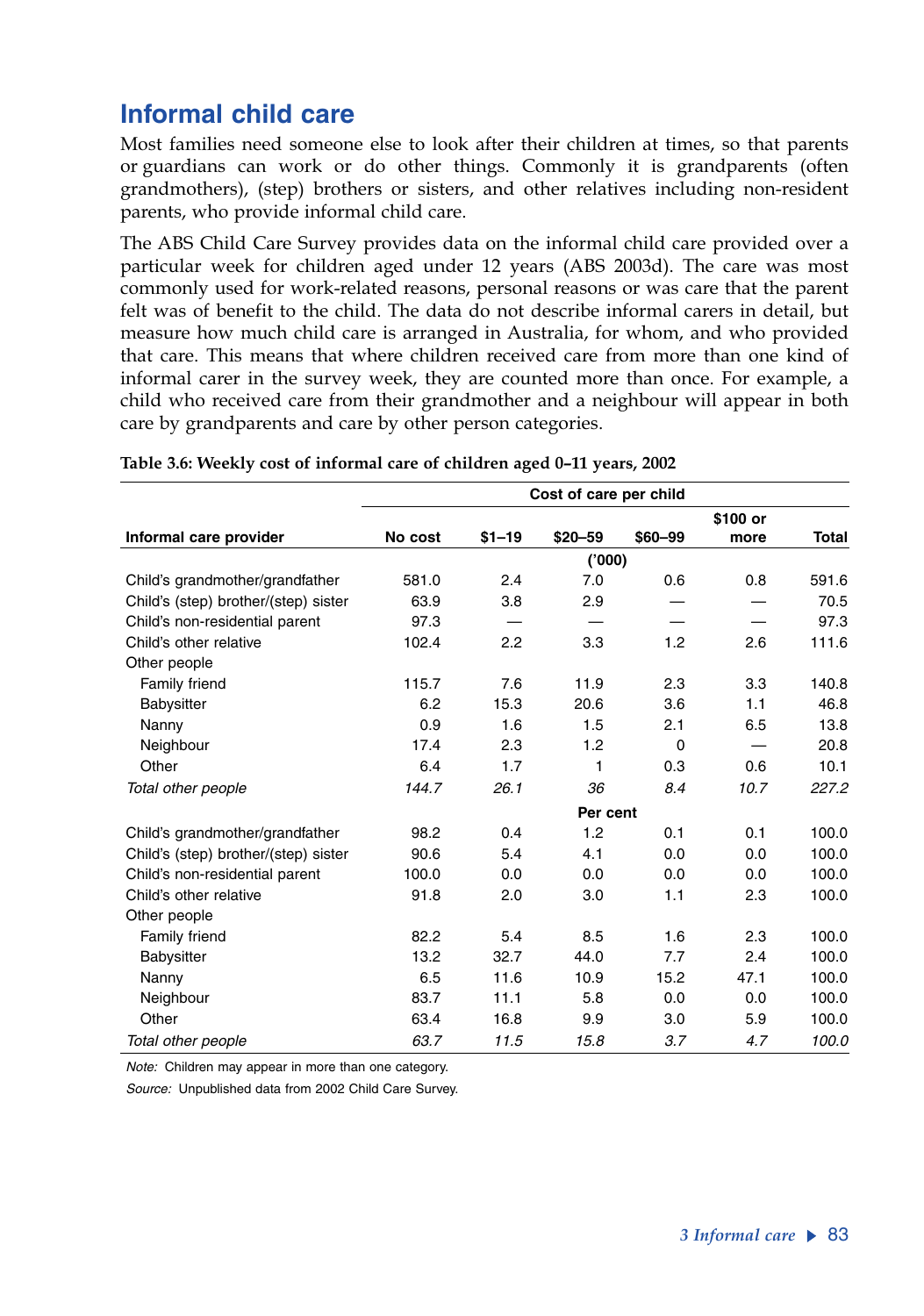Most informal care in 2002 (89%) was unpaid (Table 3.6). For example, 98% of care by grandparents, 91% of care by (step) brother or sister and 84% of care by neighbours was done at no cost. Almost all of the remainder was paid for at minimal cost. The care by 'other people' category includes a mixture of carer types: care by other organisation, child looked after self, family friend, babysitter, nanny, neighbour, and other. A breakdown of this category reveals that almost all care by family friends and neighbours was free of charge, but the majority of care that nannies provided was paid for at market rates—almost half (47%) cost \$100 or more.

### **Informal child carers**

This section describes who provided care for the 1,019,200 children using informal care, (either alone or in combination with formal care)—one-third (33%) of children aged under 12 years (ABS 2003d).

Over half of all care (58%) was provided by grandparents, 22% was provided by other people, 20% was provided by other relatives, and 7% was provided by brothers and sisters (Figure 3.3).

Over half (53%) of care by grandparents was for children aged under 5 years, with 9% being for babies aged less than 1 year (Figure 3.4). Care by other people and other relatives was less often for children aged under 1 year (5% and 6%) but more often for children aged 5 or over—62% and 59% of children, respectively. Siblings most commonly cared for older children, with 52% of care being for children aged 9–11 years.

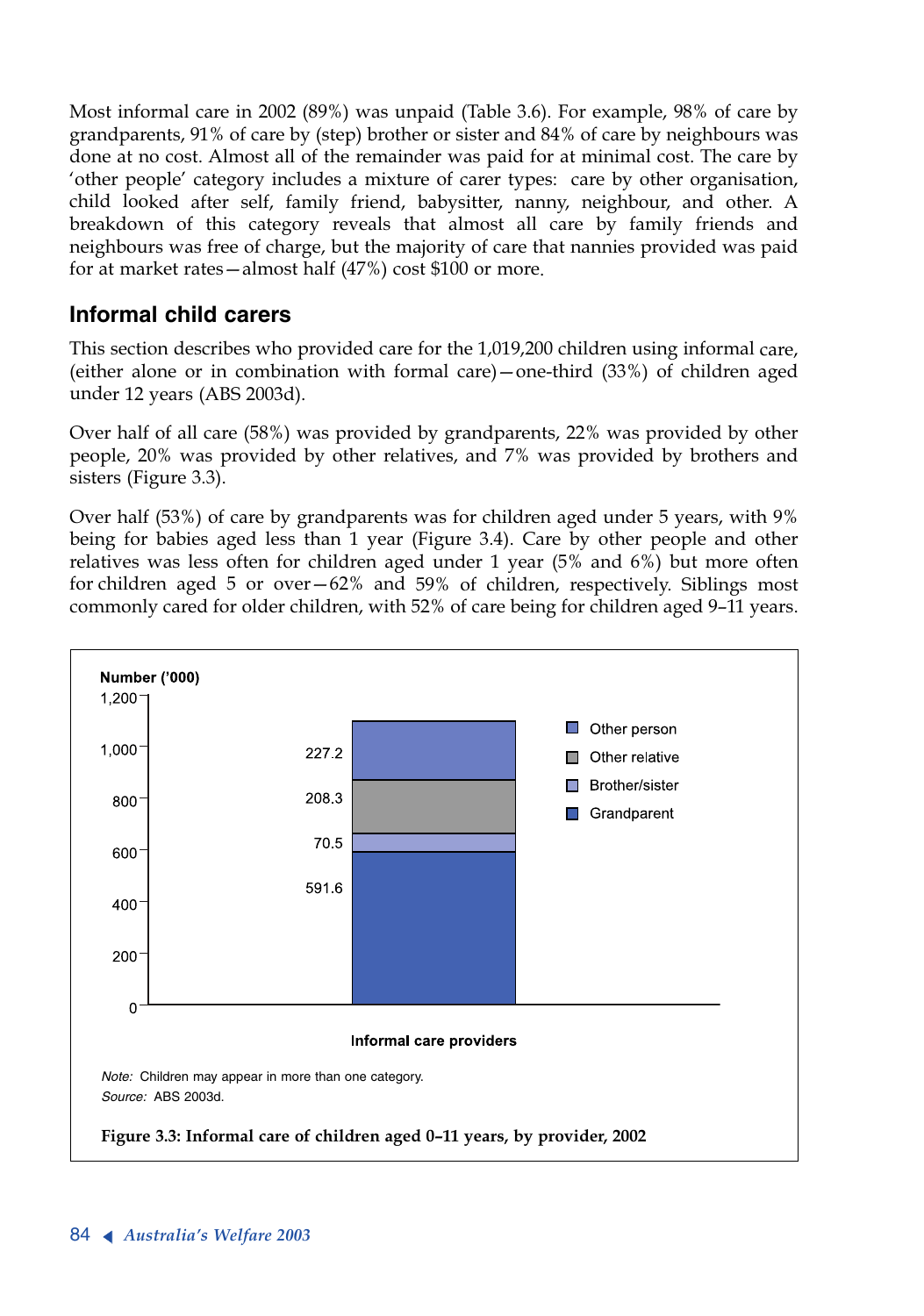

#### **Amount and frequency of care provided**

The number of hours of care per week varied between carers (Figure 3.5). Siblings and other people tended to provide fewer hours of care per week—for 19 hours or less in 94% and 90% of cases, respectively. In fact, 61% of (step) brother and sister care was for less than 5 hours per week. Grandparents also tended to care for shorter amounts of time, though some provided extensive care—in 11% of cases, children being cared for by grandparents were looked after for 20–34 hours per week. A quarter of care provided by other relatives (24%) was for 35 hours or more, which included care for 45 hours or more in 18% of cases.

Almost half (46%) of all children using informal care received care on 1 day a week, and a further quarter (25%) received care on 2 days a week. One in 10 children received informal care on more than 4 days a week.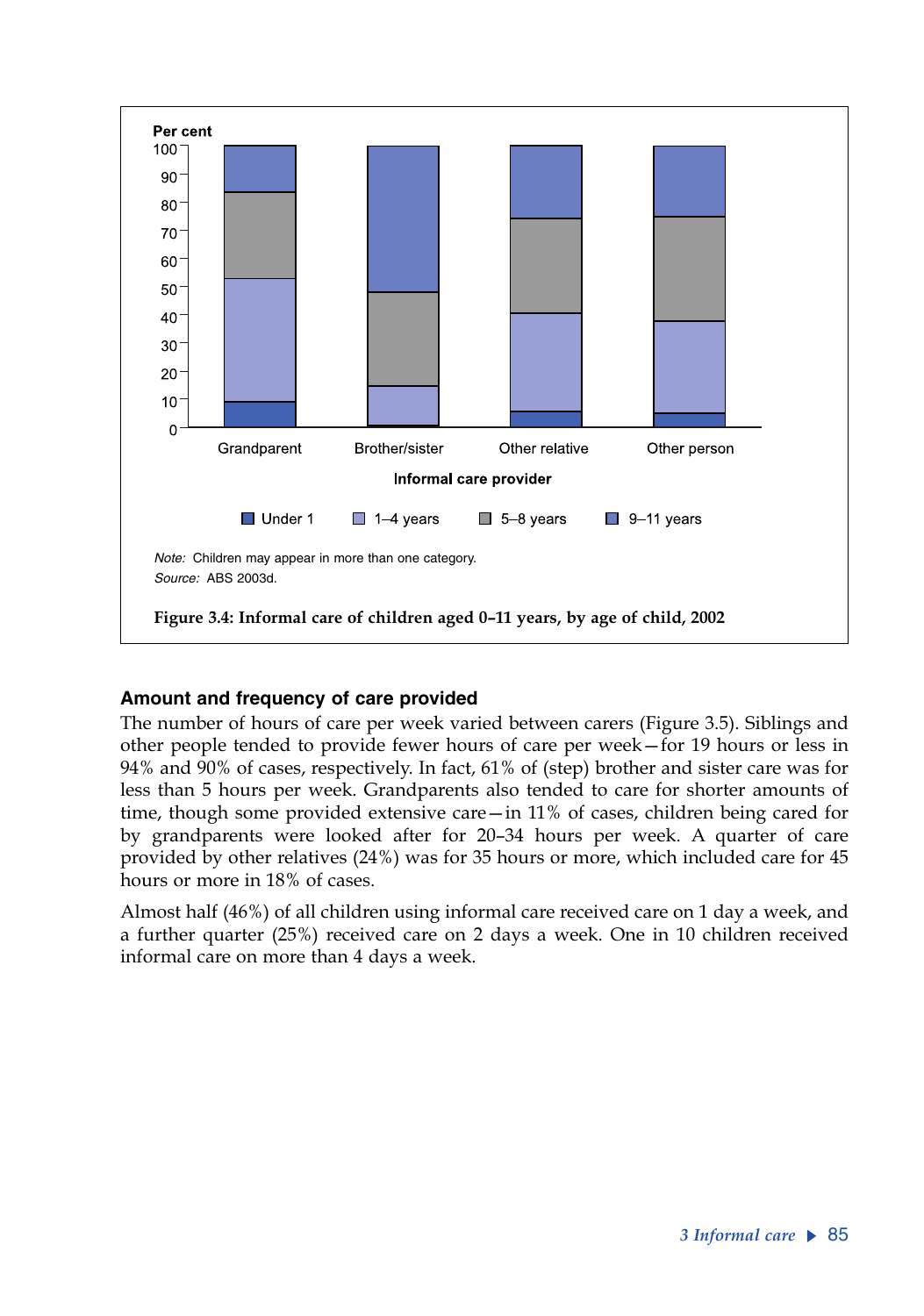

## **Trends in informal child care provision**

The number of children who used informal child care in Australia declined by 12.6% between 1993 and 2002 (Table 3.7). This fall coincided with increased accessibility of formal child care services—the total number of children using Commonwealthsupported child care services more than doubled between 1991 and 2002, from 262,200 to 623,900 (Table 6.12).

Prior to the 1999 child care survey, care by grandparents was not given its own category, so Table 3.7 has care by grandparents included in the 'other relatives' category. The biggest percentage reduction between 1993 and 2002 was in care by (step) brothers and sisters which halved (down by 56%) coinciding with a big expansion in outside school hours care services, the use of which doubled between 1993 and 2002. Care by other people also fell steadily over this time, down by 42%. Care by other relatives (including grandparents) peaked in 1999 at 884,100 children, before settling back to 766,400 children in 2002 (ABS Child Care Survey unpublished data).

Nevertheless, the number of children using informal care is greater than the number using formal care—just over three-quarters of a million are in formal care, compared with just over a million in informal care. Furthermore, just over half of all children (51%) did not use any form of child care in the survey reference week.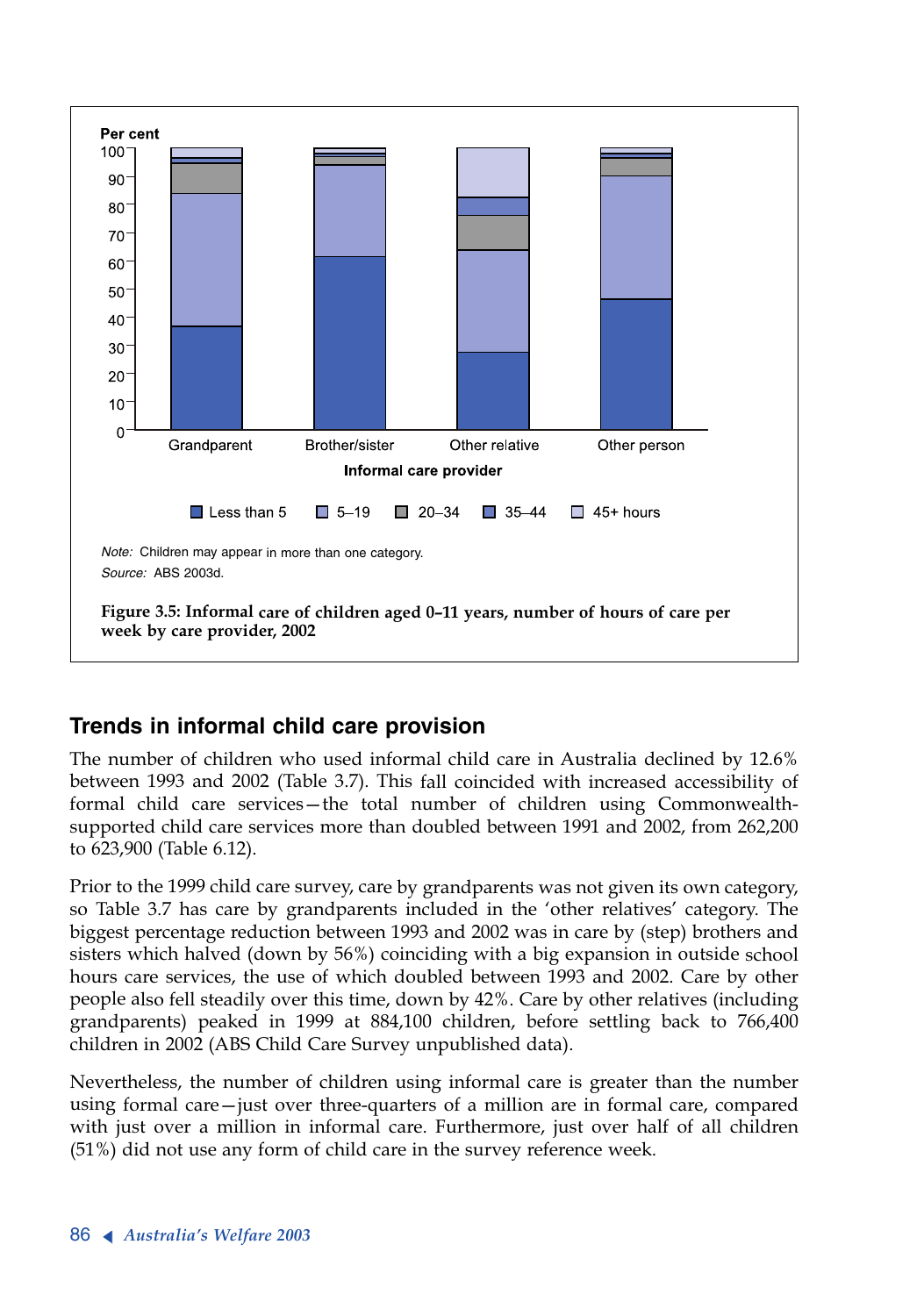|                                    |         |         |         |         | $%$ change        |
|------------------------------------|---------|---------|---------|---------|-------------------|
| Informal care provider             | 1993    | 1996    | 1999    |         | 2002 1993 to 2002 |
| Brother/sister                     | 159.1   | 165.1   | 74.2    | 70.5    | $-55.7$           |
| Other relative <sup>(a)</sup>      | 707.1   | 726.0   | 884.1   | 766.4   | 13.1              |
| Other person                       | 389.1   | 318.0   | 294.0   | 227.2   | $-41.6$           |
| Total children using informal care | 1.166.2 | 1.128.3 | 1.162.1 | 1.019.2 | $-12.6$           |

#### **Table 3.7: Number of children aged 0–11 years using informal care, 1993 to 2002 ('000)**

(a) Includes grandparents.

*Source:* ABS Child Care Surveys, 1993, 1996, 1999, 2002.

#### **Box 3.3: ABS 1998 Survey of Disability, Ageing and Carers: informal assistance and carers**

#### *Informal assistance*

*Informal assistance is unpaid help or supervision that is provided to a person with one or more disabilities or persons aged 60 years or over living in households. It includes only assistance that is provided for one or more of the specified tasks comprising an activity because of a person's disability or because they are older.* 

#### *Carer*

*A carer is a person of any age who provides any informal assistance, in terms of help or supervision, to persons with disabilities or long-term conditions, or persons who are elderly (i.e. aged 60 years or over). The assistance must be ongoing, or likely to be ongoing, for at least 6 months. Assistance to a person in a different household relates to 'everyday types of activities', without specific information on the activities. Where the care recipient lives in the same household, the assistance is for one or more of the following activities: communication; health care; housework; meal preparation; mobility; paperwork; property maintenance; self-care; transport.* 

#### *Primary carer*

*A primary carer is a person of any age who provides the most informal assistance, in terms of help or supervision, to a person with one or more disabilities. The assistance must be ongoing, or likely to be ongoing, for at least 6 months and be provided for one or more of the core activities (communication, mobility and self-care).* 

*Source:* ABS 1999a:65, 71.

# **3.5 Caring for people of all ages with a disability**

This section examines the role of informal carers of people of all ages with a disability who require assistance with certain activities (see Chapter 8 for a discussion of the conceptualisation of disability in the International Classification of Functioning, Disability and Health). Material in this section draws largely on the results of the 1998 ABS Survey of Disability, Ageing and Carers and the findings of other key studies of informal care. It focuses on primary carers, who individually provide the most help to a person who needs assistance. The section begins with a demographic profile of primary carers. This is followed by a description of the needs of care recipients and the translation of those needs into caring activity. The section concludes with a discussion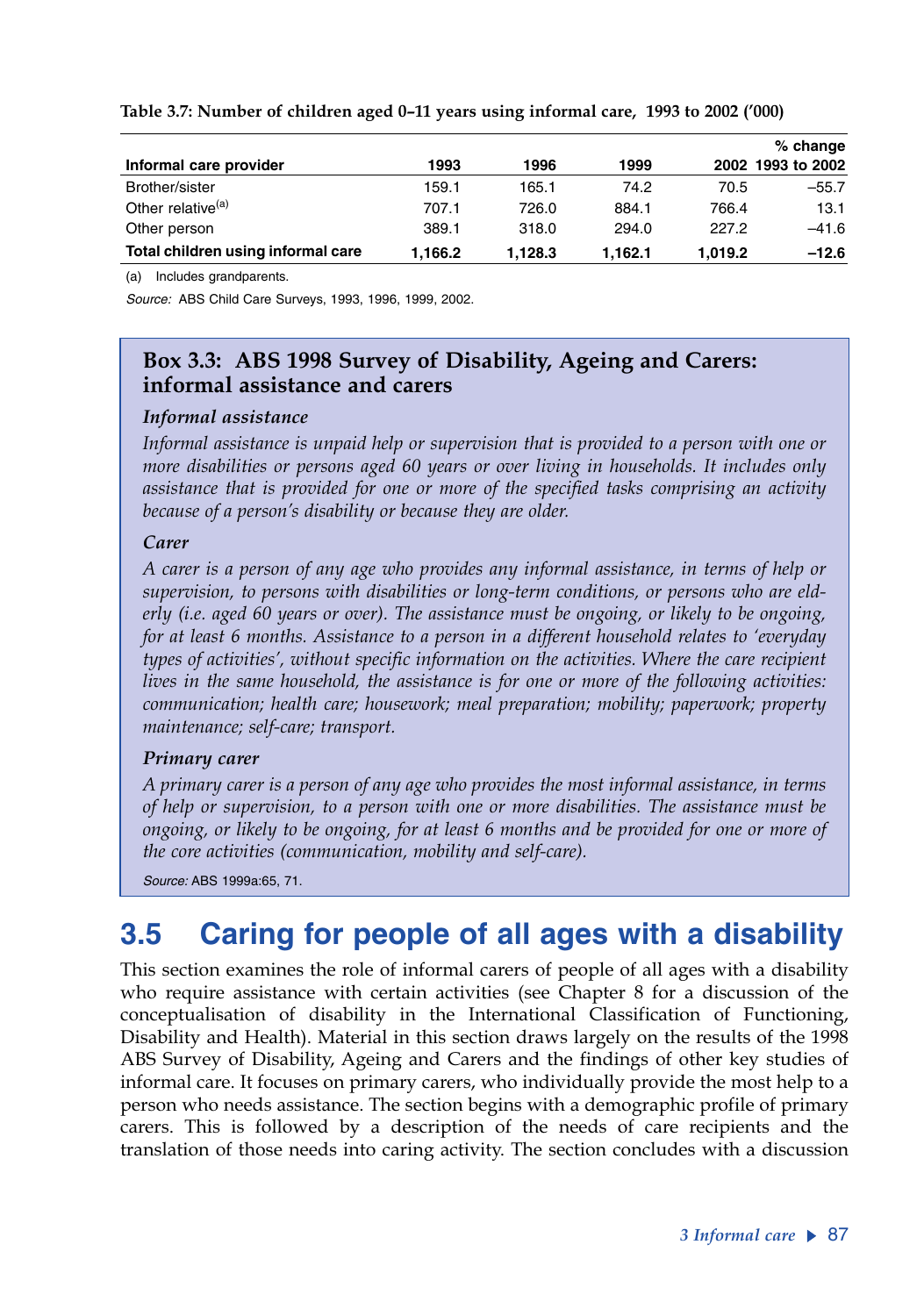of the impact that caring has on carers. Detailed information on primary carers and their care recipients is collected in national surveys of disability, ageing and carers conducted by the ABS (1988, 1993, 1998).

# **Carers and caring**

In the context of disability services and aged care, the term 'carer' loosely applies to anyone engaged in caring for a person in the community who has a disability or agerelated health condition. However, the literature distinguishes 'principal' or 'primary' carers as those who individually provide the most informal assistance to a person. While definitions vary and some are more inclusive than others, most embody aspects of care intensity and duration. The definition of primary carer used here is consistent with that employed in the 1998 ABS Survey of Disability, Ageing and Carers, hereafter referred to as 'the ABS survey'. Accordingly, a primary carer is the main provider of assistance with the core activities to someone with a disability (Box 3.3). This definition and the method used to identify carers in the 1998 ABS survey has generated detailed national data on a well-defined group of carers.

#### **Box 3.4: ABS 1998 Survey of Disability, Ageing and Carers: core activities and associated level of restriction**

#### *Disability*

*For ABS survey purposes, a person has a disability if he/she has a condition that restricts everyday activities and lasts for 6 months or longer. Impairments include, but are not limited to, loss of sensory perception (sight, hearing, speech), chronic pain, respiratory conditions, loss of limb or motor function, learning difficulties, intellectual impairment, mental illness, disfigurement and deformity, and disorders of the nervous system.*

*Core activities are:*

- *• self-care—bathing or showering, dressing, eating, using the toilet, and managing incontinence;*
- *• mobility—moving around at home and away from home, getting into or out of a bed or chair, and using public transport; and*
- *• communication—understanding and being understood by others: strangers, family and friends.*

*<sup>A</sup> core activity restriction may be* 

- *• profound—unable to perform a core activity or always needing assistance;*
- *• severe—sometimes needing assistance to perform a core activity;*
- *• moderate—not needing assistance, but having difficulty performing a core activity; or*
- *• mild—having no difficulty performing a core activity but using aids or equipment because of disability.*

Note: In the text of this chapter, a 'severe or profound core activity restriction' is sometimes referred to as a 'severe or profound restriction'. Source: ABS 1999a:66.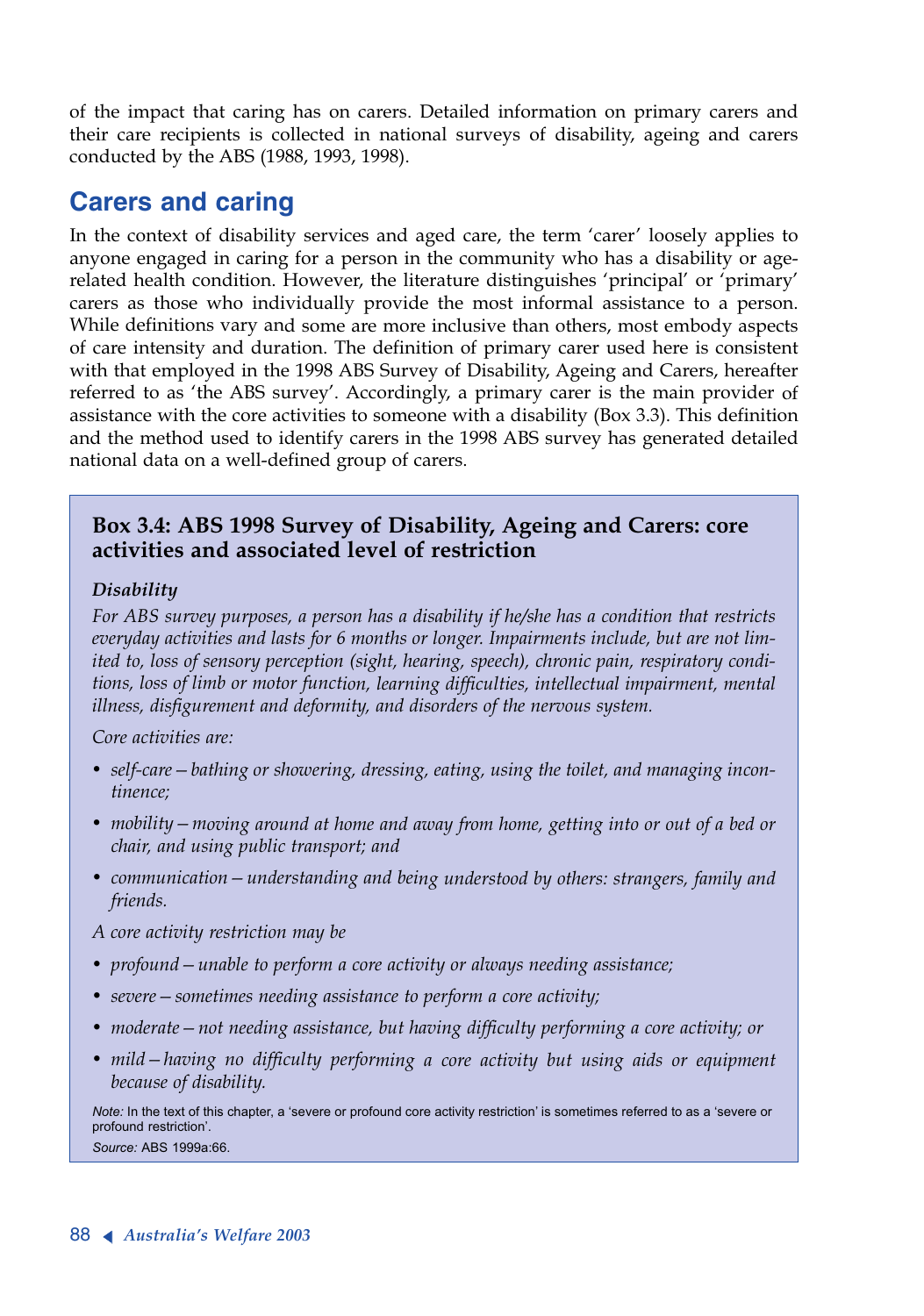According to the ABS survey, 19% of all informal carers of people with a disability were primary carers. Primary carers assist one or more persons with a severe or profound core activity restriction who always or sometimes need assistance with the core activities of self-care, mobility and communication (Box 3.4). Primary carers typically function within an extensive network of family and social exchanges (Howe et al. 1997). Many are close relatives of the person they care for and the assistance they provide is an extension of family relationships. Carers distinguish their role as being 'beyond that of wife, husband, mother, father, daughter, son, sibling and friend' (Schofield et al. 1997). They feel a deeper sense of responsibility that is associated with caring for someone with a disability or long-term health condition.

### **Who are carers of people with a disability?**

According to the ABS survey, approximately 450,900 people were informal primary carers in 1998. In 2002, approximately 2.5 million people would have performed informal caring, excluding child care, including an estimated  $490,700$  primary carers.<sup>1</sup>

In 1998, 43% of primary carers were the partners of their care recipient. Children gave care to their parents (24% of primary carers) and parents gave care to their children (22%). Around 11% of primary carers were other relatives or friends (Figure 3.6).



<sup>1</sup> Based on 1998 age-specific prevalence rates, by sex, of carers and primary carers applied to ABS estimates of the population as at 30 June 2002.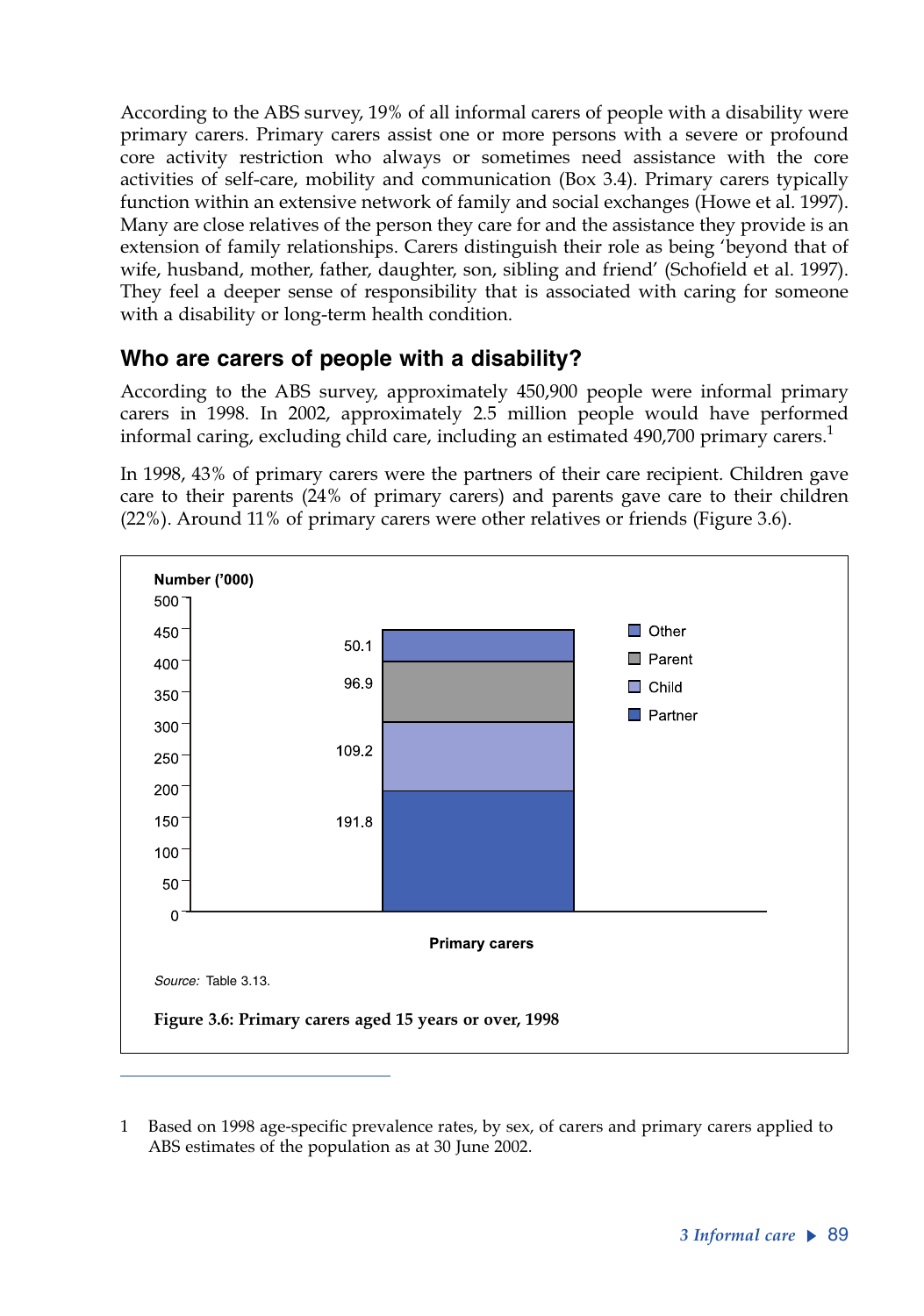Primary carers are predominantly women—in 1998, 70% of primary carers were female. Among primary carers aged 15 years or over in 1998:

- 43% were spouses or partners of the care recipient;
- 44% of spouse or partner carers were male;
- 89% were immediate family of the care recipient (partner, parent or offspring);
- 69% of primary carers aged 60 or over were caring for a spouse or partner;
- 79% lived with their care recipients; and
- 67% were aged between 25 and 59 and 29% were aged 60 or more.

The person a carer is most likely to be caring for depends largely on the carer's age (Figure 3.7). Of co-resident primary carers aged 15–34 years in 1998, 44% were parents caring for a child with a disability. Over one-quarter (28%) of this age group were people caring for their spouse or partner. This latter proportion is higher among carers in older age groups: 36% of carers in the 35–64 year age band and 75% of carers aged 65 or older were caring for a spouse or partner. Only in the 35–64 year age band did children commonly provide care to their parents—about 1 in 3 carers (31%).

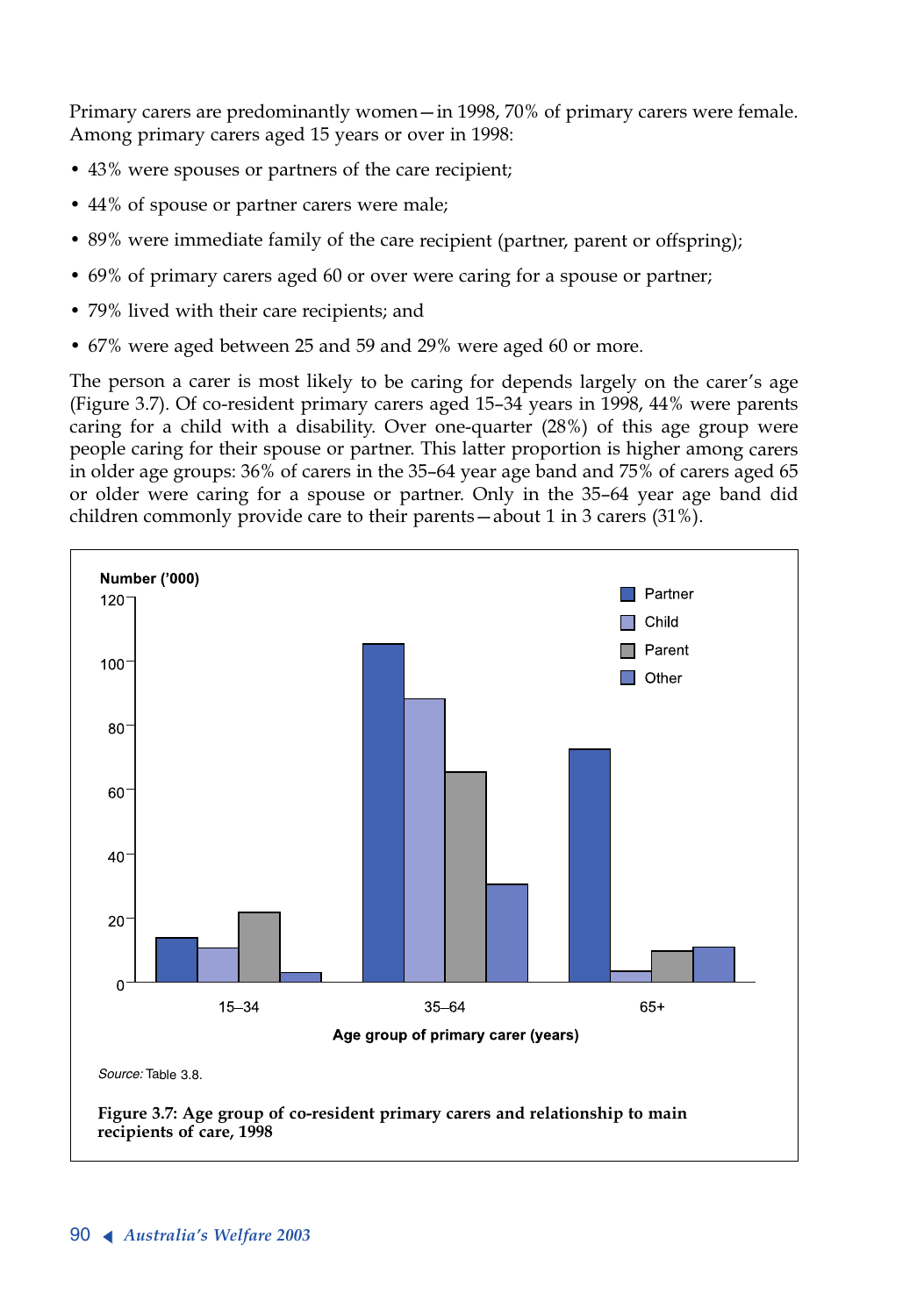| Age group of primary carer | Main recipient of care |              |          |        |              |  |  |  |  |
|----------------------------|------------------------|--------------|----------|--------|--------------|--|--|--|--|
| (years)                    | <b>Partner</b>         | <b>Child</b> | Parent   | Other  | <b>Total</b> |  |  |  |  |
|                            |                        |              | ('000)   |        |              |  |  |  |  |
| $15 - 34$                  | 13.8                   | 10.6         | 21.6     | $*3.0$ | 49.0         |  |  |  |  |
| $35 - 64$                  | 105.3                  | 88.2         | 65.5     | 30.4   | 289.6        |  |  |  |  |
| $65+$                      | 72.6                   | $*3.5$       | 9.7      | 10.9   | 96.7         |  |  |  |  |
| <b>Total</b>               | 191.8                  | 109.2        | 96.9     | 50.1   | 447.9        |  |  |  |  |
|                            |                        |              | Per cent |        |              |  |  |  |  |
| $15 - 34$                  | 28.2                   | 21.6         | 44.1     | $*6.1$ | 100.0        |  |  |  |  |
| $35 - 64$                  | 36.4                   | 30.5         | 22.6     | 10.5   | 100.0        |  |  |  |  |
| $65+$                      | 75.1                   | $*3.6$       | 10.0     | 11.3   | 100.0        |  |  |  |  |
| <b>Total</b>               | 42.8                   | 24.4         | 21.6     | 11.2   | 100.0        |  |  |  |  |



*Source:* ABS 1998.



**Figure 3.8: Estimated number of carers by age, sex and carer status, 2002 (based on 1998 age- and sex-specific carer rates)**

Female carers were more likely than male carers to be in a primary caring role at all ages except 75 years and over (Figure 3.8).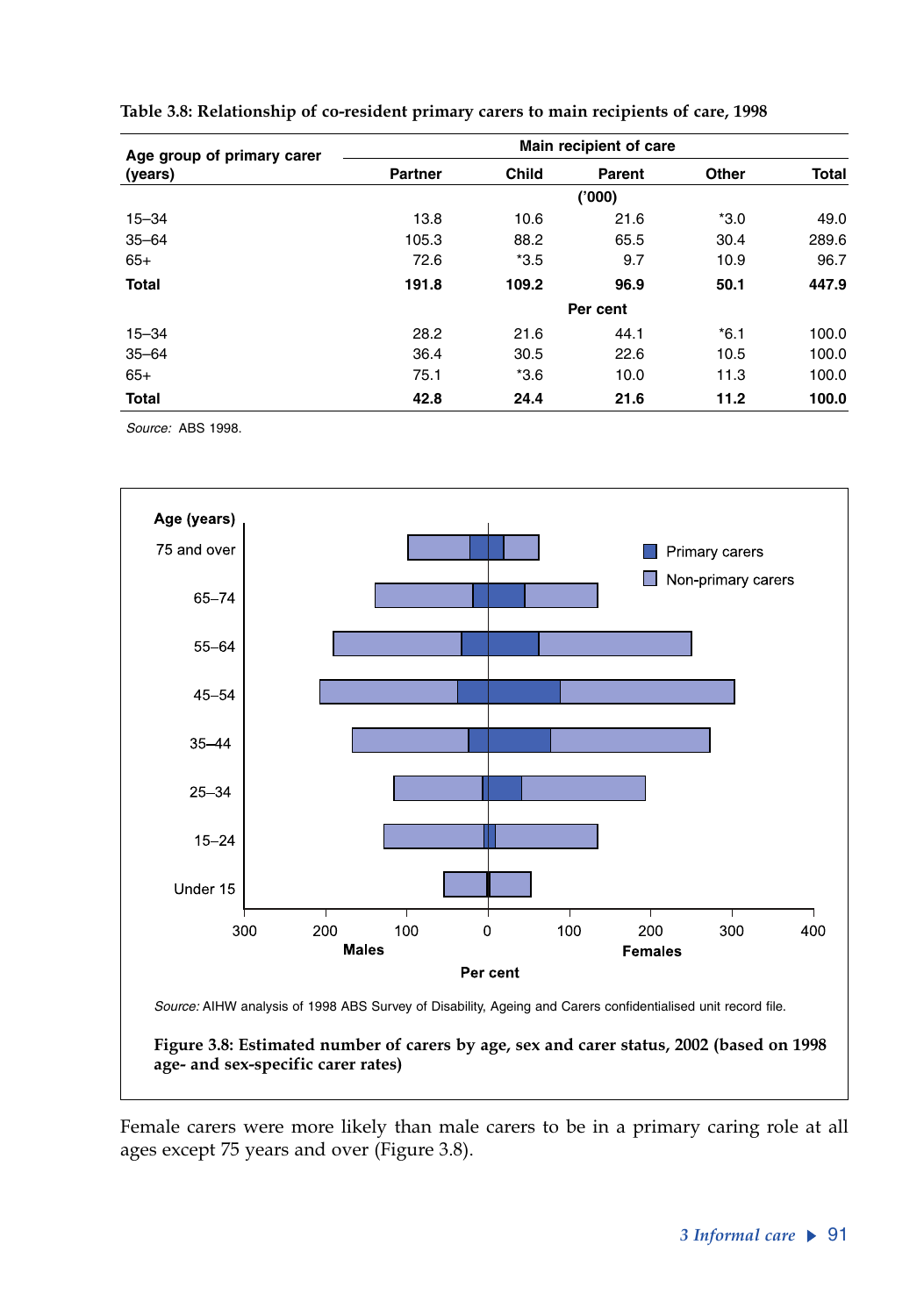The peak age group for women to be in a caring role is 45–64 years. In this age group, around 24% of women in 1998 were carers and approximately 7% were primary carers. Women aged between 35 and 64 years comprised 47% of all primary carers in 1998. Men were more likely to be found in a caring role at older ages: 22% of men aged 75 or over were carers and 5% of men in this age group were primary carers.

Overall, 79% of primary carers aged 15 years or over lived with their care recipient. Most partner and parent primary carers lived with their care recipient. Although other categories of primary carers were less likely to reside with their care recipient than spouse, partner or parent carers, 46% of children (including adult children) caring for a parent and 40% of other relative or friend primary carers were co-resident carers.

### **Age and co-residency of carers and care recipients**

In 1998, one in five primary carers were caring for two or more people with a disability. In these cases, identification of the care recipient who received the most assistance as the 'main care recipient' allows a cross-reference of care recipient details with demographic information for all primary carers. Two-thirds of primary carers in 1998 had a main recipient of care aged 45 years or over (Table 3.9).

Over one-half of primary carers aged 25–44 (32% of all primary carers) had a main recipient of care aged under 45 years, and 23% were caring for someone aged 65 or over. This distribution represents a mix of parent, spouse or partner, and adult offspring carers in this age group. In the 45–64 age group, 36% of primary carers were caring for a person also aged 45–64 and 44% cared for a person aged 65 or over, reflecting a mix of mainly partner or spouse, and adult offspring carers. Older primary carers, aged 65 or over, were predominantly caring for another older person (82%); 17% of older carers were caring for a person aged 25–64 years. This group of primary carers consists mostly of spouses or partners, or parents of the main care recipient.

|                   |            |             |            |                    | Age of primary carer |             |            |                    |            |             |       |
|-------------------|------------|-------------|------------|--------------------|----------------------|-------------|------------|--------------------|------------|-------------|-------|
| Age of            | $15 - 24$  |             | $25 - 44$  |                    | $45 - 64$            |             | $65+$      |                    | All ages   |             |       |
| care<br>recipient | Co-<br>res | Non-<br>res | Co-<br>res | Non-<br>res        | Co-<br>res           | Non-<br>res | Co-<br>res | Non-<br>res        | Co-<br>res | Non-<br>res | Total |
|                   |            |             |            |                    |                      |             |            |                    |            |             |       |
| Under 15          | $*0.6$     |             | 51.2       |                    | 10.4                 |             | $*$ 0.9    |                    | 63.1       |             | 63.1  |
| $15 - 24$         | $*2.2$     |             | $*6.9$     | $*$ <sup>0.5</sup> | $*8.1$               | $*1.3$      |            |                    | 17.2       | $**1.8$     | 19.0  |
| $25 - 44$         | $*4.9$     |             | 30.7       | $*2.8$             | 15.8                 | $*3.1$      | $*5.5$     | $*$ 0.9            | 56.9       | $*6.8$      | 63.7  |
| $45 - 64$         | $*3.9$     | $*0.8$      | 10.9       | $*6.3$             | 65.6                 | $*3.2$      | 10.0       | $*$ <sup>0.3</sup> | 90.5       | 10.7        | 101.2 |
| $65+$             |            | $*1.0$      | 9.6        | 25.5               | 44.0                 | 41.9        | 70.9       | $*8.1$             | 124.5      | 76.5        | 201.0 |
| <b>Total</b>      | 11.6       | $*1.8$      | 109.2      | 35.1               | 143.9                | 49.6        | 87.4       | $*9.3$             | 352.2      | 95.8        | 447.9 |

**Table 3.9: Age of co-resident and non-resident primary carers ('000), by age of main care recipients,(a) <sup>1998</sup>**

(a) Each primary carer may care for more than one person, but nominates only one as the main care recipient.

*Source:* AIHW 1999: Table A7.6.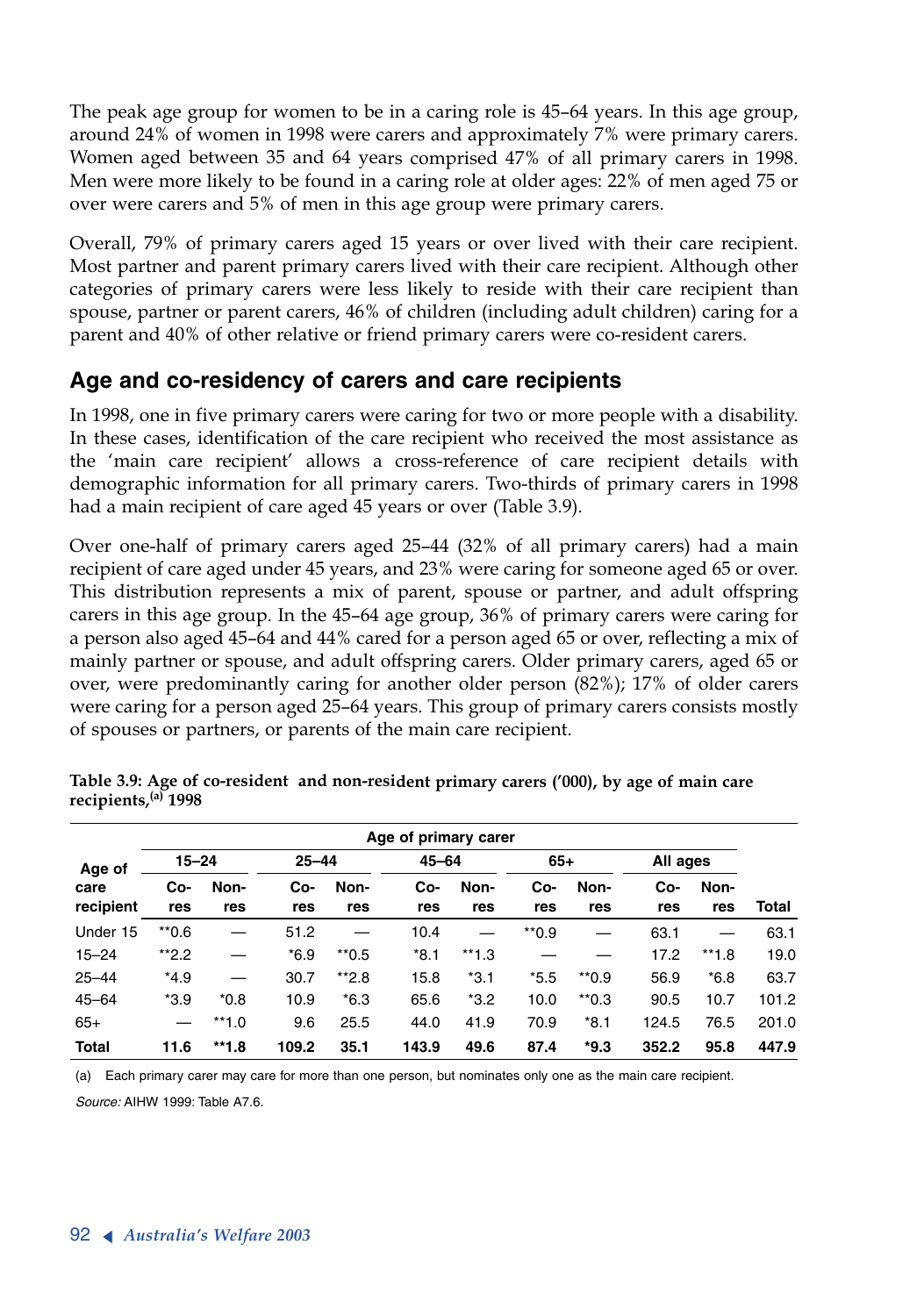Non-resident carers were more likely than co-resident carers to have a main care recipient aged 65 years or over: 80% of non-resident primary carers cared for an older Australian, compared with 35% of co-resident carers. Co-resident carers comprised 76% of primary carers aged 25–44 years and 74% of primary carers aged 45–64 years. In contrast, 90% of primary carers aged 65 years or over lived with their care recipient, reflecting the predominance of spouses and partners among older carers (as seen in Figure 3.7).

Of primary carers who had a main care recipient aged 65 or over, 17% (35,100) were aged 25–44 years and 43% (85,900) were aged 45–64 years. Thus, around 60% of primary carers who cared for an older person were of working age and 56% of this group were non-resident carers.

### **The reasons for taking on a primary caring role**

The reasons for caring for someone with a disability are undoubtedly complex. The ABS Survey of Disability, Ageing and Carers allowed carers to give one or more reasons for taking on a primary caring role. Frequent responses included family responsibility (57%), a desire to provide the best possible care (44%), and emotional obligation (39%) (Table 3.10). Individuals often care *for* people because they care *about* them. It is also evident that many individuals feel a responsibility to care for family members—factors such as there being no choice, no other family or friends willing or able to care, and no other care being available or affordable, also figured in decisions to care.

There were some differences in responses depending on the relationship of the carer and care recipient. Spouse and parent carers exhibited similar response patterns. They were more likely than offspring carers to report a desire to provide the best possible care (53% and 49% versus 33%). Fifty per cent or more of each relationship group cited family responsibility as a motivating factor and this was the most frequent response of offspring carers (in 72% of cases). Around half of other relative or friend carers cited family responsibility (51%) and emotional obligation (44%) as prime motivating factors.

|                                      | Relationship to main recipient of care |                  |        |              |              |  |  |
|--------------------------------------|----------------------------------------|------------------|--------|--------------|--------------|--|--|
|                                      |                                        |                  |        | Other friend |              |  |  |
| Reasons                              | Partner                                | <b>Offspring</b> | Parent | or relative  | <b>Total</b> |  |  |
| Can provide better care              | 52.6                                   | 33.3             | 49.3   | 24.3         | 43.9         |  |  |
| Family responsibility                | 49.8                                   | 72.4             | 58.6   | 50.5         | 57.4         |  |  |
| No other family or friends available | 23.5                                   | 30.1             | 17.8   | 34.6         | 25.2         |  |  |
| No other family or friends willing   | 11.1                                   | 18.6             | 14.0   | 21.1         | 14.7         |  |  |
| Emotional obligation                 | 36.8                                   | 43.2             | 35.2   | 44.1         | 38.8         |  |  |
| Cost of alternative care             | 26.4                                   | 16.7             | 21.6   | $*11.7$      | 21.3         |  |  |
| No other care arrangements available | 9.2                                    | 8.9              | 16.9   | $*7.4$       | 10.5         |  |  |
| No choice                            | 21.2                                   | 13.7             | 35.2   | $*13.5$      | 21.2         |  |  |
| Other reason/not stated              | 9.4                                    | $*7.9$           | 16.4   | $*14.1$      | 11.0         |  |  |
| Total carers ('000)                  | 192.1                                  | 111.7            | 94.4   | 49.7         | 447.9        |  |  |

| Table 3.10: Reasons for primary carers (15 years and over) taking on the caring role, <sup>(a)</sup> 1998 |  |  |
|-----------------------------------------------------------------------------------------------------------|--|--|
| (per cent)                                                                                                |  |  |

(a) Carers may report more than one reason.

*Source:* AIHW analysis of 1998 ABS Survey of Disability, Ageing and Carers; ABS 1999a:Table 36.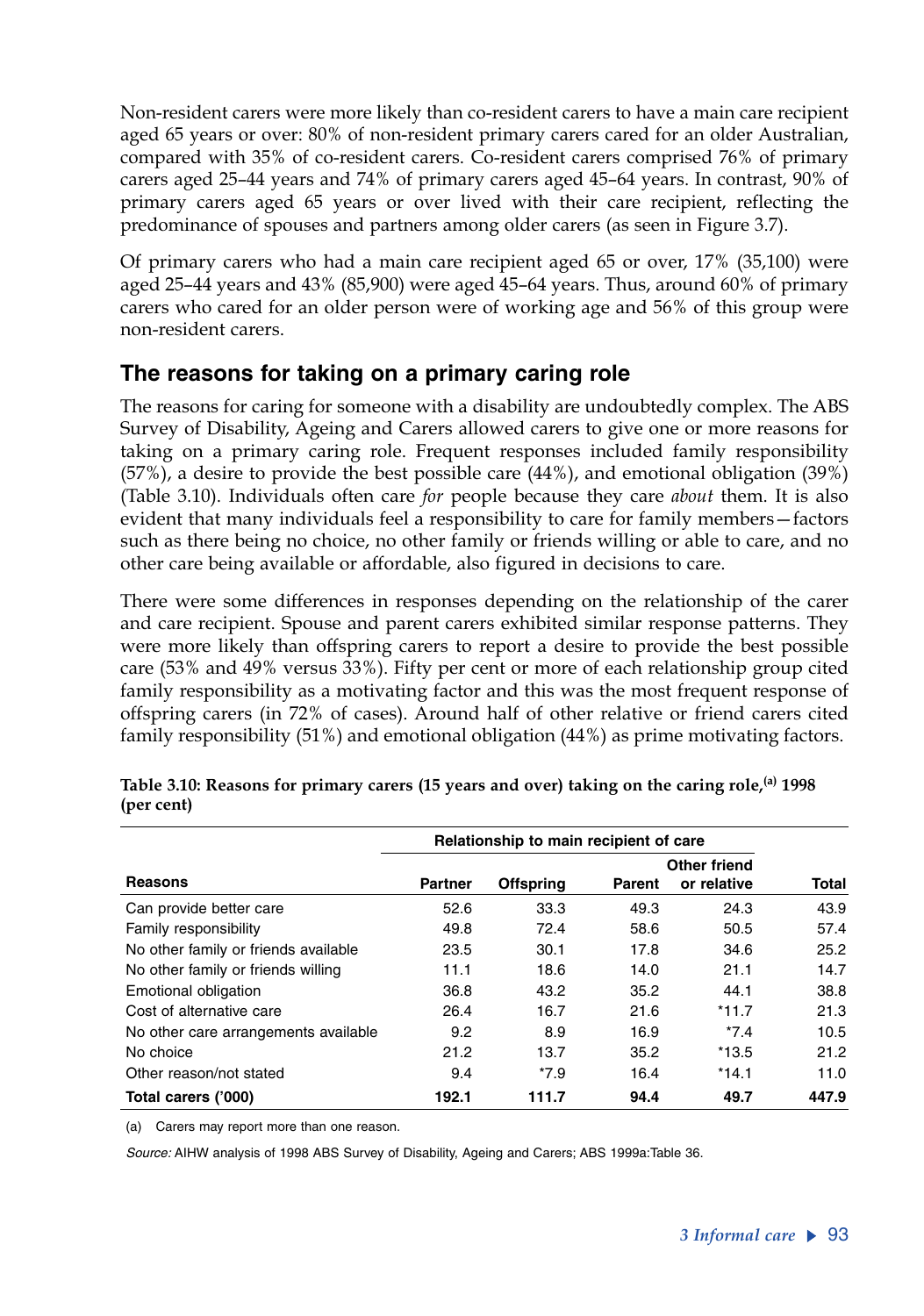While the literature cites examples of intense caring in the absence of love and affection, relationship history is an important determinant of the impact and outcome of caring for both carer and care recipient (Cahill 1999). Cahill's work suggests that wives tend to perceive caring as a natural extension of their marriage relationship, whereas daughter (or daughter-in-law) carers had more complex reasons. They more often felt that external factors meant that they had no real choice but to take on the role of primary carer: 'Their motivation seemed shaped by several different structural and contextual constraints including gender, labour market positioning, the availability of others within the kinship network, and commitment to other family care responsibilities' (Cahill 1999:243).

The Later Life Families Study in 1996 examined intergenerational exchange in interviews of 721 people aged between 50 and 70 years. The help that is given in families depends on a range of factors (Millward 1998). Important among these are the structural dimensions of family cohesion, such as family structure, proximity of relatives and the frequency of contact between family members. Interpersonal factors such as satisfaction with the quality of the parent–child relationship, and beliefs about intergenerational obligations, were also important predictors of the exchange of assistance. It is likely that such factors also impact on the propensity of individuals to take on the more extensive role of primary carer. Many Australians accept that adult children have some responsibilities and obligations for the wellbeing of their elderly parents, but this acceptance is by no means universal, unequivocal or without qualification (de Vaus 1996). There was a strong acceptance that adult children should keep in contact with older parents, do things with them wherever possible, and help them where needed, but not at any cost. Few people agreed that adult children should be prepared to have elderly parents live with them, that they should live near parents so that they can help out or that a daughter should give up her job to care. There was considerable variation in the preparedness to take on such extensive caring.

### **The type of assistance given by carers**

Just over 1,000 carers who took part in the 1999 National Survey of Carer Health and Wellbeing (CAA 2000) volunteered information on how they spent time on caregiving activities. They broadly divided caring time into:

- direct personal care (34.3%);
- support activities such as organising health services, transport, financial management, laundry and meal preparation (30.6%); and
- supervision to prevent self-harm and harm to others, emotional support and companionship, and arranging activities for the development of children with certain disabilities (35.1%).

For a carer to be identified as a primary carer in the 1998 ABS survey, they must have been providing ongoing assistance to their care recipient(s) with at least one of the three core activities of self-care, mobility and communication. Results show that over 60% of primary carers helped their care recipients with self-care tasks such as dressing, bathing, using the toilet and managing incontinence; three-quarters (74%) helped with mobility; and just under half (45%) assisted in communication (Table 3.11).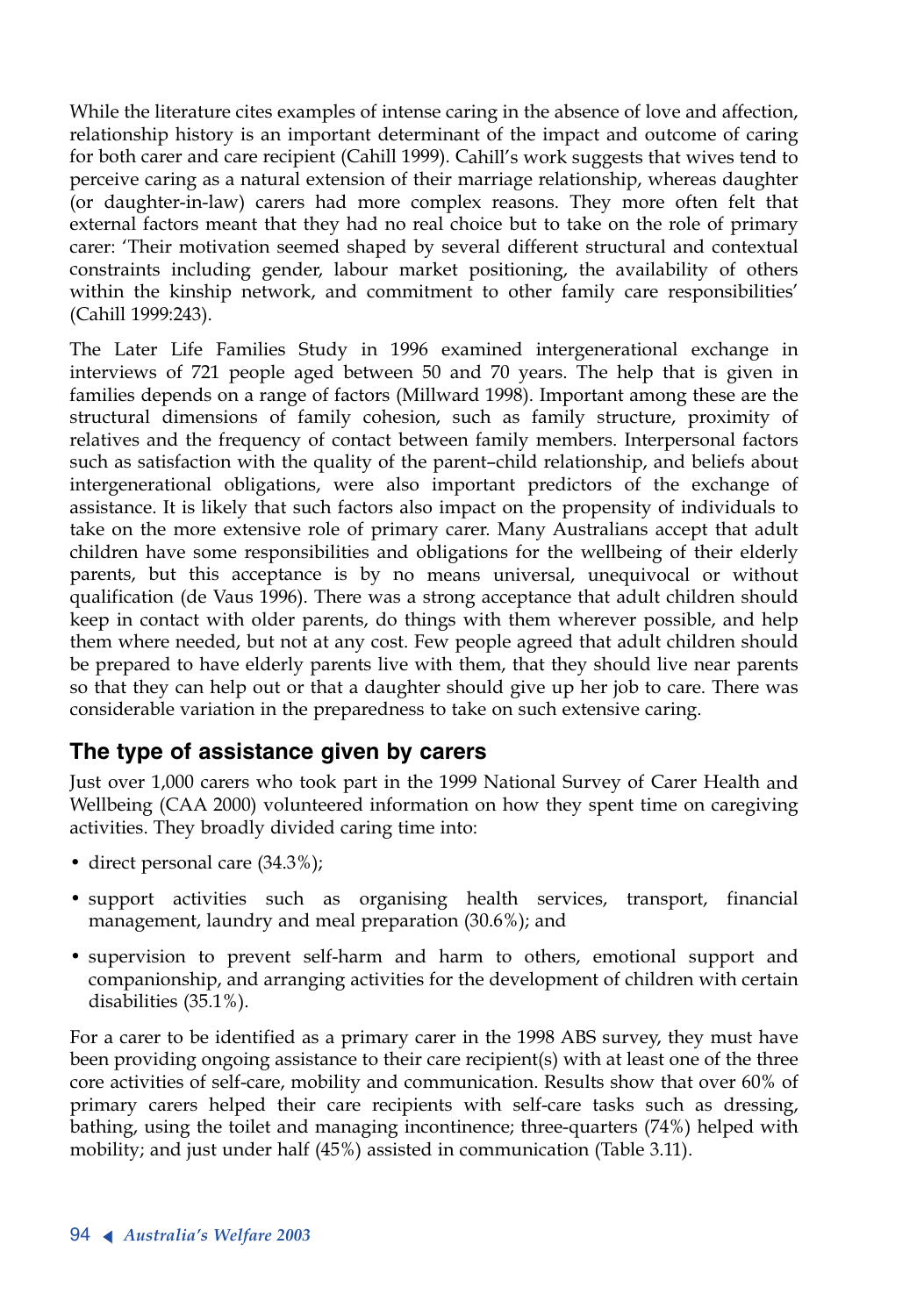|                                                  | Age of main recipient of care <sup>(b)</sup> |       |       |           |       |       |       |       |       |          |  |
|--------------------------------------------------|----------------------------------------------|-------|-------|-----------|-------|-------|-------|-------|-------|----------|--|
|                                                  | $<$ 15                                       |       |       | $15 - 44$ |       | 45-64 |       | $65+$ |       | All ages |  |
|                                                  | '000                                         | %     | '000  | $\%$      | '000' | %     | '000  | %     | '000' | %        |  |
| Whether carer usually assists with self-care     |                                              |       |       |           |       |       |       |       |       |          |  |
| Usually assists                                  | 60.5                                         | 74.0  | 68.1  | 45.4      | 60.7  | 66.6  | 92.0  | 73.4  | 281.3 | 62.8     |  |
| Does not usually assist                          | 21.2                                         | 26.0  | 81.9  | 54.6      | 30.4  | 33.4  | 33.2  | 26.6  | 166.8 | 37.2     |  |
| Total                                            | 81.7                                         | 100.0 | 150.0 | 100.0     | 91.1  | 100.0 | 125.2 | 100.0 | 448.1 | 100.0    |  |
| Whether carer usually assists with mobility      |                                              |       |       |           |       |       |       |       |       |          |  |
| Usually assists                                  | 40.3                                         | 49.3  | 119.3 | 79.5      | 71.8  | 78.8  | 101.9 | 81.4  | 333.3 | 74.4     |  |
| Does not usually assist                          | 41.4                                         | 50.7  | 30.7  | 20.5      | 19.3  | 21.2  | 23.3  | 18.6  | 114.8 | 25.6     |  |
| Total                                            | 81.7                                         | 100.0 | 150.0 | 100.0     | 91.1  | 100.0 | 125.2 | 100.0 | 448.1 | 100.0    |  |
| Whether carer usually assists with communication |                                              |       |       |           |       |       |       |       |       |          |  |
| Usually assists                                  | 48.7                                         | 59.6  | 76.8  | 51.2      | 26.5  | 29.1  | 48.5  | 38.7  | 200.5 | 44.7     |  |
| Does not usually assist                          | 33.0                                         | 40.4  | 73.2  | 48.8      | 64.7  | 70.9  | 76.7  | 61.3  | 247.6 | 55.3     |  |
| Total                                            | 81.7                                         | 100.0 | 150.0 | 100.0     | 91.1  | 100.0 | 125.2 | 100.0 | 448.1 | 100.0    |  |

**Table 3.11: Primary carers (5 years and over) who assist with core activities of daily living,(a) 1998**

(a) See Box 3.4.

(b) Where a primary carer provides assistance to more than one person the person who receives the most care is called the main care recipient.

*Source:* AIHW analysis of 1998 ABS Survey of Disability,Ageing and Carers confidentialised unit record file.

Some differences appear with respect to the age of the main care recipient. For example, higher proportions of primary carers with young (under 15) and old (65 or over) care recipients helped with self-care than carers of people in the middle age groups, whereas primary carers with younger care recipients were less likely to report assisting with mobility. Relatively more primary carers with care recipients aged under 15, or 15–44 years, reported assisting in communication than carers of middle-aged and older people. To some extent, these results reflect the predominant main disabling conditions of the different age groups (see Box 3.5). Primary carers were also the main providers of assistance with higher level activities such as health care, shopping, meal preparation, housework and paperwork. Few people with a severe or profound core activity restriction living in the community in 1998 relied solely on formal providers, but almost half received assistance from informal carers as well as formal service providers.

### **Who receives the caring?**

Estimates based on results from the 1998 ABS Survey of Disability, Ageing and Carers suggest that approximately 3.7 million people with a disability, as broadly defined in the survey, were living in households in 2002 (Table 3.12). However, neither disability nor advanced age automatically implies a need for assistance. According to the survey, 43% of people with a disability, and 54% of older persons (65 years or over) living in households had no need for assistance beyond that which people routinely exchange (ABS 1999a:Tables 12 and 23). Among the estimated 3.7 million people with a disability in the community, approximately 1 million, or 5.4% of the household population, always or sometimes required assistance with core daily activities because of a severe or profound level of restriction. People aged 65 or over accounted for an estimated 35% (369,000) of the household population with a severe or profound restriction in 2002. Of the remainder, around 30% (316,700) were aged 45–64 years; 21% (221,900) were aged 15–44 years and approximately 14% (146,900) were children under the age of 15 (Table 3.12).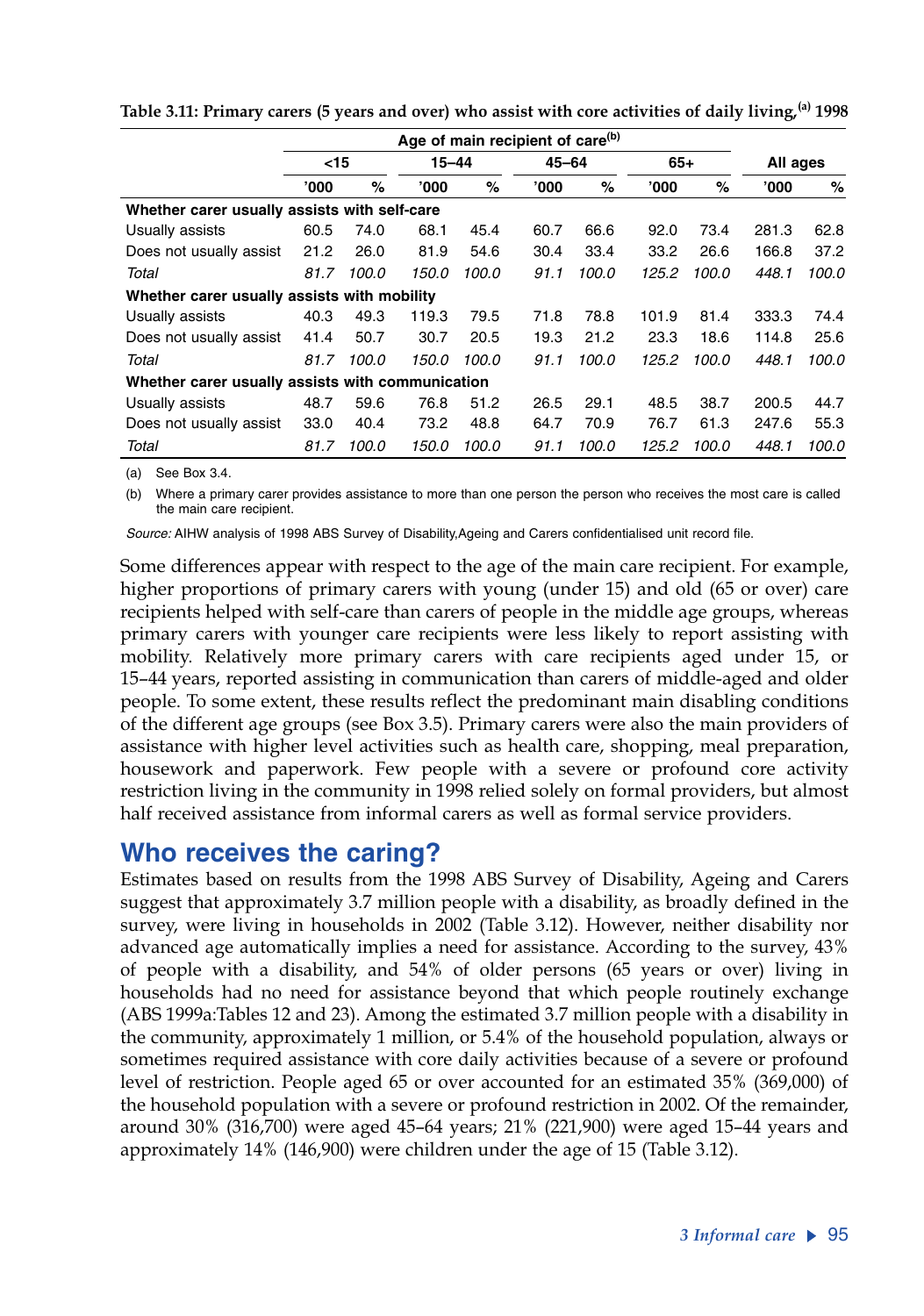|                |         | Profound or severe core<br>activity restriction |         | All with a disability    |
|----------------|---------|-------------------------------------------------|---------|--------------------------|
| Age/sex        | '000    | Per cent of<br>age group                        | '000    | Per cent of<br>age group |
| <b>Males</b>   |         |                                                 |         |                          |
| $0 - 14$       | 99.2    | 4.9                                             | 197.6   | 9.7                      |
| $15 - 44$      | 106.6   | 2.5                                             | 526.2   | 12.2                     |
| $45 - 64$      | 150.2   | 6.5                                             | 645.5   | 28.0                     |
| $65+$          | 135.1   | 12.2                                            | 548.4   | 49.6                     |
| Total          | 491.1   | 5.0                                             | 1,917.7 | 19.7                     |
| <b>Females</b> |         |                                                 |         |                          |
| $0 - 14$       | 47.8    | 2.5                                             | 105.9   | 5.5                      |
| $15 - 44$      | 115.2   | 2.7                                             | 462.2   | 10.8                     |
| $45 - 64$      | 166.7   | 7.3                                             | 624.3   | 27.2                     |
| $65+$          | 233.1   | 16.3                                            | 624.1   | 45.1                     |
| Total          | 562.8   | 5.7                                             | 1,816.5 | 18.3                     |
| <b>Persons</b> |         |                                                 |         |                          |
| $0 - 14$       | 146.9   | 3.7                                             | 303.4   | 7.6                      |
| $15 - 44$      | 221.9   | 2.6                                             | 988.8   | 11.5                     |
| $45 - 64$      | 316.7   | 6.9                                             | 1,269.3 | 27.6                     |
| $65+$          | 369.2   | 14.8                                            | 1,171.3 | 47.0                     |
| <b>Total</b>   | 1,054.7 | 5.4                                             | 3,732.8 | 19.0                     |

**Table 3.12: Estimated number of people with a disability living in households, 2002(a)(b)**

(a) ABS preliminary estimates of total population as at 30 June 2002.

(b) Based on 1998 prevalence rates: people living in households who reported a severe or profound core activity restriction, or any disability, as a proportion of the survey population.

*Source:* AIHW analysis of ABS 1998 Survey of Disability, Ageing and Carers Confidentialised Unit Record File.

### **Prevalence and nature of severe or profound disability in the household population**

Rates of severe or profound disability are quite low in the household population aged under 65 years and are similar for males and females, except at very young ages where males aged 5–14 years experience a higher rate of severe and profound core activity restriction than females (AIHW 2000:Table 12.1). Rates of severe and profound restriction among people of both sexes aged 65 or over and living in households are double those of the 45–64 age group. At older ages, women were more likely to report a severe or profound restriction than men (16% versus 12%), owing in part to the older age structure of the female population in this age group. Although 65% of people with a severe or profound restriction who are currently living in the community are aged under 65 years, high rates of severe and profound restriction at older ages in a rapidly ageing household population have implications for future needs for assistance in the community.

The ABS survey collected information on a possible array of activity restrictions and disabling conditions for each person with a disability and asked care recipients to identify the disabling condition and consequent activity restriction that caused most problems in everyday life, the so-called 'main disabling condition' and 'main activity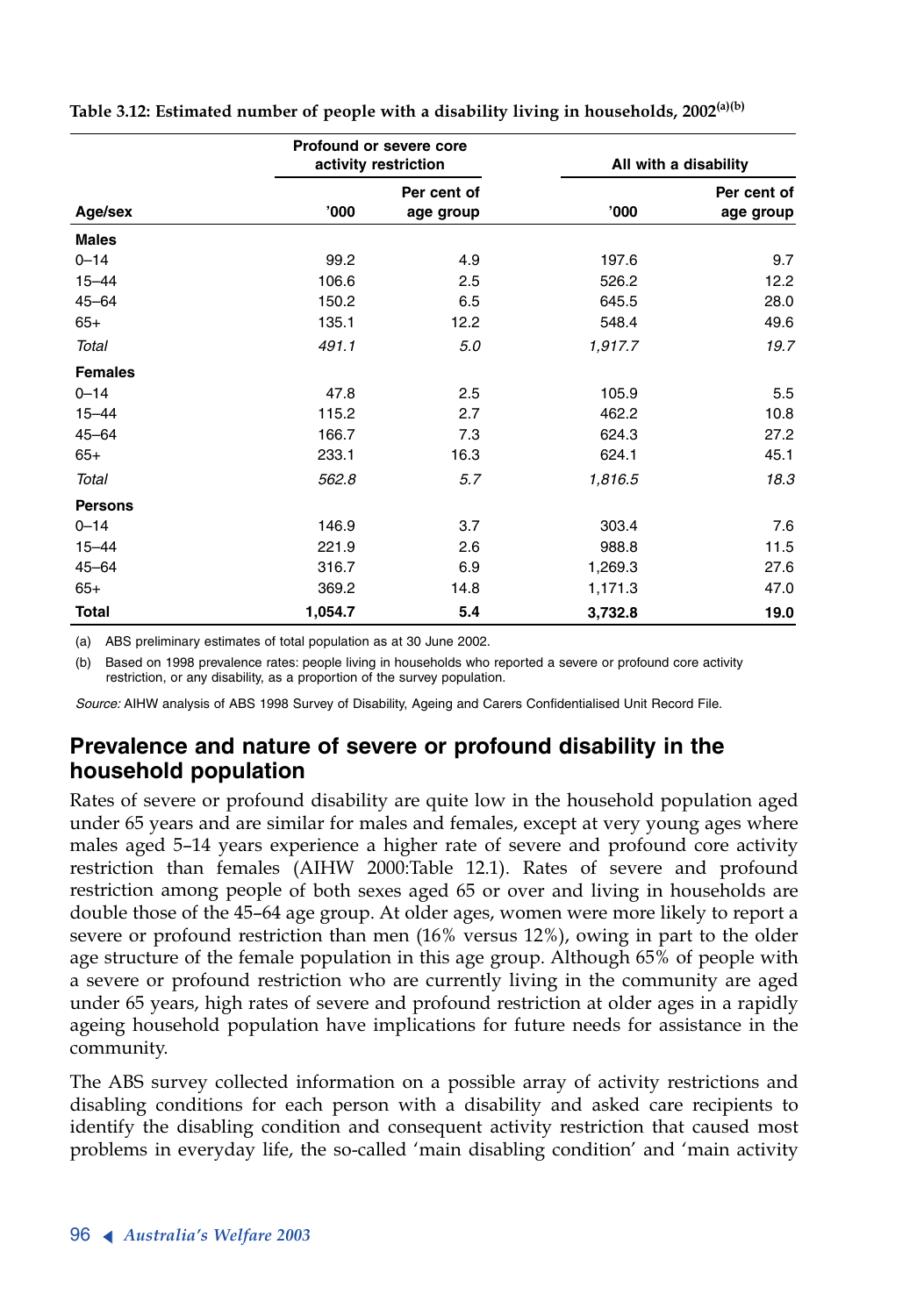restriction'. The need for assistance is a complex function of many factors that is rarely explained by just one medical condition or type of restriction (see Chapter 8 for a full discussion of the conceptualisation of disability). However, it is reasonable to assume that conditions and restrictions underlying the most serious or frequently encountered problems are closely associated with the nature and intensity of care. Information on the prevalence of disabling conditions among all people with a severe or profound restriction can be found in Chapters 7 and 8 and in other AIHW publications (see, for example, AIHW 2001:263–4; 2000:Tables 14.5, 14.6). The main interest here is on disabling conditions and restrictions in people with a primary carer, who represent a subset of all people with a severe or profound restriction. The main disabling condition and main activity restriction recorded in survey data can be determined for people who had a co-resident primary carer. Although this precludes a description of care recipient characteristics for people with a non-resident carer, the profiles presented here give an insight into the nature of caring, hence its potential impact on primary carers.

#### **Main disabling conditions and main restrictions in people with a co-resident primary carer**

People with a co-resident primary carer in 1998 reported a diverse range of main disabling conditions so that, individually, each condition accounts for a low proportion of care recipients. Main disabling conditions in care recipients with a co-resident carer vary according to age, with markedly higher prevalence of intellectual and developmental disorders in young care recipients and a predominance of musculoskeletal disorders in the older age groups (Box 3.5). In terms of main activity restrictions, chronic, recurring pain or discomfort affected 5% or more care recipients in every age group. Restriction in physical activities or work was a main restriction for 5% or more care recipients in all but the youngest age group, 0–14 years. Age-related patterns are evident for certain types of main restriction. Learning and speech difficulties and mental illness were more common main restrictions in the younger age groups of care recipients (0–14 and 15–44) in 1998. Incomplete use of feet or legs was a common main restriction in care recipients aged 15 or over with a co-resident carer, and was particularly prominent in the older age groups of care recipients.

These results do not reflect the prevalence of certain conditions and restrictions among people with a primary carer, since each condition and type of restriction can also be reported as secondary to the main condition or restriction. Rather, they highlight the types of conditions and restrictions that care recipients associate with the problems that they frequently encounter.

### **Need for and receipt of assistance**

Within the 1998 household population:

- 958,000 people with a severe or profound core activity restriction reported a need for assistance with at least one of ten daily activities (see Boxes 3.3, 3.4) and two-thirds of these people were aged under 65 years;
- 386,700 people with a severe or profound restriction reported a need for assistance with more than one core activity; and
- 73,000 people required assistance with all three core activities of daily living (AIHW 2000:104–6).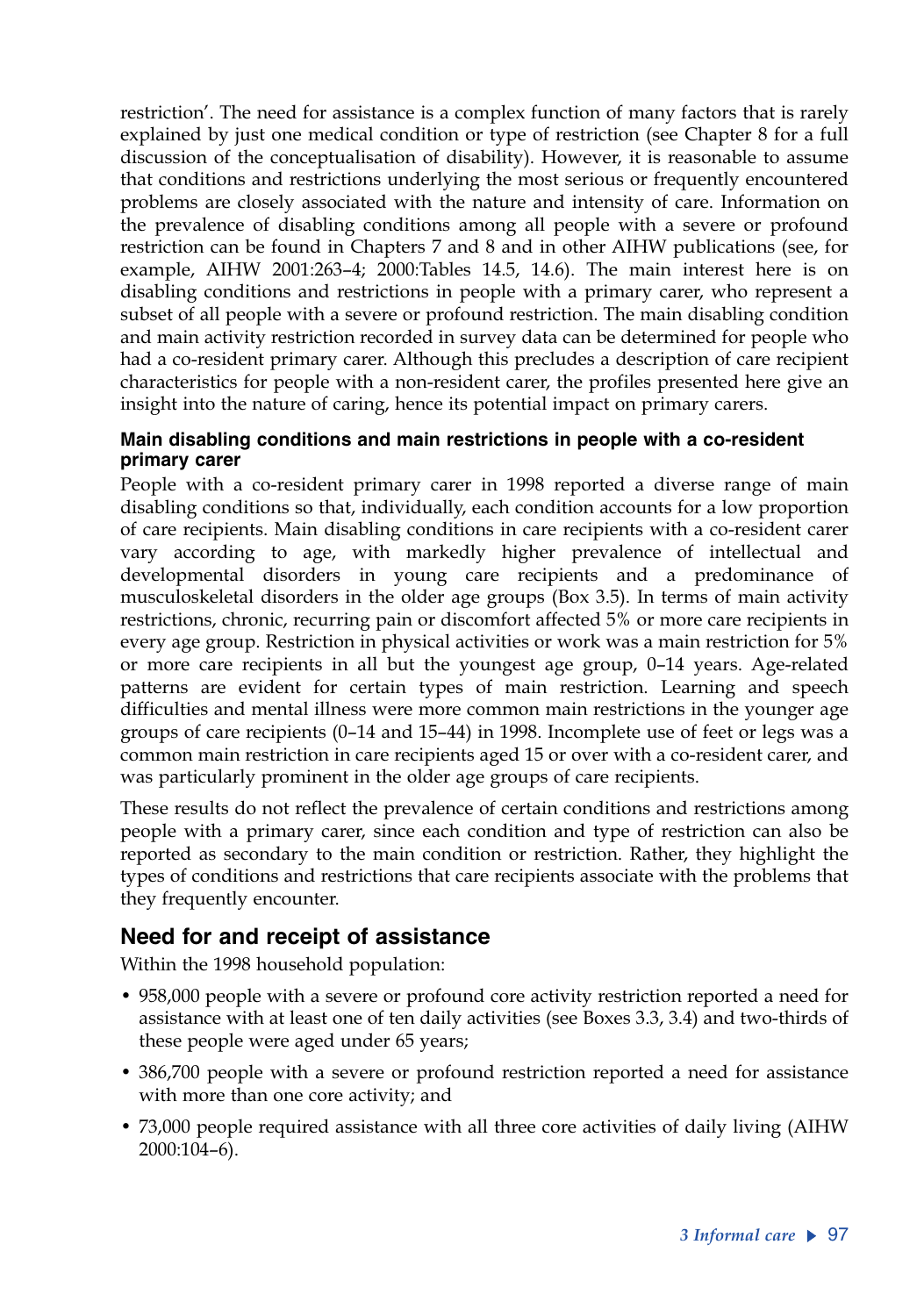### **Box 3.5: ABS 1998 Survey of Disability, Ageing and Carers: care recipient main disabling conditions and main restrictions**

*The 'main disabling condition' is the condition reported by each care recipient to be associated with most of the problems that he or she experienced. The 'main restriction' is the area of activity that caused most problems for each care recipient. Main disabling conditions and main restrictions are listed below if they were recorded for 5% or more care recipients, by age, with a co-resident primary carer in 1998 (358,200 care recipients). Main restriction categories of memory loss, reading difficulty and incontinence were excluded from the analysis due to survey data limitations.* 

#### *Care recipients aged under 15 years*

*Main disabling conditions: cerebral palsy; attention deficit disorder or hyperactivity; mental retardation or intellectual disability; autism and related disorders; other developmental disorders.*

*Main restrictions: slow at learning or understanding; speech difficulties; mental illness; incomplete use of arms or fingers; chronic, recurring pain or discomfort.* 

#### *Care recipients aged 15–44 years*

*Main disabling conditions: back problems (dorsopathies); mental retardation or intellectual disability; cerebral palsy; Down syndrome.*

*Main restrictions: chronic, recurring pain or discomfort; slow at learning or understanding; restriction in physical activities or work; incomplete use of feet or legs; incomplete use of arms or fingers; nervous or emotional condition; mental illness; loss of hearing.*

#### *Care recipients aged 45–64 years*

*Main disabling conditions: back problems (dorsopathies); arthritis and related disorders; other diseases of the nervous system including transient ischaemic attack; stroke.* 

*Main restrictions: chronic, recurring pain or discomfort; restriction in physical activities or work; incomplete use of feet or legs; incomplete use of arms or fingers; mental illness.*

#### *Care recipients aged 65 or over*

*Main disabling conditions: arthritis and related disorders; stroke; back problems (dorsopathies); sight loss.*

*Main restrictions: incomplete use of feet or legs; restriction in physical activities or work; chronic, recurring pain or discomfort; loss of sight; breathing difficulties; incomplete use of arms or fingers; loss of hearing; difficulty gripping or holding things.* 

Source: AIHW analysis of 1998 ABS Survey of Disability, Ageing and Carers confidentialised unit record file.

People under 65 with a severe or profound restriction were more likely than older people to require assistance with the three core activities (9% versus 5%). Almost one in four children aged under 15 years with such restriction needed help with three core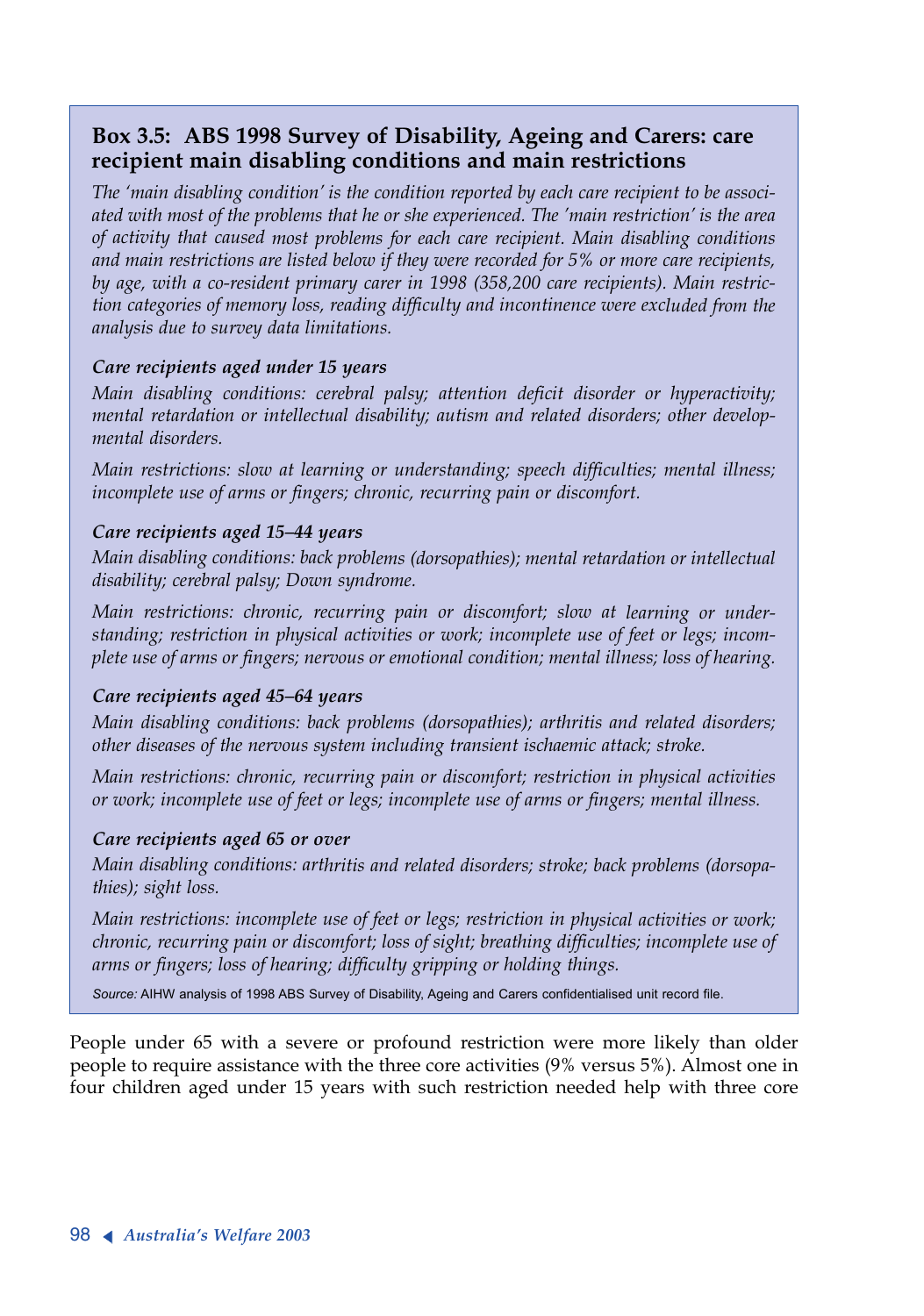activities (AIHW 2000:106). Differences in the type of assistance received by younger and older people with severe or profound restrictions reflect constraints related to predominant disabling conditions and the circumstances of different stages of life.

Those in need of assistance because of severe or profound activity restriction typically received help from a combination of formal services and informal carers, mainly family and friends. Unpaid informal carers were the main source of all types of assistance for people with severe and profound restrictions living in the community. For persons with a primary carer, formal services were often used to supplement the assistance provided by the carer and provide direct carer support. In cases where a primary carer was not available, formal services might be accessed to complement more casual forms of assistance from informal carers by substituting some forms of care that would otherwise be performed by a primary carer (Howe & Schofield 1996). In this context, formal services include those funded by government welfare programs, and privately organised for-profit and not-for-profit services, including volunteer organisations.

Of people who received assistance from a co-resident primary carer in 1998, approximately 65% needed help at times with five to nine activities of daily living, 60% always needed help with up to four daily activities and a further 27% always needed help with five or more activities (Table 3.13). Youth and old age can compound the need for assistance as seen in similar proportions of the youngest and oldest age groups reporting a constant need for help with five or more activities (40% and 31% respectively). The next section examines in greater detail the characteristics of people who provide this on going care and the impact of the caring role on their lives.

|                                                             |          |         |           | Age of main care recipient |           |         |        |         |        |        |
|-------------------------------------------------------------|----------|---------|-----------|----------------------------|-----------|---------|--------|---------|--------|--------|
|                                                             | $0 - 14$ |         | $15 - 44$ |                            | $45 - 64$ |         | $65+$  |         | Total  |        |
|                                                             | '000'    | $\%$    | '000      | $\%$                       | 000'      | $\%$    | '000   | $\%$    | '000   | $\%$   |
| Number of activities for which assistance was needed        |          |         |           |                            |           |         |        |         |        |        |
| $1 - 4$                                                     | 32.7     | 52.2    | 19.6      | 25.4                       | 29.2      | 31.9    | 24.6   | 19.6    | 106.0  | 29.8   |
| $5 - 9$                                                     | 27.9     | 44.5    | 50.0      | 64.9                       | 60.4      | 66.0    | 94.6   | 75.5    | 232.8  | 65.3   |
| $10+$                                                       |          |         | *4.7      | $*6.1$                     | $*$ *0.7  | $*0.8$  | $*5.2$ | $*4.2$  | 10.6   | 3.0    |
| Not applicable                                              | $*2.1$   | $*3.4$  | $*2.8$    | $*3.6$                     | $*1.2$    | $**1.3$ | $*0.8$ | $*$ 0.7 | $*6.9$ | $*2.0$ |
| <b>Total</b>                                                | 62.7     | 100.0   | 77.0      | 100.0                      | 91.5      | 100.0   | 125.2  | 100.0   | 356.4  | 100.0  |
| Number of activities for which assistance was always needed |          |         |           |                            |           |         |        |         |        |        |
| $1 - 4$                                                     | 28.7     | 45.7    | 43.6      | 56.6                       | 62.2      | 68.0    | 77.6   | 62.0    | 212.1  | 59.5   |
| $5 - 9$                                                     | 19.9     | 31.7    | 15.8      | 20.6                       | 15.8      | 17.2    | 35.4   | 28.3    | 86.9   | 24.4   |
| $10+$                                                       | $*5.2$   | $*8.2$  | $*2.2$    | $*2.9$                     |           |         | $*3.1$ | $*2.4$  | 10.4   | 2.9    |
| Not applicable                                              | $*9.0$   | $*14.3$ | 15.3      | 19.9                       | 13.5      | 14.8    | $*9.1$ | $*7.3$  | 47.0   | 13.2   |
| <b>Total</b>                                                | 62.7     | 100.0   | 77.0      | 100.0                      | 91.5      | 100.0   | 125.2  | 100.0   | 356.4  | 100.0  |

Table 3.13: Main care recipients<sup>(a)</sup> with a co-resident primary carer,<sup>(b)</sup> number of daily activities **for which assistance was needed, 1998**

(a) In cases where a carer provided assistance to more than one person, the care recipient who received the most care was designated the main care recipient (i.e. table does not report on all care recipients).

(b) The 1998 ABS survey collected information on the needs of all people with a disability, but these can be reliably associated with an informal carer only when the carer is a co-resident primary carer (see Box 3.3 for a definition of primary carer).

*Source:* AIHW analysis of 1998 ABS Survey of Disability, Ageing and Carers confidentialised unit record file.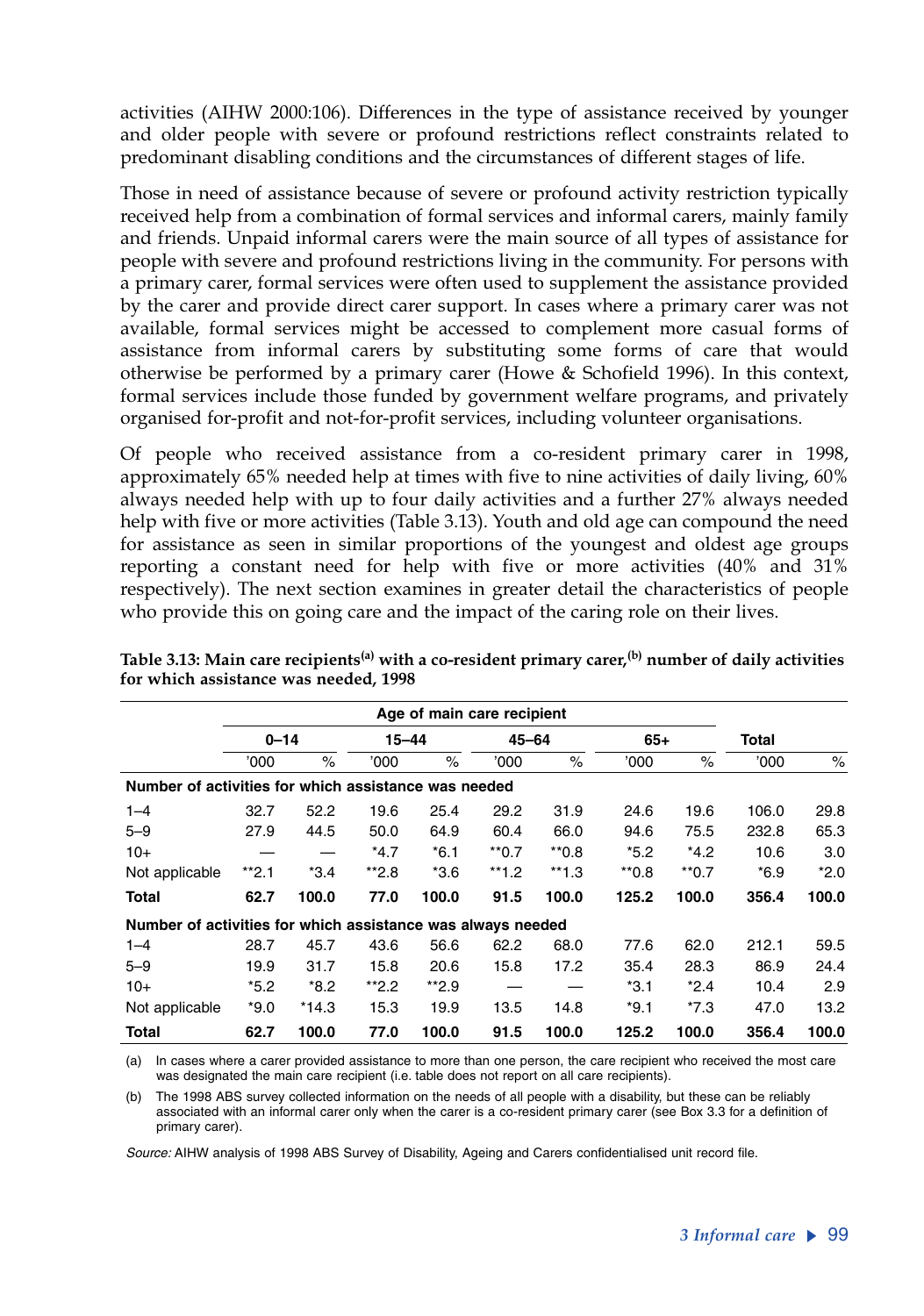# **Impact of the caring role**

Many factors influence the impact of the caring role on carers, including the personal characteristics and circumstances of caregiver and receiver, the nature and strength of their relationship, and the level of social support available to them.

Caring intensity varies according to the severity and nature of activity restrictions and age of the care recipient, living arrangements, availability of secondary carers and access to affordable formal support services. In 1998, informal caring occupied one in three primary carers aged 15 years or over for 40 or more hours per week (Table 3.14). On average, older carers reported spending more time caring than younger carers, with one-half of primary carers aged 65 or over indicating that they performed caring activities for 40 hours or more per week. The higher caring load among older carers is associated with a higher rate of co-residency. Co-resident primary carers report higher caring loads on average than non-resident carers.

The constancy and time consuming nature of long-term caring have been cited as specific causes of carer stress (CAA 2000:30). Three-quarters of primary carers in 1998 had spent at least 5 years in the caring role, and 40% had been caring for at least 10 years (AIHW 2000:Table 16.4). Among those caring for a person aged 15 or over, 177,700 primary carers could not leave their main care recipient for more than a few hours without supervision and 63,800 carers could not leave their care recipient unattended for an hour or more (ABS 1999a:Table 33).

|           |           |      |             |      | Amount of time per week    |      |                   |        |              |       |
|-----------|-----------|------|-------------|------|----------------------------|------|-------------------|--------|--------------|-------|
|           | <20 hours |      | 20-39 hours |      | 40+ hours                  |      | <b>Not stated</b> |        | <b>Total</b> |       |
|           | '000      | %    | '000        | %    | '000                       | %    | '000              | %      | '000'        | %     |
|           |           |      |             |      | Co-resident primary carers |      |                   |        |              |       |
| $15 - 44$ | 48.0      | 39.6 | 23.5        | 19.4 | 42.0                       | 34.6 | $*7.8$            | $*6.4$ | 121.4        | 100.0 |
| $45 - 64$ | 48.5      | 33.4 | 24.3        | 16.8 | 66.9                       | 46.1 | $*5.3$            | $*3.7$ | 145.0        | 100.0 |
| $65+$     | 21.9      | 25.1 | 13.5        | 15.5 | 46.7                       | 53.5 | $*5.2$            | $*6.0$ | 87.3         | 100.0 |
| All ages  | 118.4     | 33.5 | 61.3        | 17.4 | 155.7                      | 44.0 | 18.3              | 5.2    | 353.6        | 100.0 |
|           |           |      |             |      | All primary carers         |      |                   |        |              |       |
| $15 - 44$ | 77.8      | 49.3 | 27.3        | 17.3 | 44.3                       | 28.1 | $*8.5$            | $*5.4$ | 158.0        | 100.0 |
| $45 - 64$ | 88.5      | 45.7 | 28.8        | 14.9 | 69.1                       | 35.7 | $*7.3$            | $*3.8$ | 193.7        | 100.0 |
| $65+$     | 27.1      | 28.2 | 15.1        | 15.7 | 48.6                       | 50.5 | $*5.5$            | $*5.7$ | 96.4         | 100.0 |
| All ages  | 193.5     | 43.2 | 71.2        | 15.9 | 162.1                      | 36.2 | 21.3              | 4.8    | 448.1        | 100.0 |

**Table 3.14: Primary carers (15 years and over): hours of caring for main care recipients,(a) <sup>1998</sup>**

(a) A primary carer may care for more than one person with a disability, but nominates one person as the main recipient of care.

*Source:* AIHW analysis of 1998 ABS Survey of Disability, Ageing and Carers confidentialised unit record file.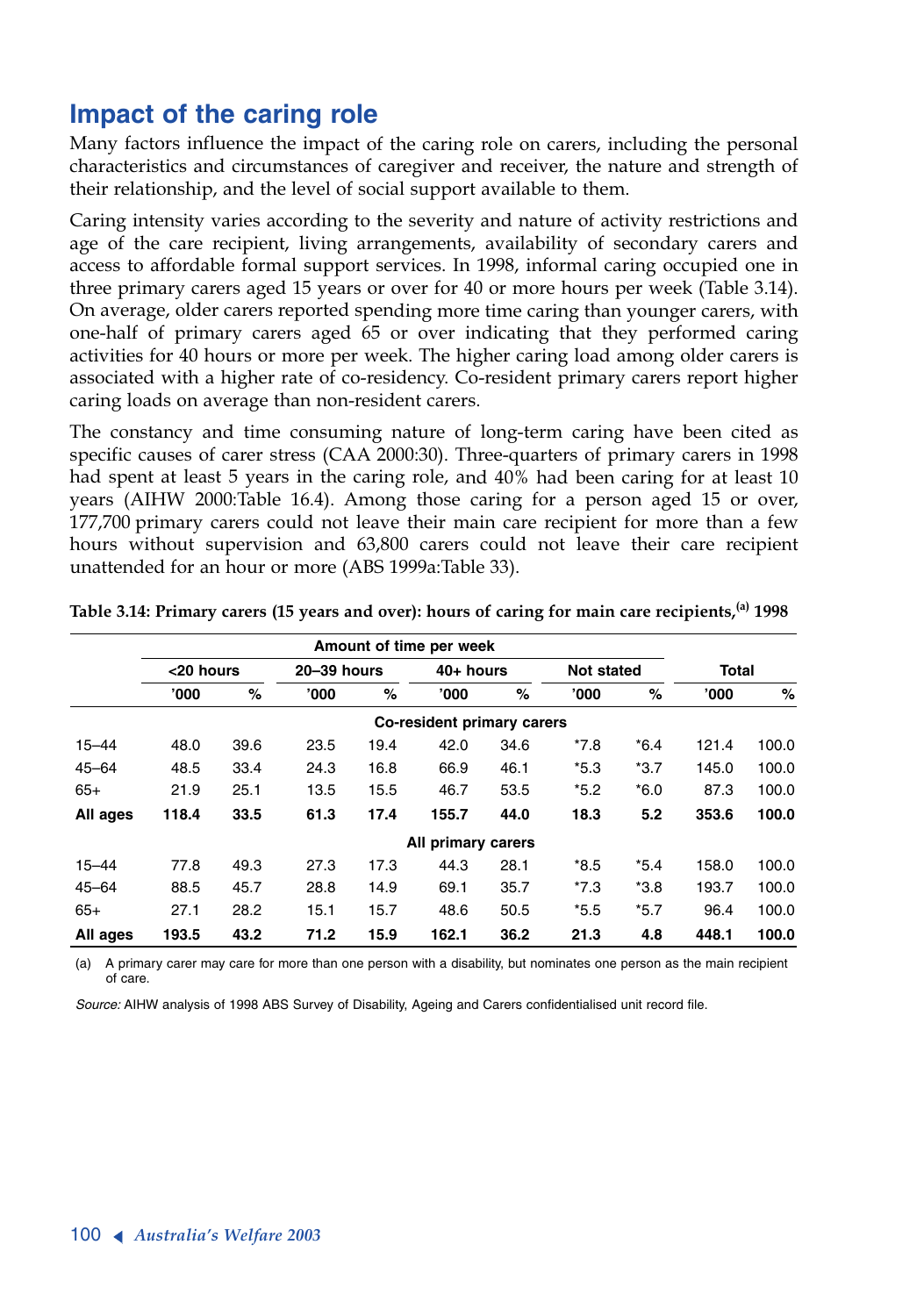Caring times observed in the Victorian Carers Program longitudinal study of carers and care recipients, reported in Schofield et al. (1997), ranged from the minimum qualifying time for inclusion in the study (4 hours per week) to 168 hours per week. Twenty-seven per cent of these carers reported spending over 100 hours per week in direct care. Duration of care ranged from 1 month to 50 years, with carers of children most likely to have provided care for 5 years or more. These and similar findings from the ABS survey highlight the importance of carer support from informal networks and formal respite care services.

### **Carer health and wellbeing**

AIHW analysis has shown that age-specific rates of disability are significantly higher for primary carers than for the total population at most ages under 65 years (AIHW 2000:141). Of those surveyed in 1998, just over 39% (177,500) had a disability and 9% (41,900) had a severe or profound core activity restriction. Many primary carers are themselves older people, so that a higher rate of disability might be expected. Consequently, many primary carers are providing support for someone who is severely restricted in their activities, while also coping with their own, often serious, health conditions and activity restrictions. The physical and psychological demands of the caring role itself can lead to adverse health outcomes for carers.

The ABS survey asked primary carers to assess the impact of caring on various aspects of their physical and emotional wellbeing. High numbers of primary carers reported that their caring role had resulted in a changed overall state of wellbeing (29%); feelings of dissatisfaction (67%); fatigue and weariness (34%); and feelings of worry or depression (31%) (AIHW 2000:Table 16.10). Many said that caring had taken a toll on personal relationships. While one in three primary carers felt that caring had strengthened their relationship with the care recipient, 22% said that the relationship was strained. Nearly a quarter of primary carers said that they had lost or were losing touch with friends because of caring commitments.

Younger carers in the Victorian Carers Program study, particularly adult daughters and daughters-in-law, were more negative about their circumstances than older spouse carers (reported in Schofield et al. 1998). The study found that female carers in general experienced more psychological distress and overload than male carers. Self-reported measures of health and wellbeing for female primary carers were compared to those for a representative random sample of women with usual household and parenting responsibilities. Overall, carers reported lower life satisfaction, higher overload and poorer self-rated health status. Relinquishing primary caring responsibilities during the study period was associated with improved life satisfaction, reduced feelings of overload and lower levels of family conflict.

Bergquist and others (1993) have highlighted the strain that caring for aged parents can place on people in their fifties and sixties because of competing priorities and family responsibilities. At this stage of life many people experience changing life patterns while continuing to work and provide support to adult children and possibly grandchildren. Two factors said to contribute most to a positive experience of caring for an elderly parent are having the support of other family members and a sense that there was some choice in the decision to provide care (Millward 1999).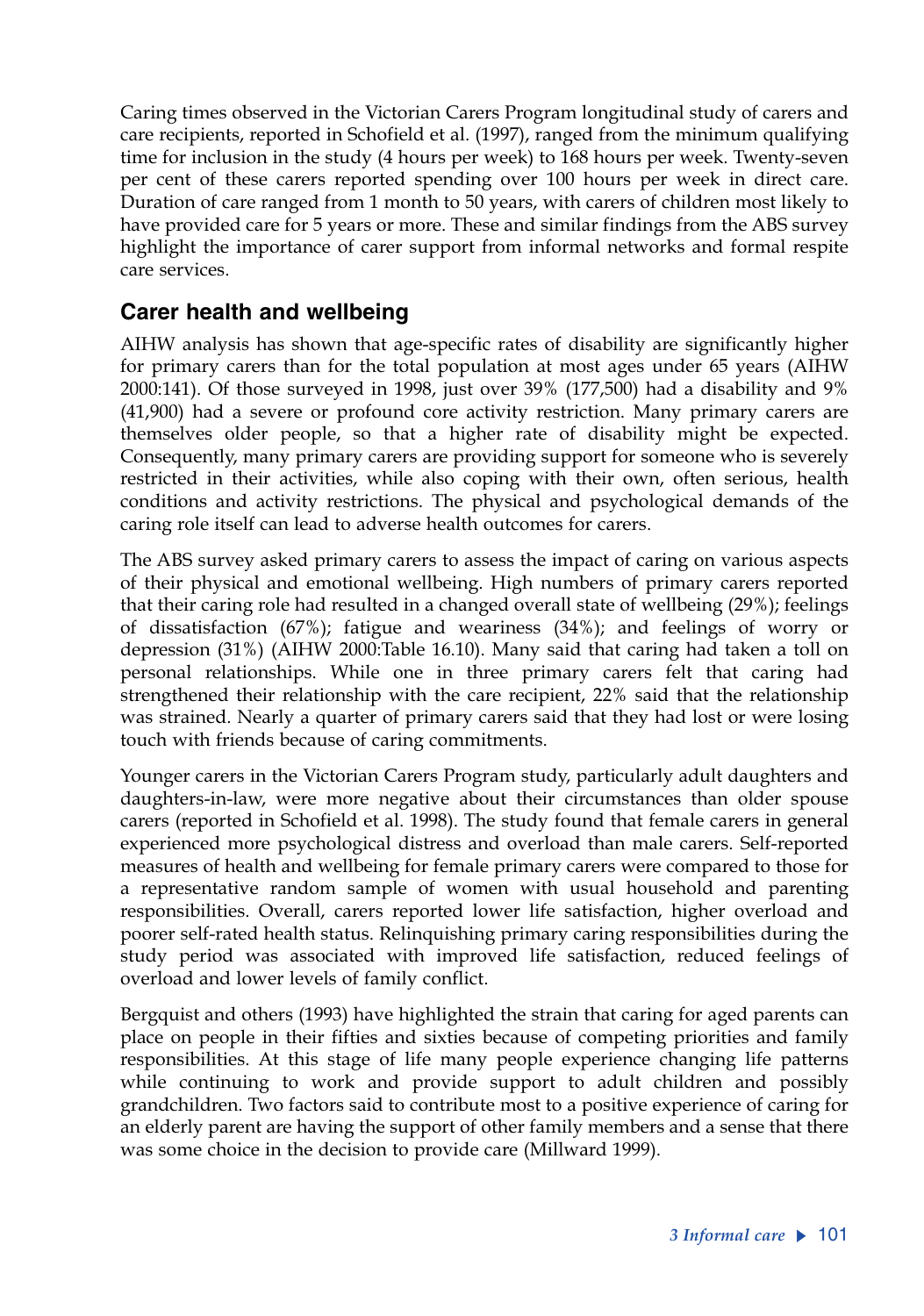Carers who took part in the 1999 National Survey of Carer Health and Wellbeing reported declines in physical, mental or emotional health as a result of their caring responsibilities (CAA 2000). Providing mobility assistance (lifting or transferring) presented difficulties for 38% of long-term carers. Around 60% of carers reported major negative effects on their life choices including restrictions in their ability to take part in paid work, education or other career opportunities. The survey reported on the emotional and physical demands faced by families caring for children with severe or profound disabilities, highlighting parents' anxiety about the future welfare of their disabled children. Responses to questions about personal wellbeing referred to the physical demands of caring, constant responsibility, and the emotional and psychological impact of behavioural disorders in care recipients as specific causes of carer stress.

The Young Carers Research Project (CA 2001) revealed that many young carers feel a sense of isolation and alienation from their peers because the caring role varies considerably from usual adolescent experience. Caring responsibilities can interrupt education and make the transition from home to independent living more difficult for some young carers.

### **Labour force participation of carers**

Given the time demands of caring for someone with a disability it is not surprising that patterns of labour force participation among carers differ from those of the wider population. Carers of working age are less likely than non-carers to be in paid employment. Part-time employment rates are similar for primary carers (23%), nonprimary carers (21%) and non-carers (20%) (Table 3.15). However, carers report lower rates of full-time employment—22% of primary carers and 41% of non-primary carers in 1998 were employed full-time, compared with 51% of non-carers. To some extent, these results are confounded by differences in the age and sex distribution of carers when compared with the general population of workers aged 15 to 64 years.

|                                    | <b>Carer status</b> |            |             |         |
|------------------------------------|---------------------|------------|-------------|---------|
|                                    | Primary             | Carer (not |             | Total   |
|                                    | carer               | primary)   | Not a carer | ('000 ) |
| Labour force status                |                     |            |             |         |
| Employed full-time                 | 21.6                | 41.4       | 51.1        | 49.1    |
| Employed part-time                 | 23.0                | 21.3       | 20.0        | 20.2    |
| Total employed                     | 44.6                | 62.7       | 71.1        | 69.3    |
| Unemployed                         | 6.0                 | 7.7        | 6.1         | 6.3     |
| Not in the labour force            | 49.4                | 29.6       | 22.9        | 24.4    |
| Total                              | 100.0               | 100.0      | 100.0       | 100.0   |
| Principal source of cash income    |                     |            |             |         |
| Wages or salary                    | 33.2                | 49.7       | 58.6        | 56.8    |
| Own business or partnership income | 6.1                 | 7.7        | 8.3         | 8.2     |
| Other private income               | 5.5                 | 5.2        | 3.9         | 4.1     |
| Government pension or allowance    | 49.2                | 29.7       | 20.3        | 22.2    |
| Not stated                         | 5.9                 | 7.8        | 8.9         | 8.7     |
| Total                              | 100.0               | 100.0      | 100.0       | 100.0   |

**Table 3.15: People aged 15–64 years living in households, carer status by labour force status and source of income, 1998 (per cent)**

*Source:* AIHW 2000:Table 16.5.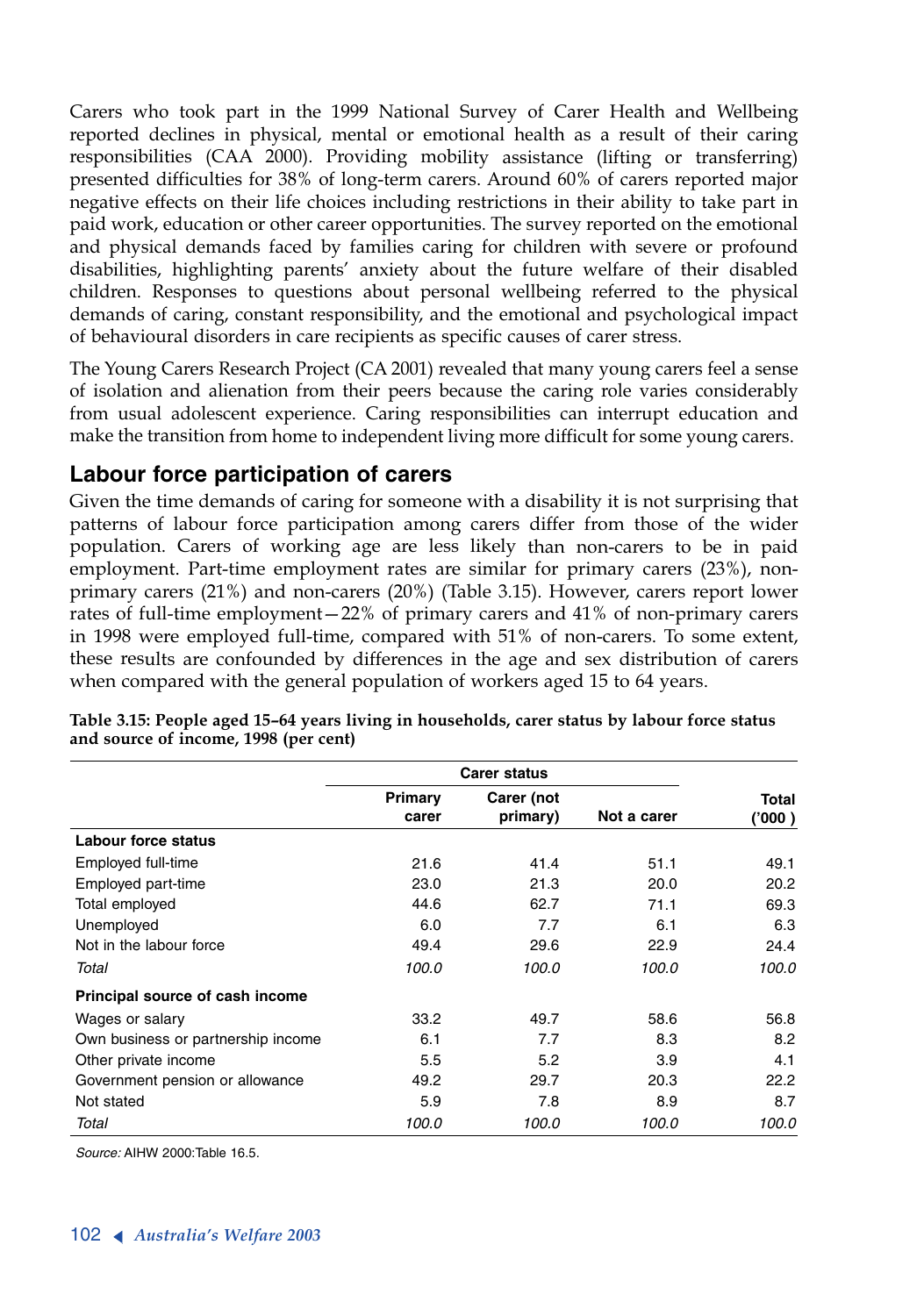Narrowing the focus to persons of prime working age confirms lower labour force participation among male and female primary carers compared with other (nonprimary) carers, and those without caring responsibilities (Figure 3.9). Reduced participation is mainly at the expense of full-time employment. Approximately 47% of male primary carers were employed full-time in 1998 versus 80% of men not involved in informal caring. Similarly, 18% of female primary carers aged 25–54 were in full-time paid employment versus 39% of women who did not perform informal caring.

For females at least, ABS survey data on labour force participation in relation to weekly hours of caring are sufficiently reliable to examine the relationship between these variables. Labour force participation among female primary carers aged 25–54 years who provided fewer than 20 hours of informal assistance was similar to that of nonprimary carers (71% and 69% respectively) (Figure 3.10). Primary carers providing assistance to someone for 20 hours or more per week reported lower rates of part-time and full-time employment. Among female primary carers age 25–54 years performing 40 hours or more per week, 30% were employed and 67% were not in the labour force, compared with 70% and 26% respectively of women aged 25–54 without caring responsibilities. In 1998, 31,200 primary carers (6,800 men and 24,400 women) reported being in paid employment while performing 40 hours or more of informal caring per week.

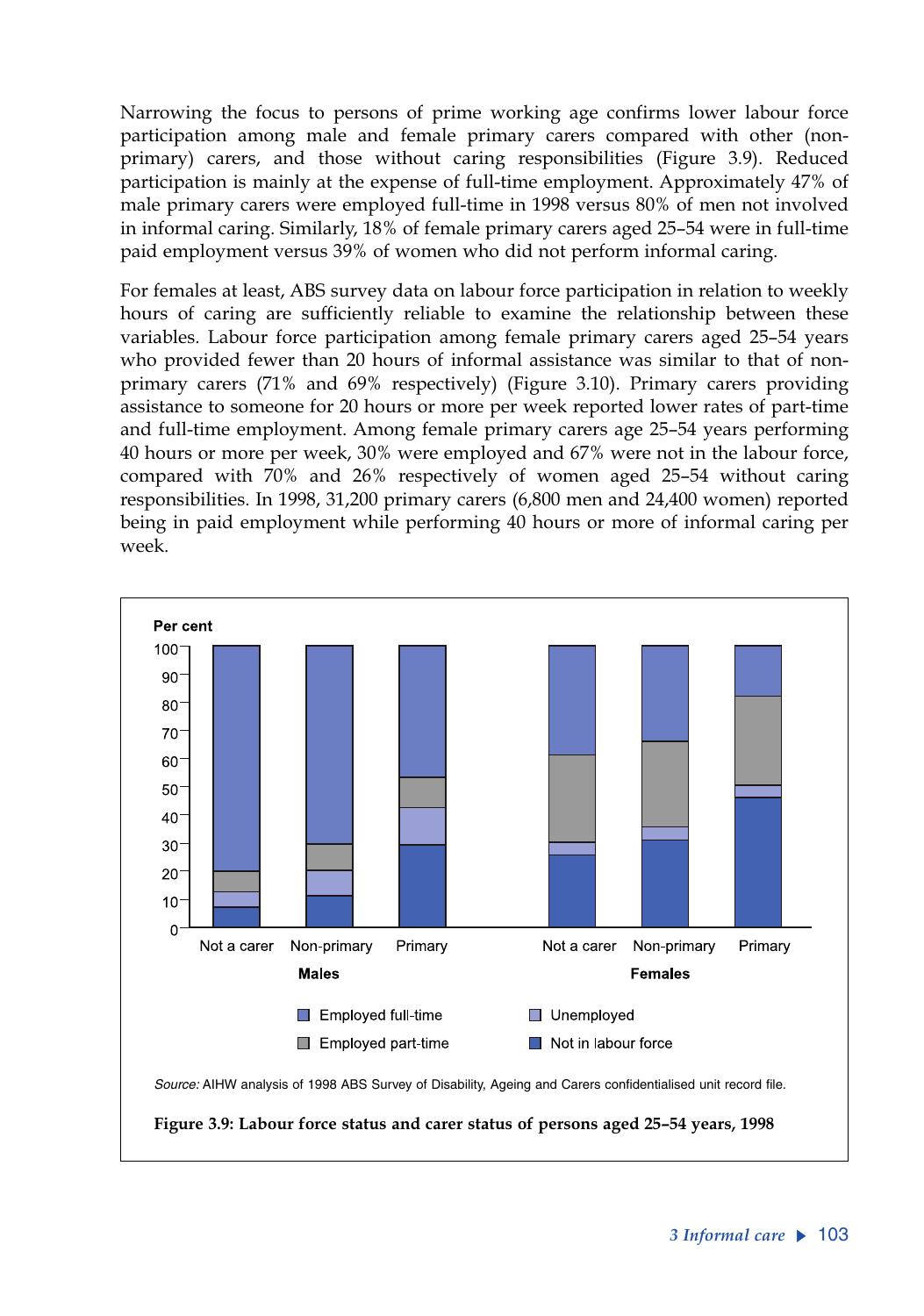

Paid employment could have a protective effect from the negative aspects of caring. Schofield and colleagues (1998) identified caring and not having full-time work as significant predictors of major health problems in the past year. Table 3.16 summarises income, living costs and employment outcomes reported by primary carers in 1998. Further breakdown by sex is not possible due to the high sampling error associated with small numbers of male carers in detailed reporting categories. According to the ABS survey, 11% of primary carers aged 25–54 years and 17% of those aged 55–64 years had left work in order to commence caring or increase their hours of care. Around 21% of employed primary carers had reduced their hours of paid work, and the same proportion of employed carers reported a reduction in income associated with caring.

The impact of ceasing or reducing paid employment to perform informal caring can extend well beyond the actual or intended period of caring. Among 108,700 primary carers aged 25–54 who were not in the labour force at the time of the 1998 ABS survey, 57% (61,600) said that return to work was not relevant and a small proportion (2%) did not anticipate any difficulty. The remaining 47,100 primary carers expected to face problems that could prevent a return to paid employment. Making suitable alternative care arrangements was the most commonly reported specific difficulty in a list that included inflexible work hours, disruption to care recipient, and loss of skills while caring. However, almost one-third of this group (15,700) cited 'other reasons', suggesting that more research is needed if such problems are to be addressed (AIHW analysis of 1998 ABS survey confidentialised unit record file).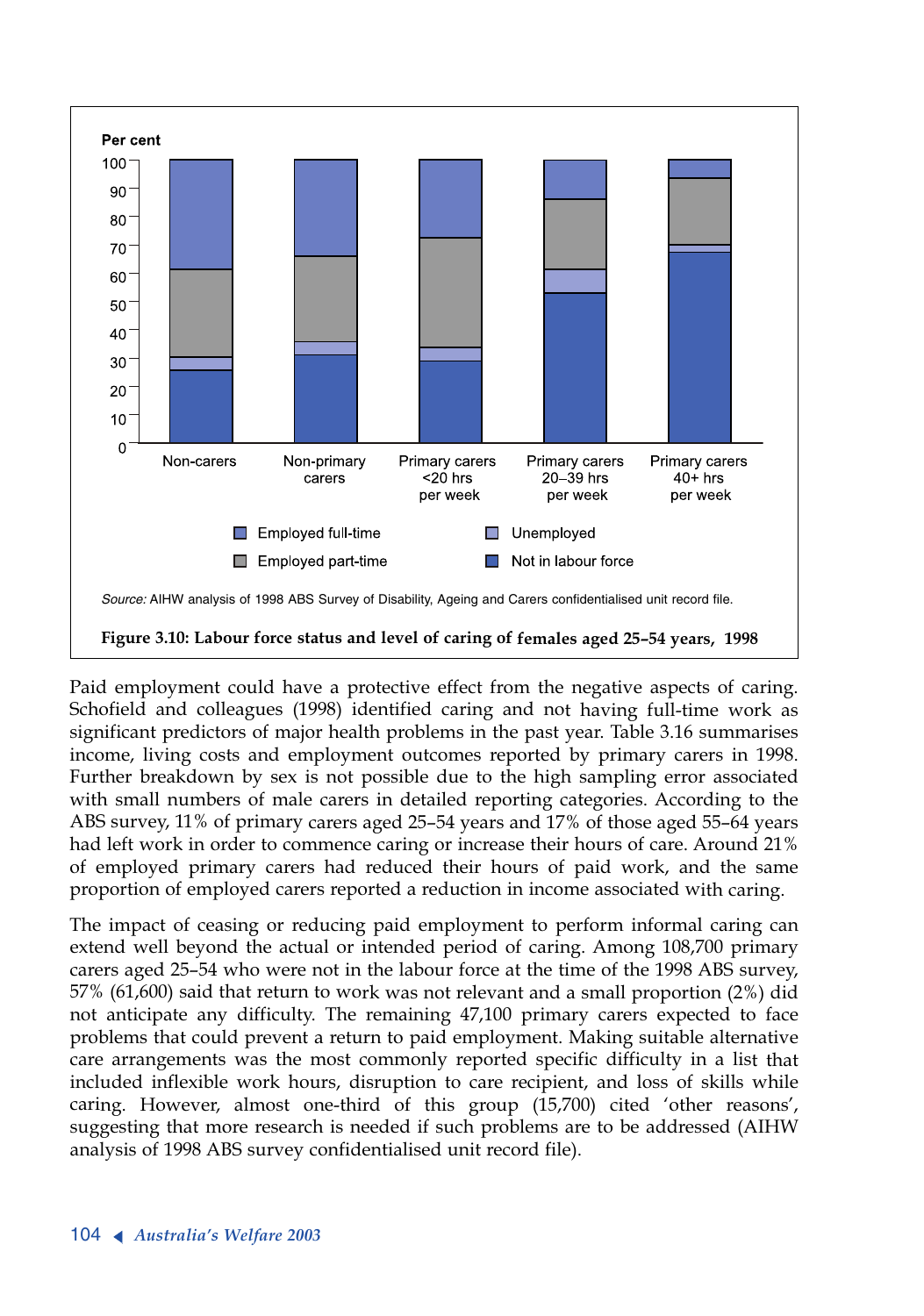|                               | Age group |           |           |          |       |
|-------------------------------|-----------|-----------|-----------|----------|-------|
|                               | $15 - 24$ | $25 - 54$ | $55 - 64$ | $65+$    | Total |
| <b>Effect on income</b>       |           |           |           |          |       |
| Income not affected           | 71.5      | 39.3      | 49.2      | 57.2     | 45.9  |
| Income has increased          | $*2.4$    | $*2.8$    | $*2.0$    | $**1.9$  | 2.5   |
| Income has decreased          | $*5.4$    | 27.2      | 18.8      | $*6.8$   | 20.7  |
| Has extra expenses            | $**16.7$  | 25.5      | 26.0      | 28.1     | 25.8  |
| Not applicable/not stated     | $**4.0$   | 5.2       | $**4.0$   | $*6.0$   | 5.2   |
|                               | 100.0     | 100.0     | 100.0     | 100.0    | 100.0 |
| <b>Effect on living costs</b> |           |           |           |          |       |
| Difficulty meeting costs      | $**14.5$  | 34.6      | 28.3      | 17.1     | 29.1  |
| No difficulty meeting costs   | $*$ *7.6  | 17.5      | 16.3      | 15.8     | 16.6  |
| Not applicable/not stated     | 77.9      | 47.9      | 55.4      | 67.2     | 54.3  |
|                               | 100.0     | 100.0     | 100.0     | 100.0    | 100.0 |
| Effect on hours paid work     |           |           |           |          |       |
| Applicable                    | 42.8      | 51.4      | 22.4      | $*3.7$   | 35.8  |
| No effect                     | $*86.4$   | 71.5      | 64.9      | $*76.6$  | 71.4  |
| Reduced hours                 |           | 21.8      | $*22.7$   | $**10.4$ | 20.9  |
| Increased hours               | $**13.6$  | $*6.7$    | **12.3    | $**13.0$ | 7.7   |
| Not applicable                | $*57.2$   | 48.6      | 77.6      | 96.3     | 64.2  |
|                               | 100.0     | 100.0     | 100.0     | 100.0    | 100.0 |
| <b>Reason left work</b>       |           |           |           |          |       |
| To commence or increase care  |           | 11.4      | 17.2      | $*4.4$   | 10.6  |
| Total number ('000)           | 13.6      | 259.0     | 79.1      | 96.4     | 448.1 |

**Table 3.16: Primary carers (aged 15 and over), impact of caring on hours of work, income and living costs, 1998 (per cent)**

*Source:* AIHW analysis of 1998 ABS Survey of Disability, Ageing and Carers confidentialised unit record file.

The ability to remain employed while caring and to return to employment after a prolonged period of caring could become an increasingly important factor in women's predisposition to provide ongoing informal care. Flexible working arrangements and the availability of affordable support are likely to also impact on the extent to which employed men can take on a greater share of informal caring. Conversely, the moral imperative to care for disabled family members will influence many older workers' employment decisions. Structural and numerical ageing of the population will see a shrinking labour force supporting growing numbers of people in need of assistance. For governments aiming to maximise labour force participation over the coming years, the need to also realise the 'carer dividend' in the large cohort of older working-age baby boomers could prove to be a significant policy challenge (OECD 1996:298).

# **3.6 The future availability of carers**

Concerns have been raised about the future availability of people to care for those who need assistance in the light of changes in Australia: the ageing of the population, declining fertility rate, and increased rates of female labour force participation and of relationship breakdown (see Section 3.2). There are changes that might counteract these trends: male longevity and healthy ageing. At all ages, women have historically enjoyed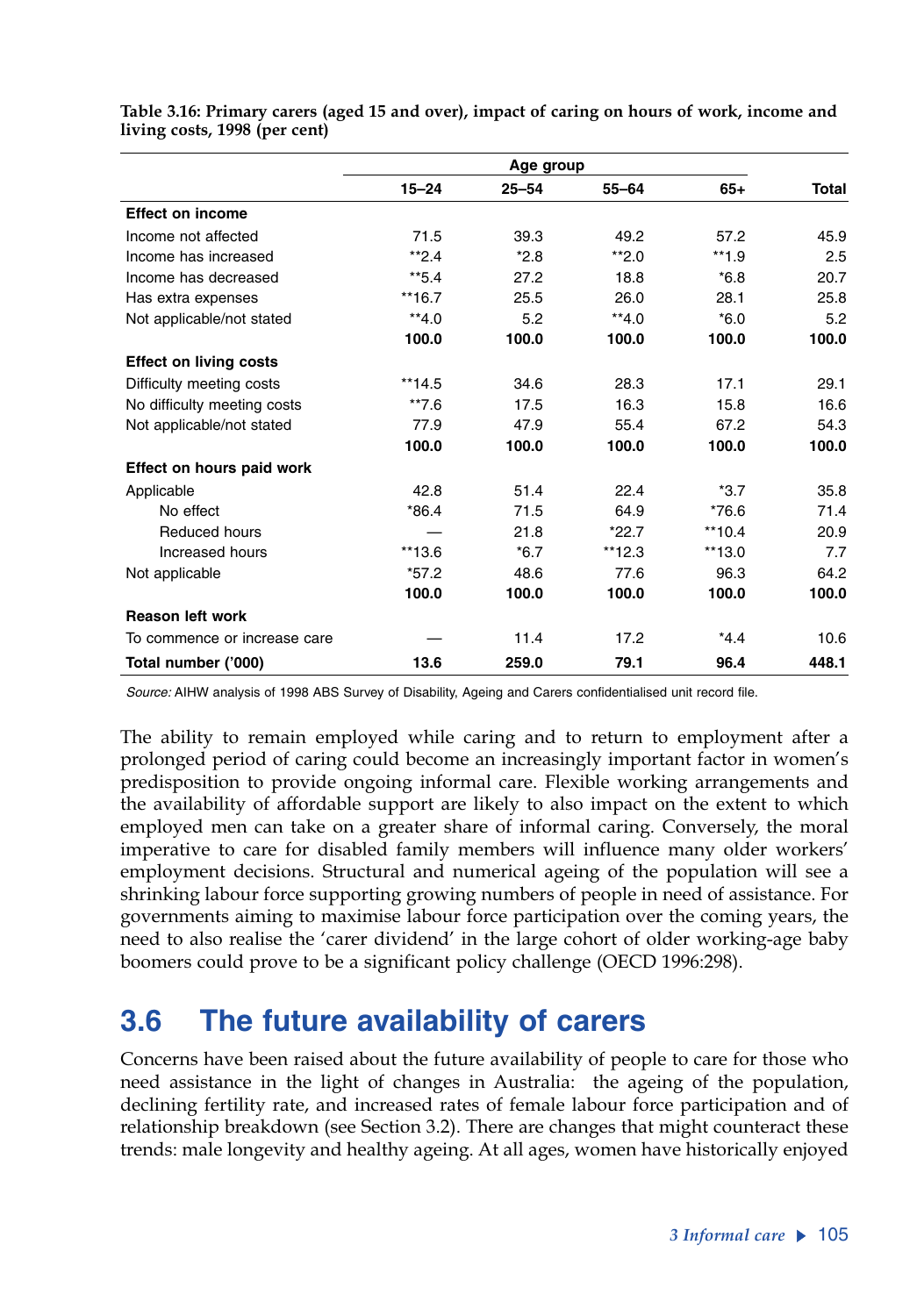greater average life expectancy than men and, while this remains the case, the gap between male and female life expectancies is closing. Conceivably, gains in male longevity will produce relatively higher numbers of older, co-resident spouse and partner carers, compared with those observed in 1998. In addition, the National Strategy for an Ageing Australia emphasises ways of ensuring that more Australians are active and healthy in their later years, giving them a great capacity to contribute to the community, including caring for others. These factors may ameliorate the need for primary carers in the future.

Here an analysis is presented that attempts to consider the effects of these trends on the numbers of primary carers available over the next 10 years. This analysis was prepared as part of a collaborative project with the Department of Health and Ageing.

# **Effects of social trends on future numbers of primary carers**

There is considerable conjecture about the impact of these social trends on the future provision of informal care. Given the paucity of data to support or refute such propositions, the AIHW undertook an analysis to compare the effect of emerging social trends on future numbers of primary carers. The objective was not so much to forecast the number of primary carers, as to gauge the relative impact of factors, among those discussed in this chapter, on the community's capacity to provide primary carers. Specifically, the analysis considered the likely impact of:

- an overall decline in the propensity of people to care;
- <sup>a</sup> decrease in the availability of primary carers that could result from a reduced propensity of women to reduce paid employment in order to provide care; and
- an increase in the availability of carers that could result in higher numbers of coresident spouses and partners at older ages (owing to converging male and female average life expectancy).

These scenarios are compared against a 'baseline propensity to care' scenario. This scenario adopts the 1998 rates of carers by age, sex, labour force participation category and living arrangement for the projections to 2013. It assumes that the proportions of people in similar life circumstances who become carers will be the same in the future as were reported in 1998.

<sup>A</sup> summary of the scenarios is provided in Box 3.6 and full details of the methods and analytical results of each stage of calculations are provided in an AIHW information paper (AIHW: Jenkins et al. 2003). Projections were separately calculated for each of the age groups 10–24 years, 25–59 years, and 60 years or over. Caring rates in these age groups reflect the propensity to care among the young, working-age, and older populations respectively. The effect of these factors on the number of primary carers was examined at 5-year intervals, commencing in 1998 through to 2013.

This scenario modelling approach uses the results of the 1998 ABS Survey of Disability, Ageing and Carers and population projections by age, sex and labour force participation category supplied by Department of Treasury, and consistent with those in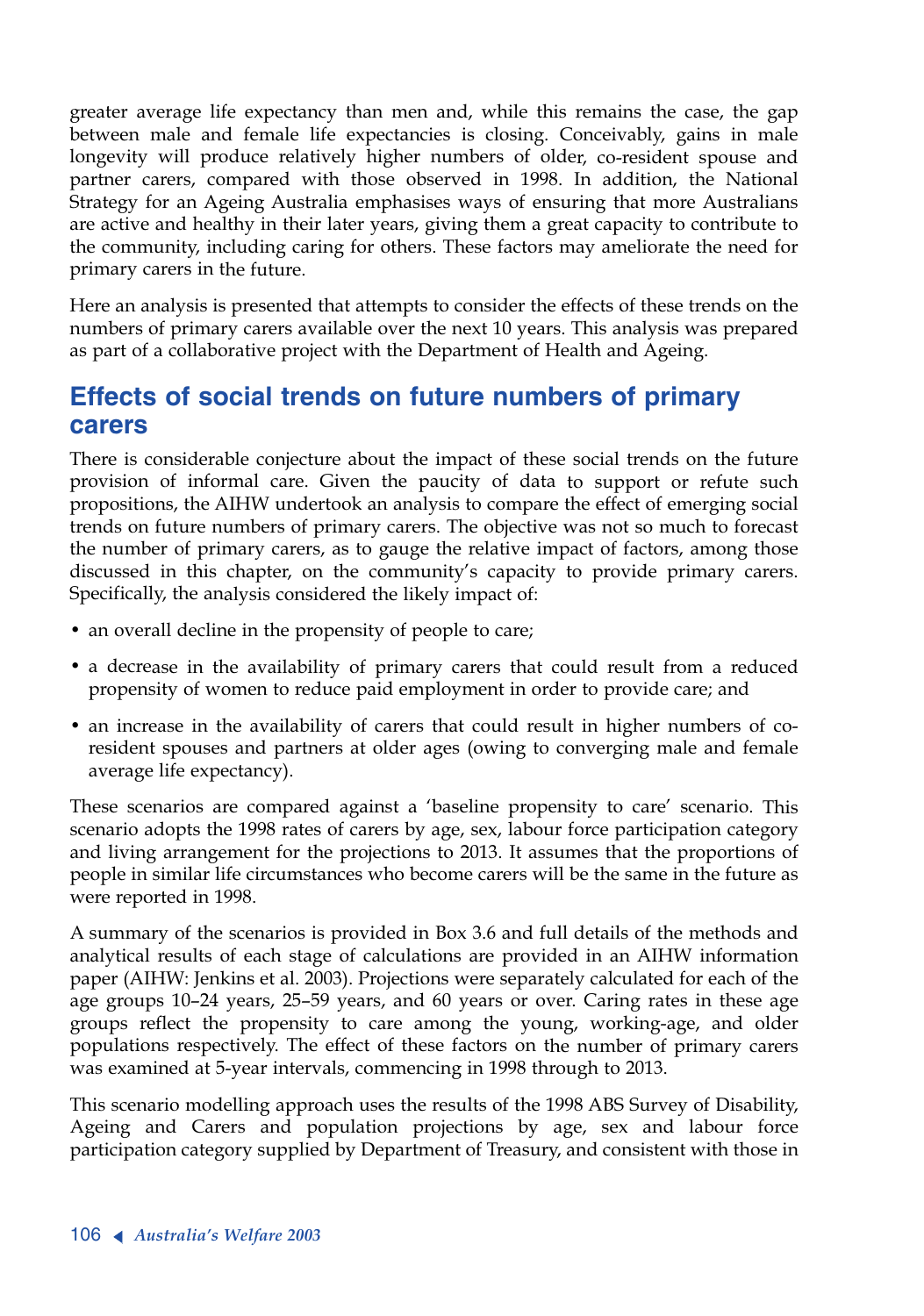the *Intergenerational Report* (Costello 2002). Projected population proportions by living arrangement category, taken from the ABS *Household and Family Projections* (ABS 1999) were used in conjunction with the Treasury population figures.

To adopt the 1998 results as a starting point is to assume that caring in the community is primarily driven by the number of people who are available and willing to provide care. This places little emphasis on the interaction between the provision of care and changing levels in the need for care. It would be an extreme theoretical position to propose that the supply of informal care bears little relation to demand. This would be to assume that the drivers of social change will act to increase or decrease the number of carers as the case may be, regardless of the growing needs of those affected by disability or illness in an ageing household population. Nevertheless, it has been observed that many people with very considerable care needs do not have a primary carer so that, clearly, the relationship between demand and supply is complex and multi-faceted. The scenario projections are based on the numbers of people responding to the care needs of others by acting in a primary caring role in 1998, with future projections based on specified changes in behaviour that have been hypothesised to affect the likelihood of people becoming a primary carer. The past, if not current, impact of the prevalence of disability on population rates of informal care (measured as proportions of primary carers in given population groups) is reflected in the 1998 survey results. By assuming that disability prevalence in the household population does not alter markedly over the next decade, a key factor that might otherwise influence supply was held constant. This section summarises the methods and main results of the scenario projections (AIHW: Jenkins et al. 2003).

### **A baseline 'propensity to care' scenario**

The 10–24 age group was broken down only by sex because further stratification produced 1998 population estimates, hence carer rates, that are subject to high sampling error. Thus, the baseline 'propensity to care' for 10-24 year olds was measured in terms of the proportions of this age group, by sex, who were primary carers in 1998.

The overall baseline scenario incorporates changing patterns in the age and sex structure of the population, changing patterns of labour force participation in the working-age population (including increasing female labour force participation), and changing patterns in spouse and partner cohabitation at older ages that are all built into the underlying population projections.

In the baseline scenario, population dynamics alone, with respect to age, sex, labour force participation and living arrangement according to age group, are seen to increase the number of primary carers from 450,900 in 1998 to 573,900 in 2013 (Table 3.17). In this scenario, 59,900 additional carers will be sourced from the working-age population and 62,300 additional carers will be aged 60 years or over. The proportion of primary carers who are of working age, 25–59 years, will fall from around 67% in 1998 to a projected 63% in 2013. While the proportion of carers who are employed males is projected to be stable at around 17%, throughout the projection period, employed women as a proportion of all primary carers are projected to decrease from 49% in 1998 to 46% in 2013. People aged 60 years and over are projected to rise from 29% of all primary carers in 1998 to 34% in 2013.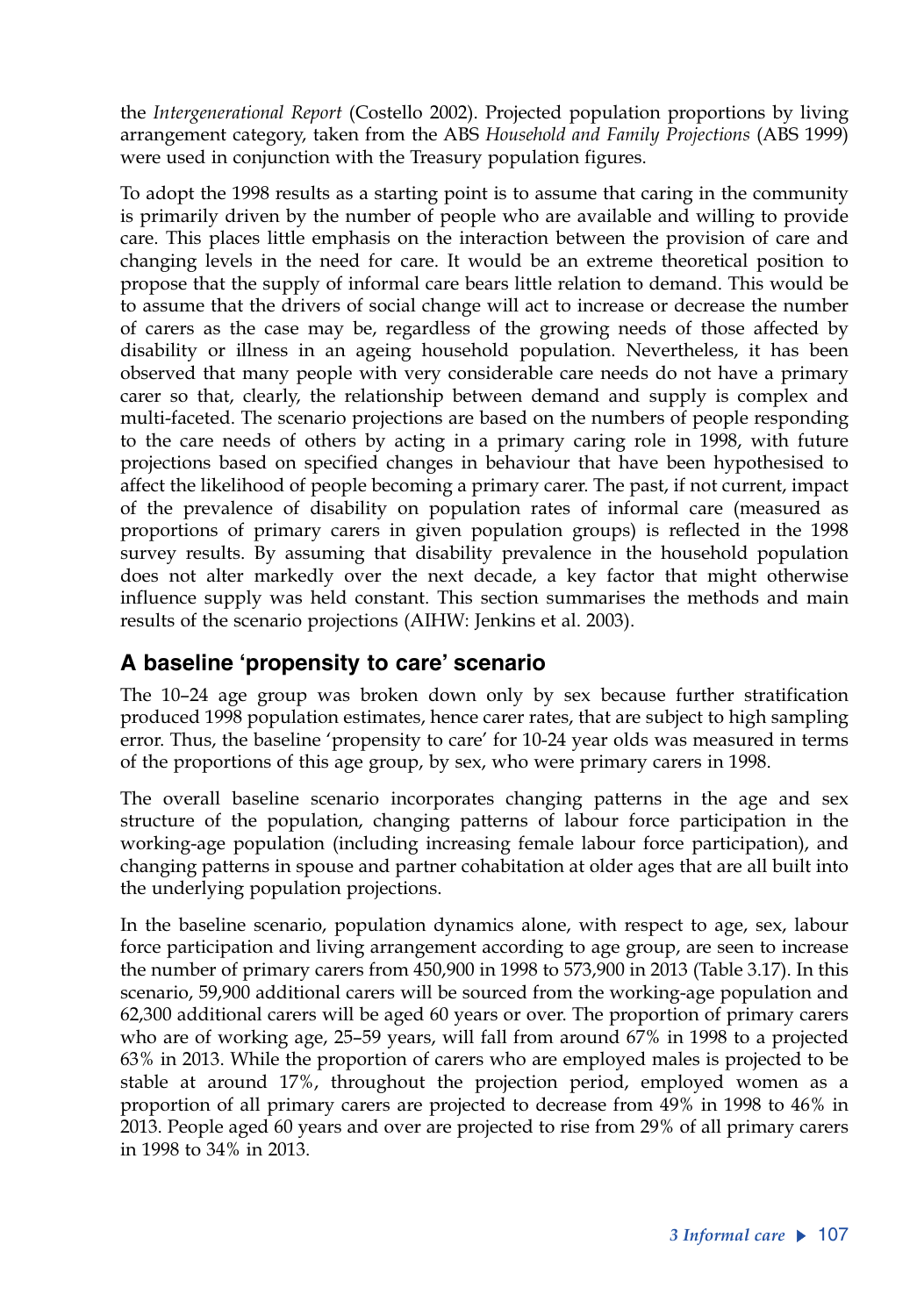| Sex/age        | 1998     | 2003    | 2008    | 2013    |
|----------------|----------|---------|---------|---------|
| <b>Males</b>   |          |         |         |         |
| $10 - 24$      | $*6,200$ | 6,500   | 6,600   | 6,700   |
| $25 - 59$      | 78,700   | 87,000  | 92,900  | 96,400  |
| $60+$          | 48,600   | 55,200  | 63,700  | 72,700  |
| Total          | 133,500  | 148,700 | 163,200 | 175,800 |
| <b>Females</b> |          |         |         |         |
| $10 - 24$      | 10,100   | 10,400  | 10,600  | 10,600  |
| $25 - 59$      | 223,100  | 243,100 | 257,200 | 265,200 |
| $60+$          | 84,200   | 90,500  | 103,700 | 122,400 |
| Total          | 317,300  | 344,000 | 371,500 | 398,200 |
| <b>Persons</b> |          |         |         |         |
| $10 - 24$      | 16,300   | 16,900  | 17,300  | 17,300  |
| $25 - 59$      | 301,700  | 330,100 | 350,100 | 361,600 |
| $60+$          | 132,800  | 145,700 | 167,400 | 195,100 |
| <b>Total</b>   | 450,900  | 492,700 | 530,800 | 573,900 |

**Table 3.17: Estimated (1998) and projected (2003, 2008, 2013) numbers of primary carers, according to baseline 'propensity to care' scenario** 

### **Scenarios to assess the impact of emerging social trends**

Questions about the impact of a reduced willingness of women to reduce paid employment to care, an increase in older people in couple relationships, or an overall decline in the propensity to care were expressed as three scenarios for the future of informal care: the 'overall decreasing propensity to care' scenario, the 'women's career preference' scenario and the 'converging life expectancies' scenario (Box 3.6). An arbitrary choice of a 20% effect size, whether it be an increase or decrease, is common to all scenarios. This effect was applied linearly throughout the projection period. For example, a 20% decrease in carer rates by 2013 was modelled as a 6.7% decline in propensity to care between 1998 and 2003, a 13.3% decline between 2003 and 2008, and a full 20% decline in the final 5 years to 2013.

The overall decreasing propensity to care scenario assesses the impact of a decline in carer rates across all combinations of age, sex, labour force participation category (for the working-age population), and living arrangement (for the older population), that reaches 20% by 2013. Similarly, the career preference scenario measures the impact of a decline in carer rates across combinations of age and labour force participation category for the population of women aged 25–59 years. In this scenario, it is assumed that the projected populations at other levels of age, sex, labour force participation category or living arrangement experience baseline propensities to care. That is, the number of carers in categories other than working-age women, continue to be influenced by population dynamics with respect to age, sex, labour force participation and living arrangement as defined for this study. This approach was repeated in the converging life expectancies scenario, in which a 20% linear increase in the proportion of spouse and partner carers was applied to population projections for the 60 years and over age group by 5-year age group to 80 years and over, sex, and living arrangement, while baseline propensities were assumed for all other projection categories.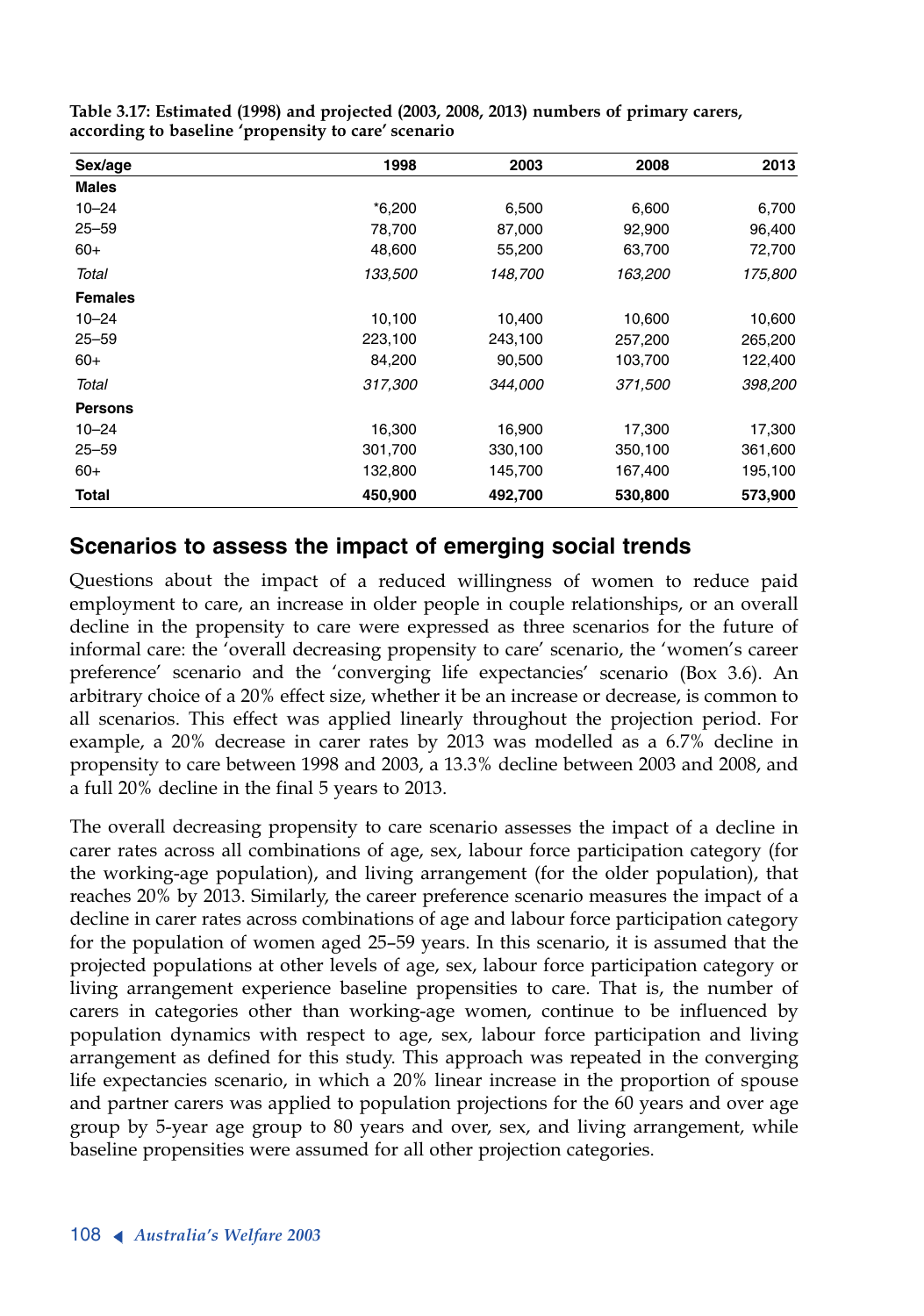### **Box 3.6: Scenarios for the projection of informal carers to 2013**

#### *Baseline propensity to care scenario*

*The baseline propensity to care scenario assumes that 1998 patterns of care continue, in relation to each combined level of age group, sex, labour force participation category (for ages 25–59 years) and living arrangement category (for ages 60 years and over). The proportions of male and female primary carers recorded in each age group by labour force participation category or living arrangement, depending on age, in the 1998 ABS Survey of Disability, Ageing and Carers were applied to corresponding Treasury population projections. The driving forces of change in the number of primary carers according to this scenario are thus the changing age and sex structure of the population and changing patterns of labour force participation that are implicit in the Treasury projections. For example, if 3% of men aged between 55 and 64 years, who were not in the labour force or were unemployed in 1998, were primary carers, then that rate is applied to the projected population for the same group in 2008. The result is an estimate of the number of male primary carers aged 55–64 years, unemployed or not in the labour force in 2008. Although there is a change in absolute number of primary carers, it still represents 3% of men in this projection category.*

#### *Overall decreasing propensity to care scenario*

*The 'overall decreasing propensity to care' scenario evaluates the impact of an across-theboard 20% decrease in the proportion of primary carers by age, sex, and labour force participation (at ages 25–59 years) or living arrangement (at ages 60 years or over) category, by 2013. This scenario is an attempt to quantify the relative impact on future numbers of primary carers if a range of social factors conspired to reduce the propensity of people across all projection categories to act as carers. The absolute number of carers may still increase under these conditions because of increasing numbers of people moving into age groups that have relatively high proportions of primary carers. The resulting change in primary carer numbers, relative to the baseline propensity to care scenario, measures the impact of an overall decline in the propensity to care, taking into account anticipated population dynamics.* 

#### *Women's career preference scenario*

*In 1998, 7% of female primary carers aged 25–59 years said that they had reduced paid employment, or left work altogether, to take on a role as primary carer. There is considerable debate as to whether working-age women of the future will make that choice. The 'women's career preference scenario' assesses the impact of an arbitrary 20% reduction over the projection period in the proportion of women who reduce paid employment to care. The 1998 patterns of care are assumed to continue in relation to other age, sex and labour force participation (or living arrangement) categories. The figure of 20% is arbitrary, thus a sensitivity analysis using alternative reductions of 10% and 30% was undertaken.* 

#### *Converging life expectancies scenario*

*The 'converging life expectancies' scenario assesses the impact of an arbitrary 20% increase over the projection period in the proportion of primary carers aged 60 years or* 

*(continued)*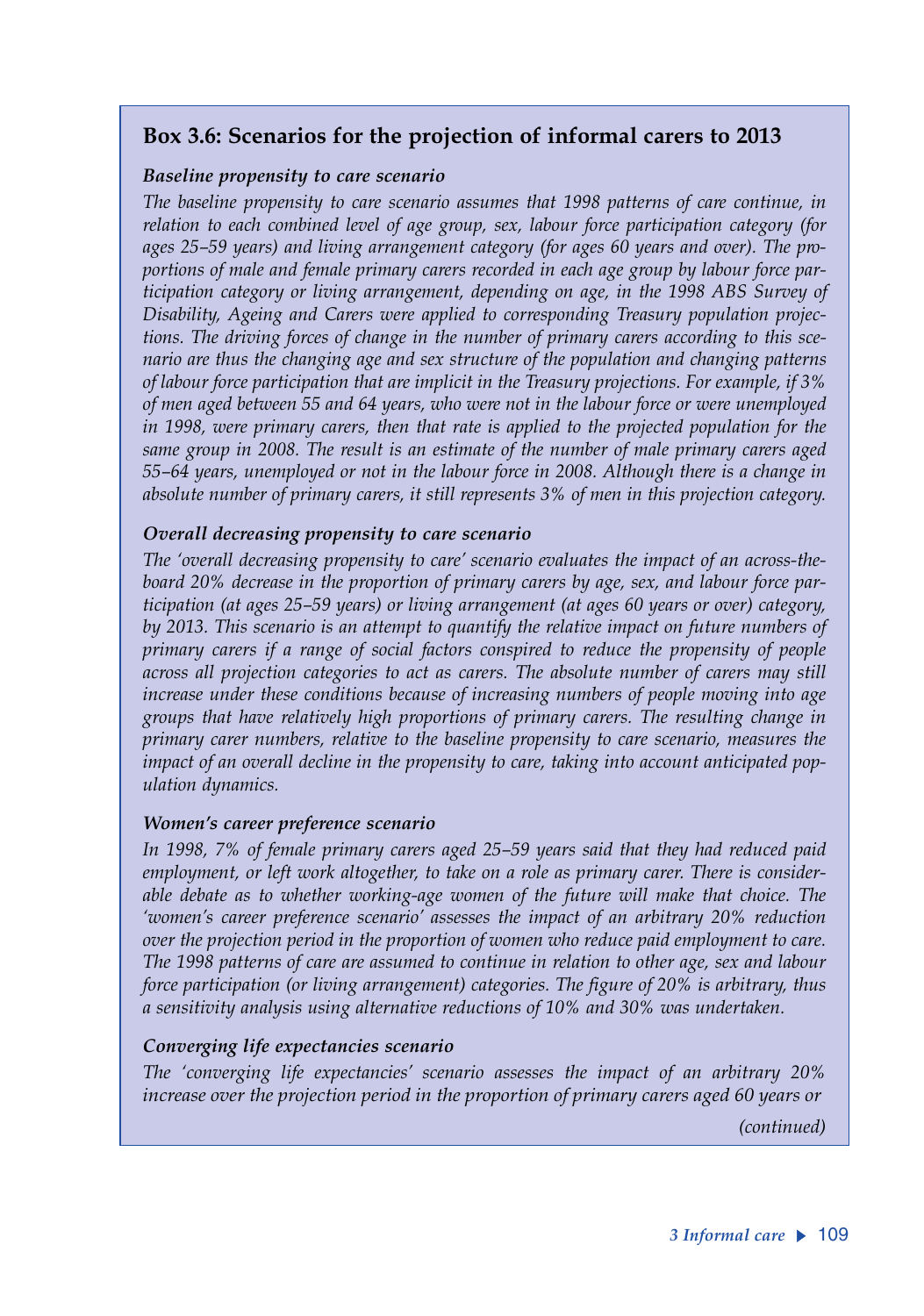### **Box 3.6 (continued): Scenarios for the projection of informal carers to 2013**

*over who are the spouse or partner of their care recipient. A sensitivity analysis was undertaken, by applying alternative increases of 10% and 30%. For this scenario, Treasury-projected populations by 5-year age group, at ages 60 years or over, were classified into spouse/partner in a couple family, or 'other living arrangement' groups using ABS household and family projections (ABS 1999b). The 1998 patterns of care were assumed to continue in relation to other age, sex and labour force participation categories.*

<sup>A</sup> projected total carer pool was calculated by aggregating primary carer numbers across the three broad age groups, consistent with the assumptions of each scenario. For the baseline propensity to care scenario, baseline propensity projections in each of the age groups 10–24, 25–59 and 60 years or over were summed. Likewise, for the overall decline in propensity to care scenario, projections based on a decreasing rate of primary carers, by projection category in each age group, were summed. Total carers in the career preference scenario are the sum of projected female carers aged 25–59 years in this scenario, and baseline propensity to care projections for both sexes at ages 10–24 years, males aged 25–59 years, and both sexes at 60 years or over. Finally, total carers in the converging life expectancies scenario are the sum of baseline propensity to care projections for males and females at ages 10–24 years and 25–59 years, and the scenario projection for the 60 years and over age group, based on higher proportions of cohabiting couples. The results reveal that, of these single-effect scenarios, only an overall decline in propensity to care would have a marked impact on the number of primary carers in 2013 (Table 3.18).

| <b>Scenario</b>                       | 2003    | 2008           | 2013    |
|---------------------------------------|---------|----------------|---------|
|                                       |         | <b>Males</b>   |         |
| Baseline propensity to care           | 148,700 | 163,200        | 175,700 |
| Overall decreasing propensity to care | 138,800 | 141,400        | 140,600 |
| Women's career preference             | 148,700 | 163,200        | 175,700 |
| Converging life expectancies          | 151,900 | 170,600        | 188,500 |
|                                       |         | <b>Females</b> |         |
| Baseline propensity to care           | 344,000 | 371,600        | 398,200 |
| Overall decreasing propensity to care | 321,100 | 322,000        | 318,600 |
| Women's career preference             | 342,400 | 368,100        | 392,900 |
| Converging life expectancies          | 347,600 | 379,600        | 412,200 |
|                                       |         | <b>Persons</b> |         |
| Baseline propensity to care           | 492,700 | 534,800        | 573,900 |
| Overall decreasing propensity to care | 459,900 | 463,500        | 459,200 |
| Women's career preference             | 491,100 | 531,300        | 568,600 |
| Converging life expectancies          | 499,500 | 550,200        | 600,700 |

**Table 3.18: Scenario projections of numbers of primary carers (10 years and over), by sex, 2003, 2008 and 2013**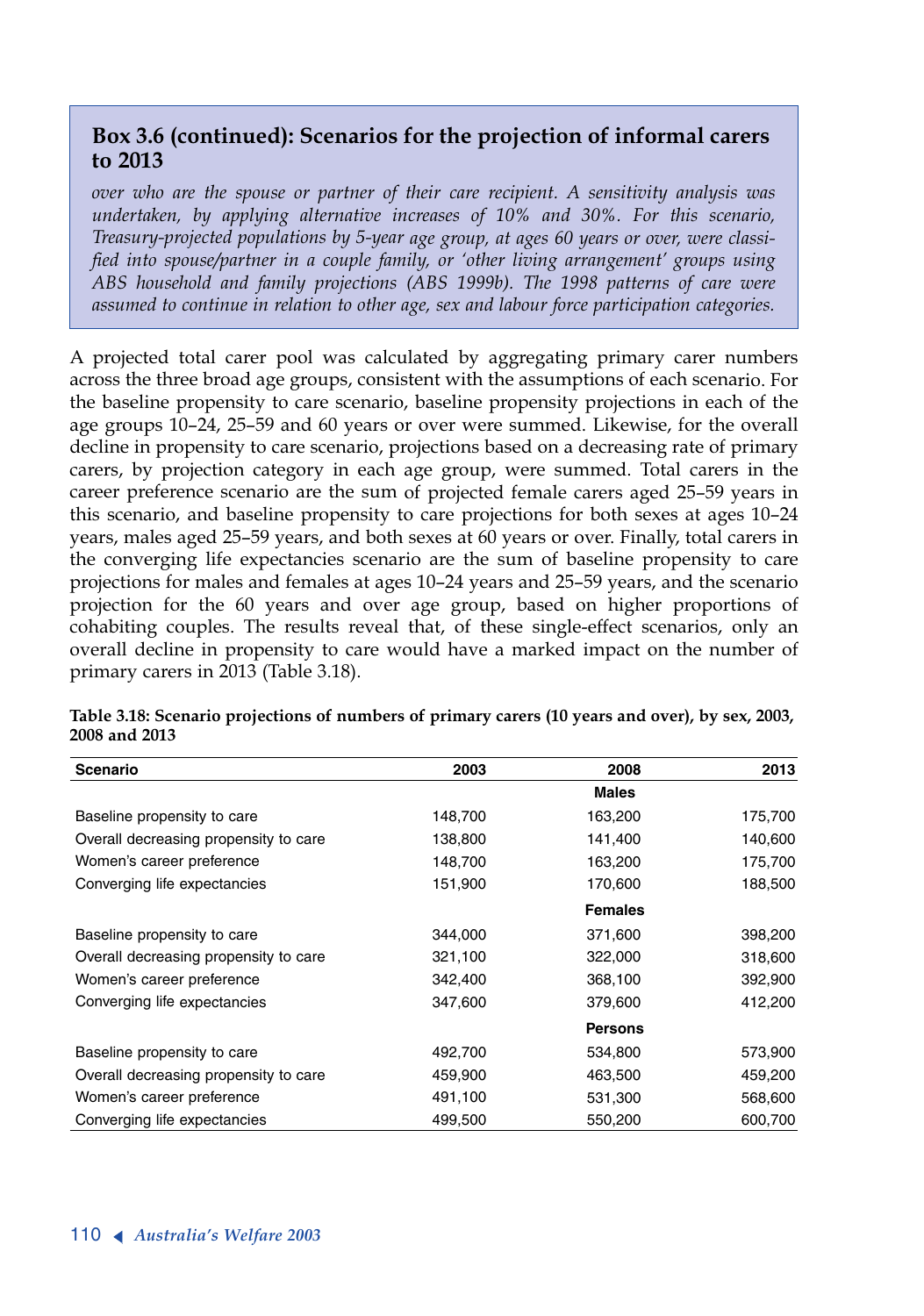### **Scenario projections in the context of future need**

But what of the relationship between projected numbers of primary carers and the projected population in need of assistance? To answer this question, the projected number of primary carers in 2013 for each scenario was expressed as a rate per 100 persons with a severe or profound core activity restriction. Assuming 1998 rates of severe or profound restriction by age and sex, this latter population is projected to be in the vicinity of 1.4 million persons by 2013 (AIHW: Jenkins et al. 2003). In 1998, there were an estimated 450,900 primary carers and just over 1 million people with a severe and profound restriction (living in households, retirement homes, hospitals or cared accommodation). However, around 20% of primary carers in 1998 assisted more than one person with a severe or profound restriction and a large number of people in need of assistance received help from informal care networks but did not nominate any one person as a primary carer. For these reasons, a 'care ratio' facilitates a comparison of the scenarios taking into account potential need for care, without actually measuring the level of informal care in the community. The 1998 ratio of 43 primary carers per 100 persons with a severe or profound core activity restriction provides a benchmark against which to compare the 2013 scenario care ratios.

There is little difference between the 2013 care ratios of the baseline propensity to care, women's career preference and converging life expectancies scenarios. All fall slightly below the 1998 estimate. Under the baseline scenario of 1998 propensities to care by age, sex, labour force participation and living arrangement, there are projected to be 40 primary carers per 100 persons with a severe or profound restriction, or a care ratio of 0.40. Baby boomers who survive the projection period will age from between 37 and 51 years in 1998 to between 52 and 66 years in 2013. In 1998, people aged between 35 and 64 accounted for 64% of all primary carers (ABS 1999a:Table 28). Despite projected high growth in the population for age groups that register relatively high proportions of primary carers, 1998 carer rates will not quite keep pace with growth in the population with a severe or profound restriction. The women's career preference scenario also generates a care ratio of 0.40 in 2013. During this particular projection period, a 20% reduction in the proportion of women aged 25 to 59 who are willing to forgo hours of paid employment relative to 1998 is largely offset by high numerical growth in traditional primary carer age groups due to ageing of the baby-boomer generation. The converging life expectancies scenario, with a care ratio of 0.42, appears to maintain the 1998 status quo, suggesting that a 20% increase in the proportions of co-resident spouse and partner carers at older ages could offset higher numbers of people needing assistance. Each of these three scenarios describes a situation in which the demand for formal services increases mainly as a result of the increase in the number of people needing and providing assistance, rather than in any dramatic shift in the provision of informal care.

In contrast, an overall decline in the propensity to care, by 20% in 2013, would reduce the care ratio to just 32 primary carers per 100 persons with a severe or profound core activity restriction. A reduction in care potential of this magnitude would compound the effect of growth in the population in need of assistance on demand for formal care. It suggests that, under these conditions, a significant number of people who might have had a primary carer if the 1998 propensity to care were maintained would instead be relying on formal services and more casual forms of informal care.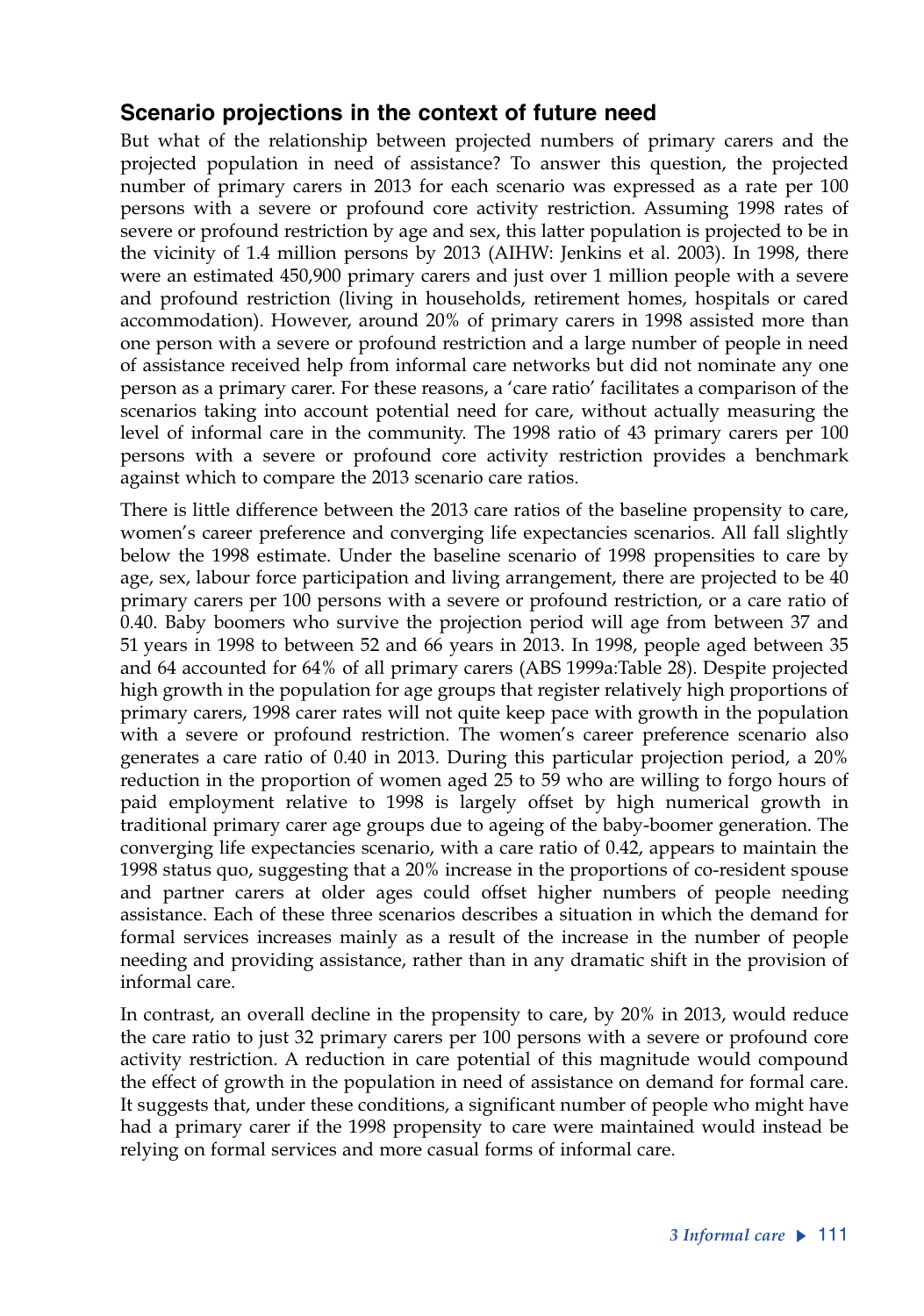### **Discussion of scenarios**

Social commentators have been preoccupied with the impact on informal care capacity of increasing labour force participation among women, particularly at ages 45 and over. The scenario posed here examines a situation in which, within each population group of employed women, by age and labour force status, the proportion who would cease or reduce paid employment actually reduces by 20% over the projection period. The proportions to which this reduction applies are those observed in each age and labour force category in 1998. Overall, 7% of female primary carers aged 25–59 years in 1998 reported having resigned or reduced hours of paid work to provide care; however, the proportion varies across age and labour force categories. A reduced willingness of women to sacrifice employment that results in a 20% reduction in these proportions by 2013 could be regarded as a pessimistic outlook. While it is not unreasonable to expect female workforce participation (particularly women aged 55 and over) to continue to rise over the next decade in line with current trends, it is less likely that all of those continuing or returning to work will not provide care in some capacity. Other research has suggested that women are more likely than men to arrange their working hours to fit with other family caring responsibilities (Fine 1994). In this respect the scenario presented here is somewhat of an extreme position. Yet under the proposed conditions, the ratio of carers to people with a severe or profound core activity restriction would be the same as if there were no change in carer rates over the projection period (both 0.40).

These results emphasise that a large proportion of female carers is actually in the labour force, highlighting the need to specifically consider employed carers in the ongoing development of carer support programs. Employed women made up 34% (102,400) of all primary carers in 1998. The ability of many women to balance paid work and family caring responsibilities and to continue to do so into the future will no doubt depend upon the availability of other family and community supports. As the 1999 National Survey of Carer Health and Wellbeing reports, respite care and other services are seen by carers as an integral part of their lives and essential to their ability to continue in their role as carers (CAA 2000).

The projections also indicate that an increase in the number of older co-resident spouses and partners is likely to be only a small source of additional carers over the next decade. A 20% increase in the rate of caring among co-resident spouses and partners is perhaps an optimistic scenario. While life expectancies are improving, particularly for men, and, as Mathers (1996) reports, severe disability-free life expectancies are increasing in line with life expectancies, these factors are only two of a multitude of variables influencing the availability of people to care for their spouse or partner. The scenario assumes that surviving partners will remain married rather than become divorced or separated and that, in addition to physical capability, these partners will have the necessary skills and emotional ability to undertake the caring role. These assumptions may not always find support in reality. For example, Sammut (1996) describes some of the difficulties faced by carers of those with dementia who can sometimes exhibit disturbing symptoms that are physically exhausting for their carers.

The projections suggest that a considerable decline in the proportion of working age women who reduce workforce participation to care, or increase in the rate of older spouse and partner carers, do not have major implications for the future availability of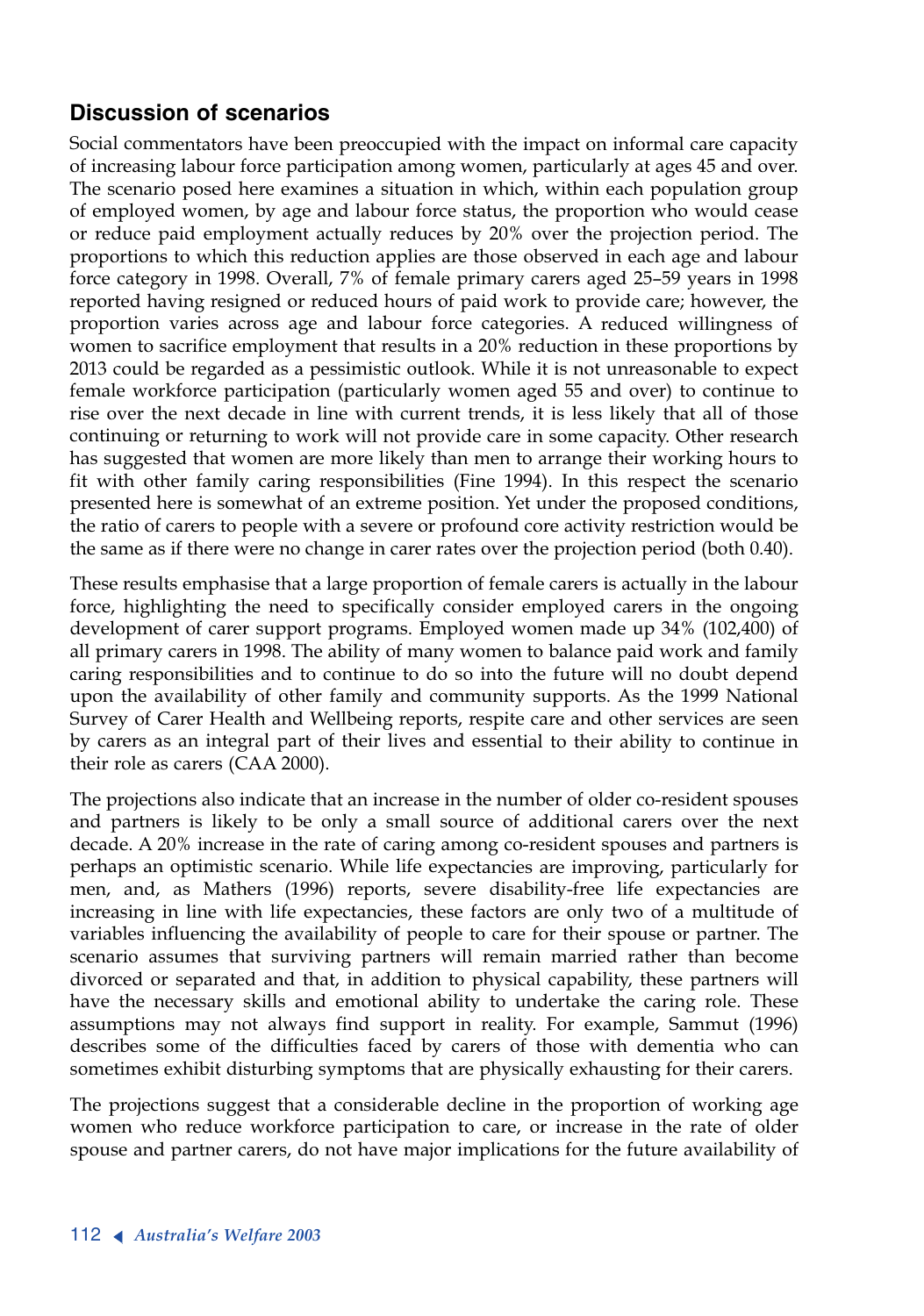informal carers. However, even given the one-off effect of large numbers of baby boomers entering age groups with traditionally high rates of primary carers, a 20% decline in the propensity to care across all categories of age, sex, labour force participation and living arrangement would not go unnoticed. The plausibility of a scenario in which there is a broad decline in carer availability is difficult to assess, not least because of the multitude of variables relevant in determining carer supply, many of which are not well understood.

The scenario projections are based on data for primary carers: that is, individuals providing the most assistance to persons with a disability. Many people with a disability receive help from more than one person, usually other family members (Miller & McFall 1991). This group of additional carers is not included in the projections. Thus, the scenarios presented above which project a decline in primary carers do not allow for the possibility that these carers will be replaced by carers in other circumstances beyond those identified in the model. A survey of carers by Braithwaite (1990) found that 25% of primary carers took on the role because there was no one else to do so, and for 28% other potential carers had refused. According to the 1998 ABS survey (ABS 1999a), 30% of carers of parents felt that there were no other family or friends available and 19% felt that no one else was willing to take on the role of primary carer. In contrast, Miller and McFall (1991) have observed that additional informal assistance varied in intensity and size (in terms of the number of additional carers) as a function of, among other things, the need of the recipient, with greater care needs finding more support from an additional carer network. The contribution of additional carers and the implications of this for future care needs are difficult to assess and were beyond the scope of the analysis.

Carer accessibility, in terms of geographic location, is a further consideration in the interpretation of the scenario projections. There is an assumption that additional primary carers will be available in a practical sense. Thus, the phenomenon of geographic ageing and the tendency of many people to retire to coastal destinations will play a part in future patterns of informal care.

While these limitations are important to note, they do not detract from the strength of the conclusions. The scenarios presented here offer an empirical base for some likely projected future trends, indicating the likely scope of changes over the period from 1998 to 2013. Shifts in carer responsibility that results from the changing availability of the group identified as primary carers will have implications for formal services and for the caring responsibility placed on others in informal networks. The effectiveness of these extended networks is related to the availability of relevant formal services and programs and to policies which facilitate broader community support.

# **3.7 Conclusion**

This examination of caring reveals the enormous contribution that Australians make to the welfare of those who need special assistance. Most of the care provided to children, and to people with a disability, is provided by parents, spouses, adult children, grandparents, siblings, aunts and uncles, and friends and neighbours. They perform a range of tasks including personal care, assistance with mobility and communication, domestic assistance, the provision of meals and transport, and advocacy and social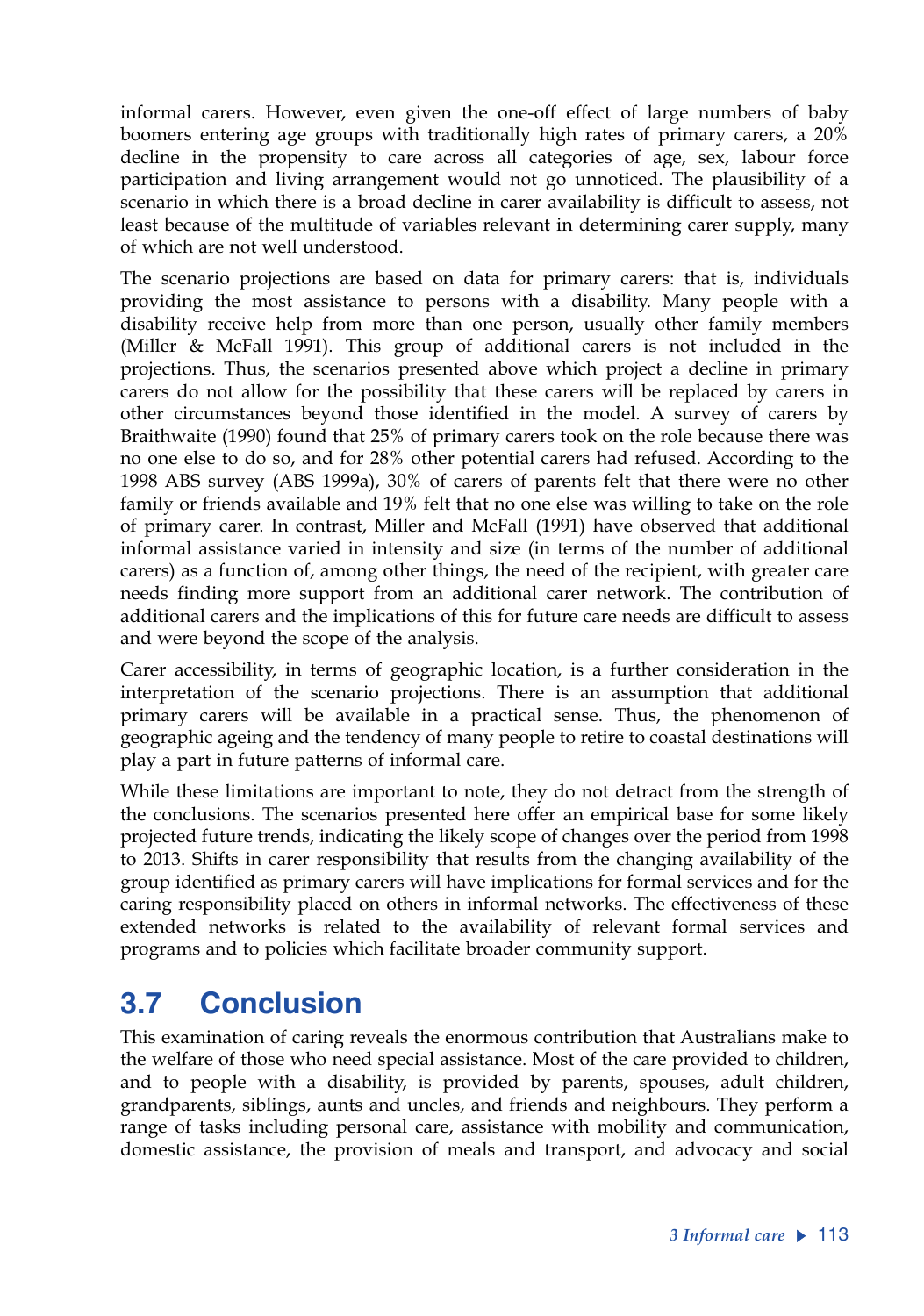support. People are supported in their caring role by formal assistance from governments and other organisations—assistance comes in the form of financial support and the coordination and provision of services. However, the vast majority of care is given by those close to the care recipient—their family and friends.

When parents *are* unable, for whatever reason, to raise their children, other relatives, often grandparents, step in and provide out-of-home care, sometimes informally, ensuring some continuity and stability for children.

When individuals need assistance due to disability, primary carers make a huge contribution to their care. Almost three-quarters  $(70\%)$  of primary carers are women, many in their mid- to later life. Partners and spouses often care for one another, particularly in later years, and close to half (44%) of partner or spouse carers are men. Parents provide ongoing care to children with a disability. For some, the primary caring role imposes a considerable burden, but it is a role that people take on out of a sense of responsibility and the desire to provide the best possible care. They report fewer hours of paid employment than others, and almost half of all primary carers who were not in the labour force reported difficulties that would prevent them from returning to paid employment.

Families are changing. Women are more likely to work, people marry later, have children later and have fewer children, and childlessness has increased. Divorce rates are high and there are more blended and step-families, and families tend to be more mobile. As the analysis of the future availability of primary carers showed, some of these changes may signal a lower ratio of potential carers to those in need of ongoing assistance in the future. Women are most likely to be affected by a lack of informal carers because they are more likely to survive into old age, more likely to have related physical and psychological impairments and more likely to be financially vulnerable. Others for whom the availability of informal care may be reduced include divorced fathers, the childless, those geographically isolated from their families, and those on low incomes. However, these changes are occurring gradually over a very long time frame, allowing for gradual change in government policies and service provision.

The 'ageing' experience is also changing. As the National Strategy for an Ageing Australia notes, the needs and expectations of the current aged population will not be the same as the needs of the aged in 2010. Greater numbers of people are ageing in a better state of health. Roles of older Australians are changing, with less acceptance of traditional ideas of what old age means. Retirement patterns are changing—men used to have continuous periods of full-time employment while women had very little, but now, both sexes are more likely to work part-time or intermittently. This means that more people have superannuation coverage in Australia than ever before, but that a growing proportion are covered part-time. Traditionally, there has been a sharp division between paid work and retirement. Now the division is becoming more blurred, with high rates of part-time and self-employment both before and after traditional retirement ages (Rosenman 1996). All of these factors will affect the need for and provision of informal caring.

The ageing of carers is an urgent current issue both for families in which a family member has a disability and for governments and service providers. AIHW's 2002 study on the effectiveness of 'unmet need' funding for disability support services,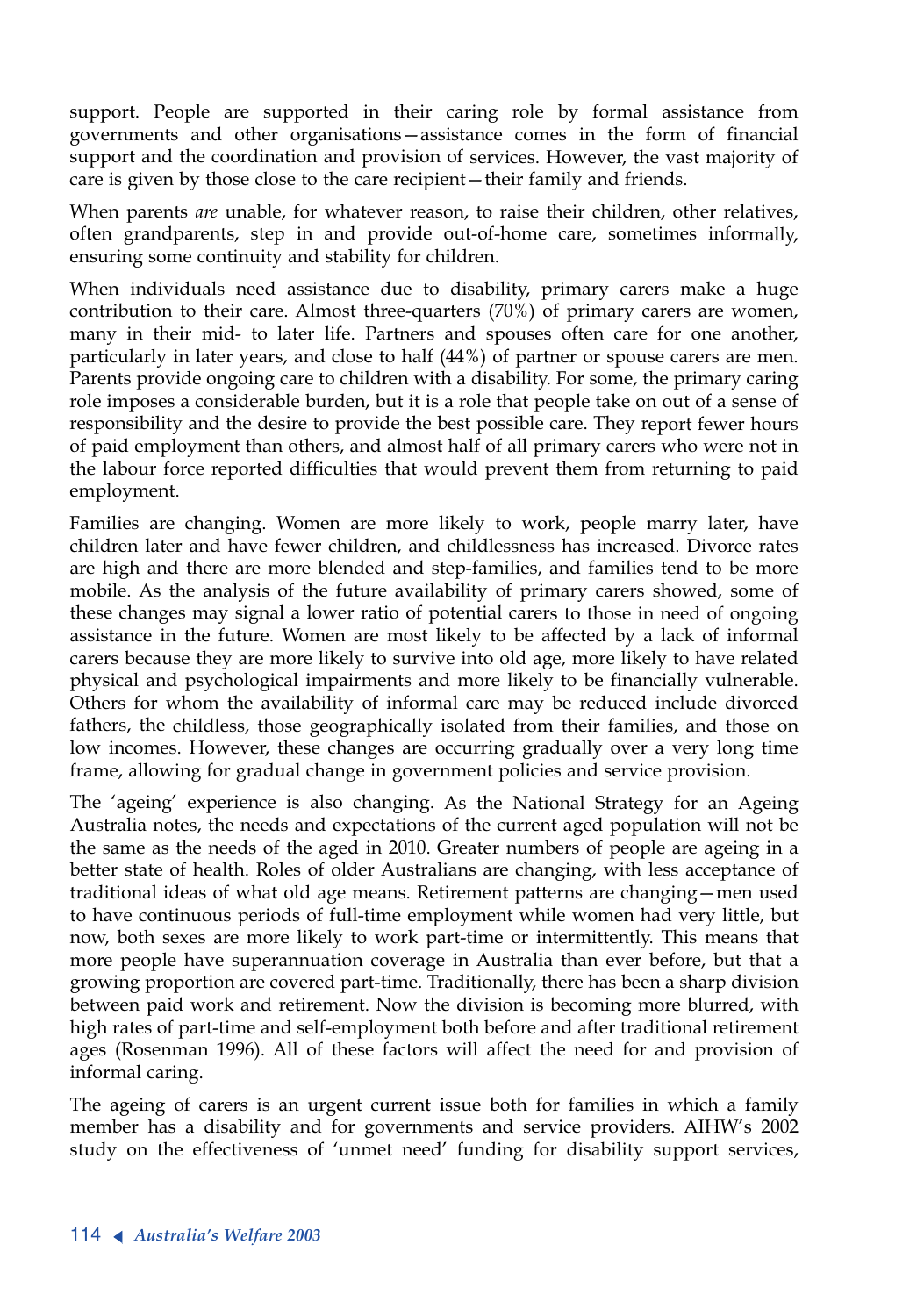estimated that, in 2001, 12,500 people needed accommodation and respite services (AIHW 2002:xxi). The peak organisation discussions conducted as part of this study highlighted the fact that, particularly for ageing carers, while respite services are useful and appreciated, centre-based respite is also needed. Furthermore, many ageing carers were very mindful that they need to 'hand over'. The fundamental question for many ageing carers, mainly parents, are: 'When can I retire? And if I can't, what happens when I die?' For these people, a policy focus on in-home support does not fully meet their needs (AIHW 2002:ix).

One thing seems clear from this analysis: the provision of informal caring will increasingly depend upon people's ability to combine work and family responsibilities. A wide range of policies will be required to support carers. Family-friendly workplace policies will need to be extended to apply to people who are caring for people with a disability or frail older people, and not just to those with dependent children.

The Stronger Families and Communities Strategy announced in 2000 gives the federal government a vehicle to work in partnership with other levels of government and community agencies in new and innovative ways to support families and to work within communities to build capacity. A component of the strategy is the Longitudinal Study of Australian Children. Data collected between 2003 and 2010 will add to our knowledge of the provision of unpaid informal care of children and how care arrangements change over time. This longitudinal perspective will complement the now triennial Child Care Survey, which was first conducted by the Australian Bureau of Statistics in 1969 as a supplement to the Monthly Population Survey.

Convened in 2003, the National Family Carers Voice is an organisation of individuals with a commitment to and personal experience of caring for adults and children with disabilities. Its charter is to 'gather information about the nature, location, and circumstances of family carers to provide the Government with advice and options for addressing the longer term needs of these important individuals' (Vanstone 2003). The Department of Health and Ageing provides funding to carers organisations such as Carers Australia, the national peak carer organisation. Carers Australia promotes the recognition of carers and provides information and resources to carers through initiatives such as the National Carers Counselling Program. This program operates through the eight state and territory Commonwealth Carer Resource Centres.

More and more Australians are likely to become involved in the ongoing giving and receiving of unpaid care due to population growth in the older age groups and the higher prevalence of severe or profound disability at older ages. In addition, many parents caring for adult children with a disability are facing physical difficulties and anxieties associated with their capacity to continue to provide care in old age. Future levels of provision of unpaid care will be inextricably linked to the levels of workforce participation, retirement income, physical health and wellbeing of older people and their carers, and the potential for people with disabilities to remain in an appropriate living arrangement as they age. The Framework for an Australian Ageing Research Agenda aims to build capacity for further high-quality and coordinated research and analysis of these complex interrelationships (AIHW & DoHA 2003).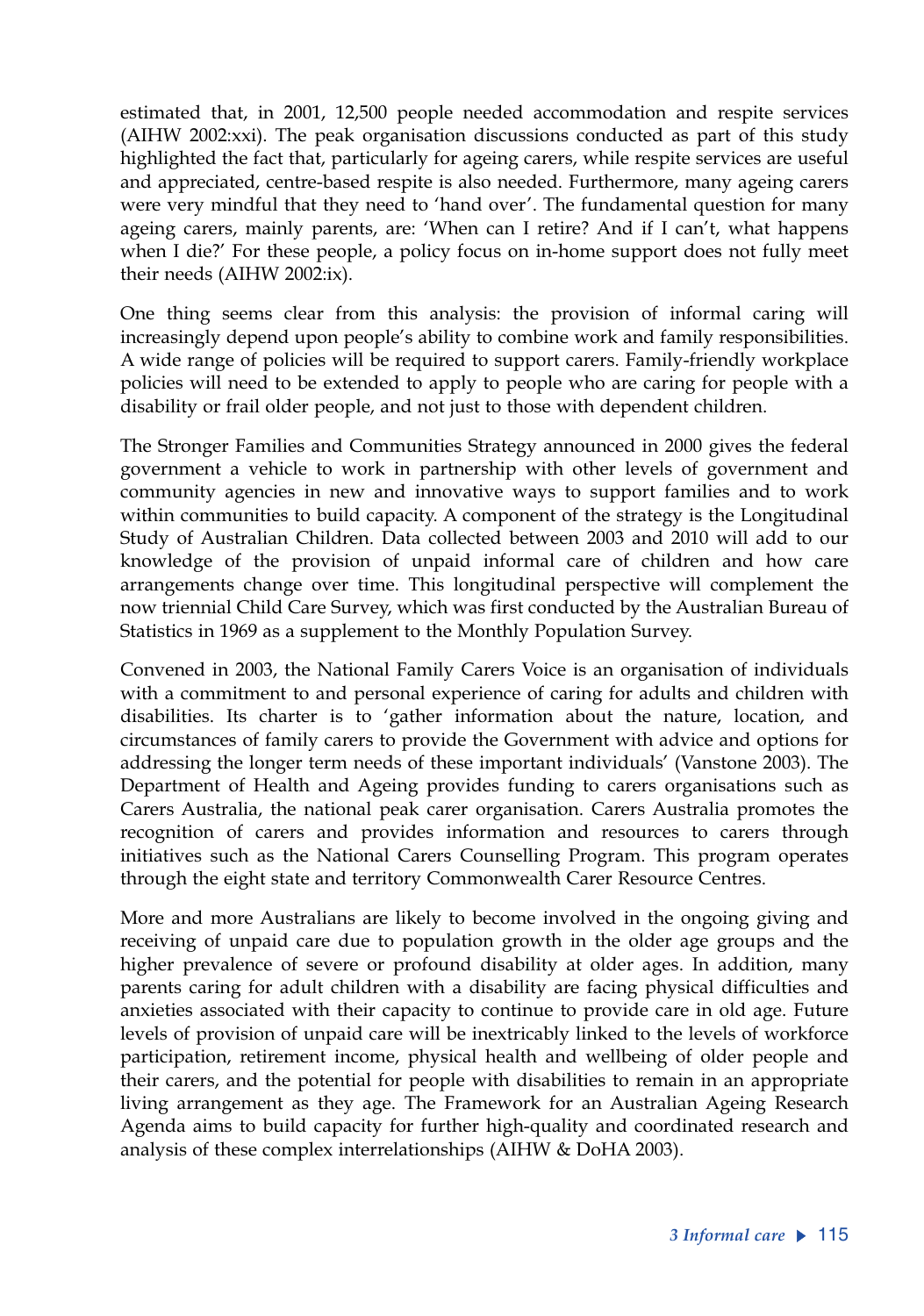Increasingly, carers are being recognised as clients in their own right by programs designed primarily to deliver services to care recipients. Carer interventions extend beyond the provision of respite to services that aim to build on carers' understanding of chronic diseases and symptomatology, and on their capacity to seek assistance from formal services. The AIHW continues to undertake data development work to better measure the situation and circumstances of carers and the services that assist them. In 1999, the AIHW and the National Disability Administrators began a process to review and redevelop the Commonwealth-State/Territory Disability Agreement minimum data set and related data collections (CSTDA MDS). New data items on primary carers have been incorporated into this MDS from 2003 and assessment of carer stress and strain features in state and territory service delivery guidelines.

In order for Australians to meet one another's welfare needs, the contribution of informal caring will need to be fully appreciated. Establishing a strong evidence base regarding the needs and circumstances of carers and care recipients, and achieving greater understanding and promotion of best practice in the delivery of service and assistance to carers, will support the sustainability of this vital component of Australian society.

## **References**

- ABS (Australian Bureau of Statistics) 1992. Social indicators 1992. Cat. no. 4101.0. Canberra: ABS.
- ABS 1998. Caring in the community, Australia 1998. Cat. no. 4436.0. Canberra: ABS.
- ABS 1999a. Disability, ageing and carers: summary of findings. Cat. no. 4430.0. Canberra: ABS.
- ABS 1999b. Household and family projections Australia 1996 to 2021. Cat. no. 3236.0. Canberra: ABS.
- ABS 1999c. Children, Australia: a social report. Cat. no. 4119.0. Canberra: ABS.
- ABS 2002a. Australian social trends 2002 family formation—trends in childlessness. Cat. no. 4102.0. Canberra: ABS.
- ABS 2002b. Births, Australia 2001. Canberra: ABS.
- ABS 2003a. Australian social trends 2003 population—national summary—population composition and projections—Series II. Cat. no. 4102.0. Canberra: ABS.
- ABS 2003b. Australian social trends 2003 work—paid work—changes in labour force participation across generations. Cat. no. 4102.0. Canberra: ABS.
- ABS 2003c. Australian social trends 2003 work—national summary. Cat. no. 4102.0. Canberra: ABS.
- ABS 2003d. Child care Australia, June 2002. Cat. no. 4402.0. Canberra: ABS.
- AIHW: Madden R, Wen X, Black K, Malam K, Mallise S 1996 The demand for disability support services in Australia: a study to inform the Commonwealth/State Disability Agreement evaluation. Canberra: AIHW.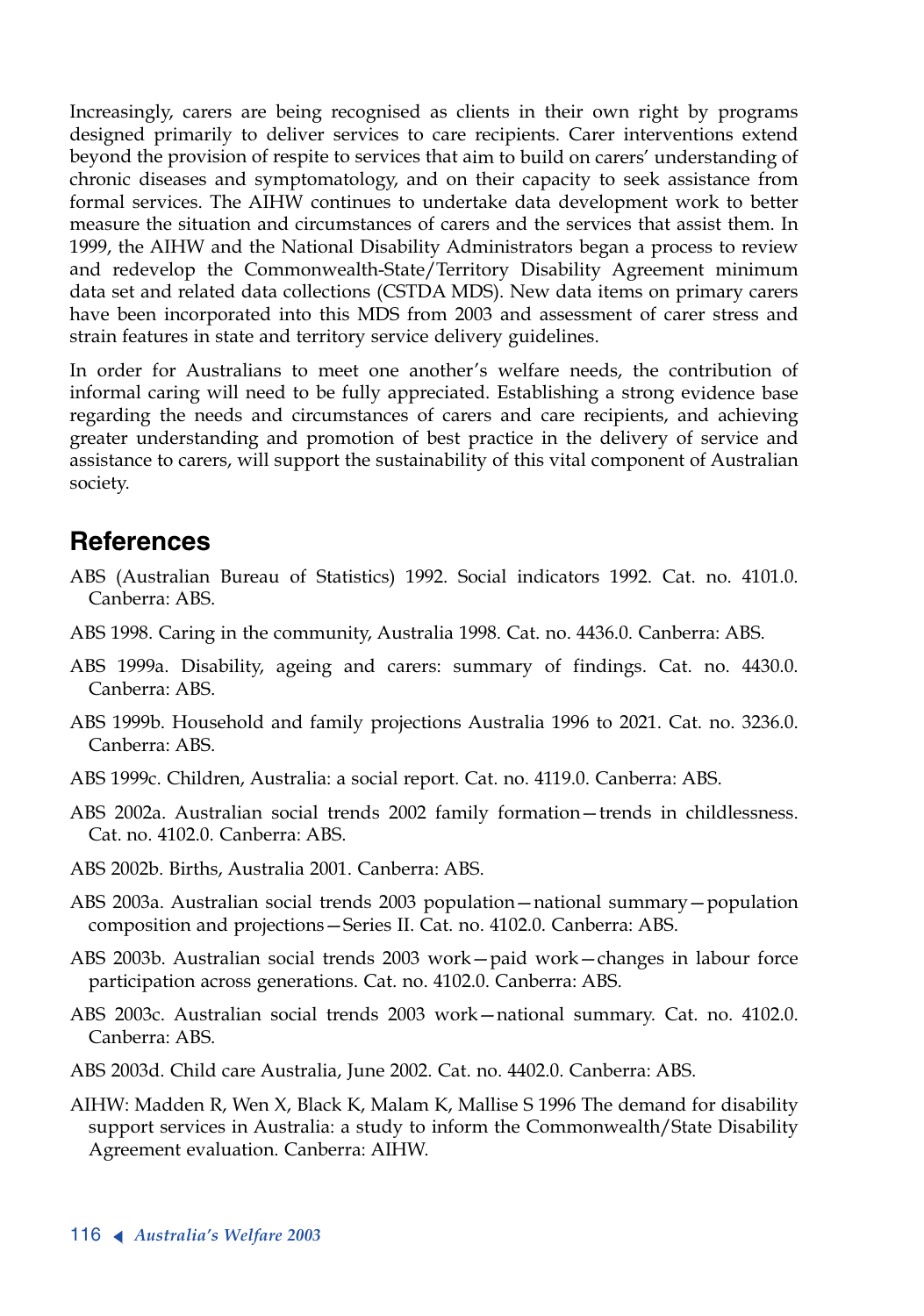- AIHW (Australian Institute of Health and Welfare) 1993. Australia's welfare 1993: services and assistance. Canberra: AIHW.
- AIHW 1997. Australia's welfare 1997: services and assistance. Canberra: AIHW.
- AIHW 1999. Australia's welfare 1999: services and assistance. Canberra: AIHW.
- AIHW 2000. Disability and ageing: Australian population patterns and implications. Cat. no. DIS 19. Canberra: AIHW (Disability Series).
- AIHW 2001. Australia's welfare 2001. Canberra: AIHW.
- AIHW 2002. Older Australia at a glance 2002 (3rd edition). Cat. no. AGE 25. Canberra: AIHW & DoHA.
- AIHW 2003. Residential aged care in Australia 2001-02: a statistical overview. Cat. no. AGE 29. Canberra: AIHW (Aged Care Statistics Series no. 13).
- AIHW: Jenkins A, Rowland F & Angus P 2003. The future supply of informal care 2003–2013: alternative scenarios. Welfare Division information paper. Canberra: AIHW.
- AIHW & DoHA (Department of Health and Ageing) 2003. Framework for an Australian ageing research agenda: a background paper to the national symposium on ageing research. Canberra: AIHW.
- Andrews K (The Hon. Kevin, Federal Minister for Ageing) 2003a. Media release: 8624 new aged care places for older Australians.
- Andrews K (The Hon. Kevin, Federal Minister for Ageing) 2003b. Media release: A new strategy for community care.
- Andrews K (The Hon. Kevin, Federal Minister for Ageing) 2003c. Media release: A simpler system for entering aged care homes.
- Aquilino WS 1994. Later life parental divorce and widowhood: Impact on young adult's assessment of parent–child relations. Journal of Marriage and the Family 56:908–22.
- Aytac I & Waite L 1995. The impact of employment and employment characteristics on men's and women's social support to family. Discussion Paper Series 95-4. Chicago: NORC and University of Chicago.
- Bergquist W, Greenberg E & Klaum G 1993. In our fifties: voices of men and women reinventing their lives. San Francisco: Jossey-Bass.
- Braithwaite V 1990. Bound to care. Sydney: Allen & Unwin.
- Bryson L and Warner-Smith P 1998. Employment and women's health. Just Policy 14:3–14.
- CA (Carers Australia) 2001. Young carers research project final report. Canberra: CA and Department of Family and Community Services.
- CAA (Carers Association of Australia) 2000. Results of the 1999 national survey of carer health and wellbeing. Canberra: CAA and Department of Health and Aged Care.
- Cahill SM 1999. Caring in families: what motivates wives, daughters, and daughters-inlaw to provide dementia care? Journal of Family Studies 5(2):235–47.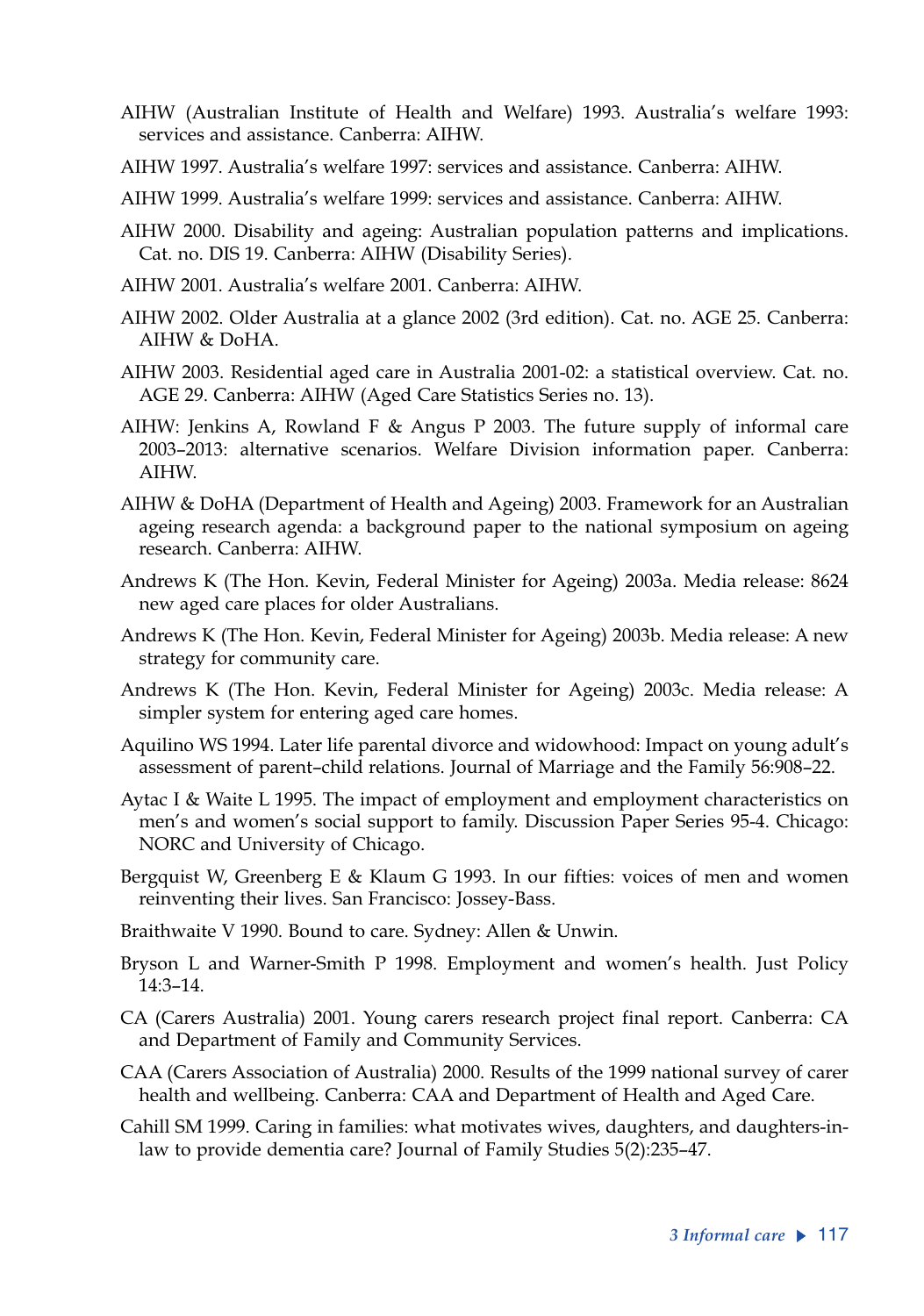- Chappell NL 1990. Aging and social care. In: Binstock RH & George LK (eds). Handbook of aging and the social sciences. Academic Press: San Diego.
- Commission of European Communities—Eurostat, International Monetary Fund, Organization for Economic Co-operation and Development, United Nations, and World Bank 1993. System of national accounts 1993. Brussels/Luxembourg, New York, Paris, Washington.
- Costello P 2002 Intergenerational report 2002–03. Canberra: Commonwealth of Australia.
- Cox E & Spalding 1996. Women and caring—the need for a new scenario. In: Towards a national agenda for carers. Workshop papers. Aged and Community Care Service Development and Evaluation Reports. No. 22. Canberra: AGPS.
- de Vaus D 1996. Children's responsibilities to their elderly parents. Family Matters  $45.16 - 21$
- de Vaus D 1997. Marriage. In: de Vaus D & Woolcott I (eds). Australian family profiles: social and demographic patterns. Melbourne: Australian Institute of Family Studies.
- DHAC (Department of Health and Aged Care) 1998. Aged care in Australia. Canberra: DHAC.
- DoHA (Department of Health and Ageing) 2002a. Aged care in Australia. Canberra: DoHA.
- DoHA 2002b. Annual report 2001–02. Canberra: DoHA.
- DoHA 2002c. Day therapy centres. In: DoHA (eds). Information about community and residential care services in Australia. Canberra: DoHA.
- Doty P, Jackson ME & Crown W 1998. The impact of female caregivers' employment status on patterns of formal and informal eldercare. The Gerontologist 38(3):331–41.
- Edelbrock D, Waite LM, Broe GA, Grayson DA & Creasey H 2003. The relation between unpaid support and the use of formal health services: the Sydney older persons study. Australian Journal on Ageing 22(1):2–8.
- Fine M 1994. Supporting, exploiting or displacing the family? In: Inglis JR (ed.). Flexible families: new directions for Australian communities. Leichhardt: Pluto Press.
- Fine M 1999. Ageing and the balance of responsibilities between the various providers of child care and aged care: shaping policies for the future. In: Productivity Commission and Melbourne Institute of Applied Economic and Social Research. Policy implications of the ageing of Australia's population: conference proceedings. Canberra: AusInfo.
- Gibson D, Benham C, and Gray, E. 1999. Older women in Australia. In Women in Australia 1999. Canberra: Office of the Status of Women.
- Greene VL 1983. Substitution between formally and informally provided care for the impaired elderly in the community. Medical Care 21(6):609–19.
- Howe A & Schofield H 1996. Will you need one, or will you be one, in the year 2004? trends in carer roles and social policy in Australia over the last and next 20 years. In: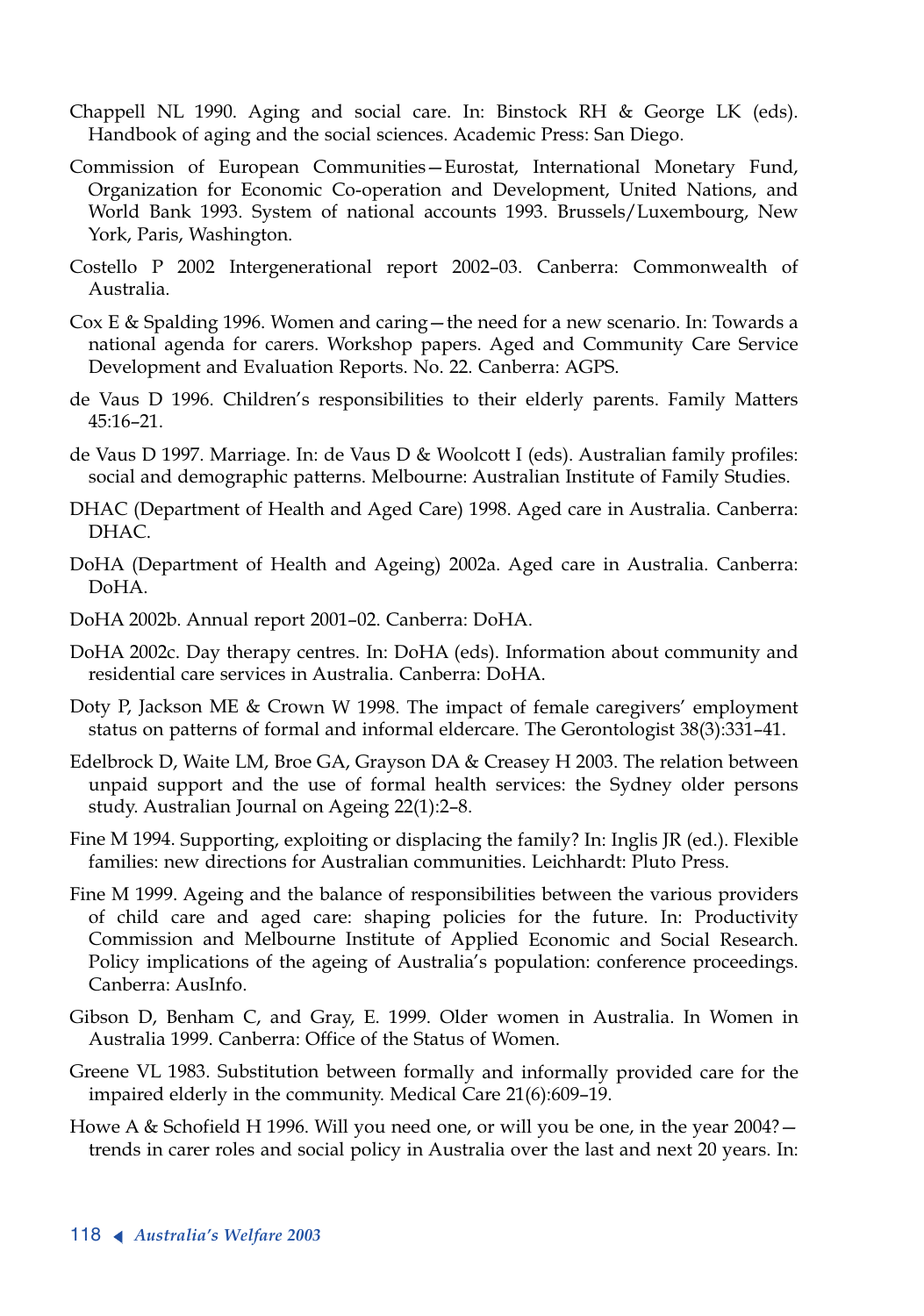Towards a national agenda for carers: workshop papers. Aged and Community Care Service Development and Evaluation Reports no. 22. Canberra: AGPS.

- Howe, Schofield & Herrman 1997. Caregiving: a common or uncommon experience? Social Science & Medicine 45:1014–29.
- Jette AM, Tennstedt S & Crawford S 1995. How does formal and informal community care affect nursing home use? Journal of Gerontology 50B(1):S4–S12.
- Kinnear P 2001. Population ageing: crisis or transition? December, The Australia Institute, Australian National University.
- LGC (Lincoln Gerontology Centre) 2002. Aged care assessment program national minimum data set report July 2000–June 2001. Melbourne: La Trobe University.
- Llewellyn, Gething, Kendig & Kant 2003. Invisible carers: facing an uncertain future. Sydney: University of Sydney.
- Mathers C 1996 Trends in health expectancies in Australia 1981–1993. Journal of the Australian Population Association 13:1–15.
- Miller B & McFall S 1991. Stability and change in the informal task support network of frail older persons. The Gerontologist 31(6):735–45.
- Millward C 1998. Family relationships and intergenerational exchange in later life. Working Paper no. 15. Melbourne: Australian Institute of Family Studies.
- Millward C 1999. Understanding links between family experience, obligations and expectations in later life. Working Paper no. 19. Melbourne: Australian Institute of Family Studies.
- NHPF (National Health Policy Forum) 2002 Who will be there to care? The growing gap between caregiver supply and demand. NHPF Background Paper. Washington: NHPF.
- OECD (Organization for Economic Co-operation and Development) 1996. Caring for frail elderly people: policies in evolution. Paris: OECD.
- Patton N 2003. The effects of parental drug use—children in kinship care. A review of the literature. Melbourne: The Mirabel Foundation.
- Rosenman L 1996. Restructuring retirement policies: changing patterns of work and retirement in later life. In: Minichiello V, Chappell N, Kendig H & Walker A (eds). Sociology of aging: international perspectives. Melbourne: International Sociological Association Research Committee on Aging.
- Rowland DT 1994. Family change and marital status in later life. Australian Journal on Ageing 13:168–71.
- Rowland DT 2003. An ageing population: emergence of a new stage of life? In: The transformation of Australia's population 1970–2030. Khoo S & McDonald P (eds). Sydney: UNSW Press.
- Sammut A 1996. The unique issues surrounding family care of a person with dementia: how would we fare? In: Towards a national agenda for carers: workshop papers. Aged and Community Care Service Development and Evaluation Reports no. 22. Canberra: AGPS.